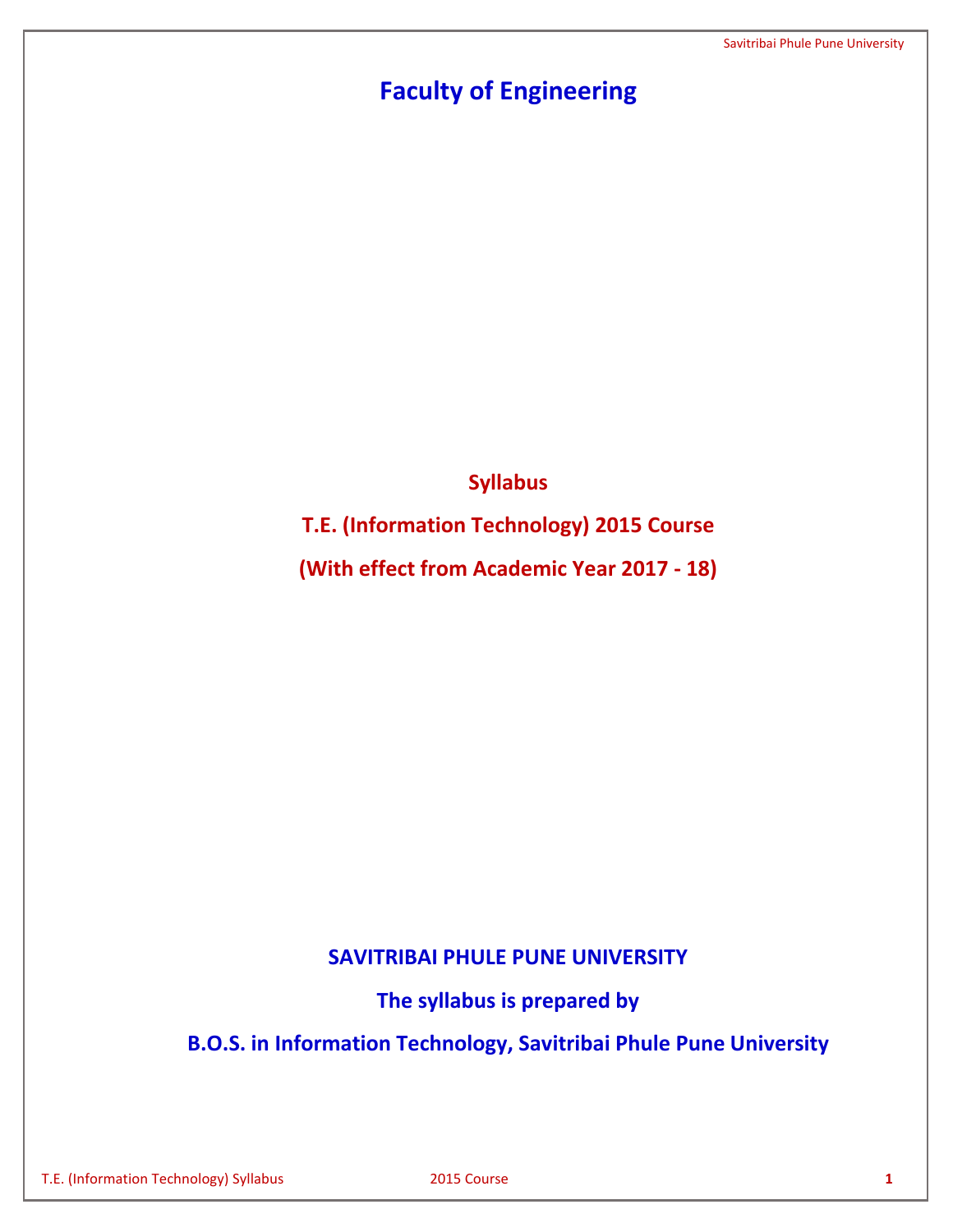# **I N D E X**

| Sr.<br>No.     | <b>Name of the Course</b>                 | Page No.       |
|----------------|-------------------------------------------|----------------|
|                | <b>SEMESTER - I</b>                       |                |
| $\mathbf{1}$   | <b>Program Educational Objectives</b>     | 3              |
| $\overline{2}$ | <b>Program Outcomes</b>                   | 4              |
| 3              | <b>Syllabus Structure</b>                 | 5              |
| 4              | Theory of Computation                     | $\overline{7}$ |
| 5              | Database Management Systems               | 9              |
| 6              | Software Engineering & Project Management | 11             |
| 7              | <b>Operating System</b>                   | 13             |
| 8              | Human-Computer Interaction                | 15             |
| 9              | Software Laboratory-I                     | 17             |
| 10             | Software Laboratory-II                    | 21             |
| 11             | Software Laboratory-III                   | 24             |
| 12             | Audit Course 3                            | 27             |
|                | <b>SEMESTER - II</b>                      |                |
| 13             | <b>Computer Network Technology</b>        | 36             |
| 14             | <b>Systems Programming</b>                | 38             |
| 15             | Design and Analysis of Algorithms         | 40             |
| 16             | <b>Cloud Computing</b>                    | 42             |
| 17             | Data Science & Big Data Analytics         | 44             |
| 18             | Software Laboratory-IV                    | 46             |
| 19             | Software Laboratory-V                     | 49             |
| 20             | Software Laboratory-VI                    | 51             |
| 21             | Project Based Seminar                     | 54             |
| 22             | Audit Course 4                            | 56             |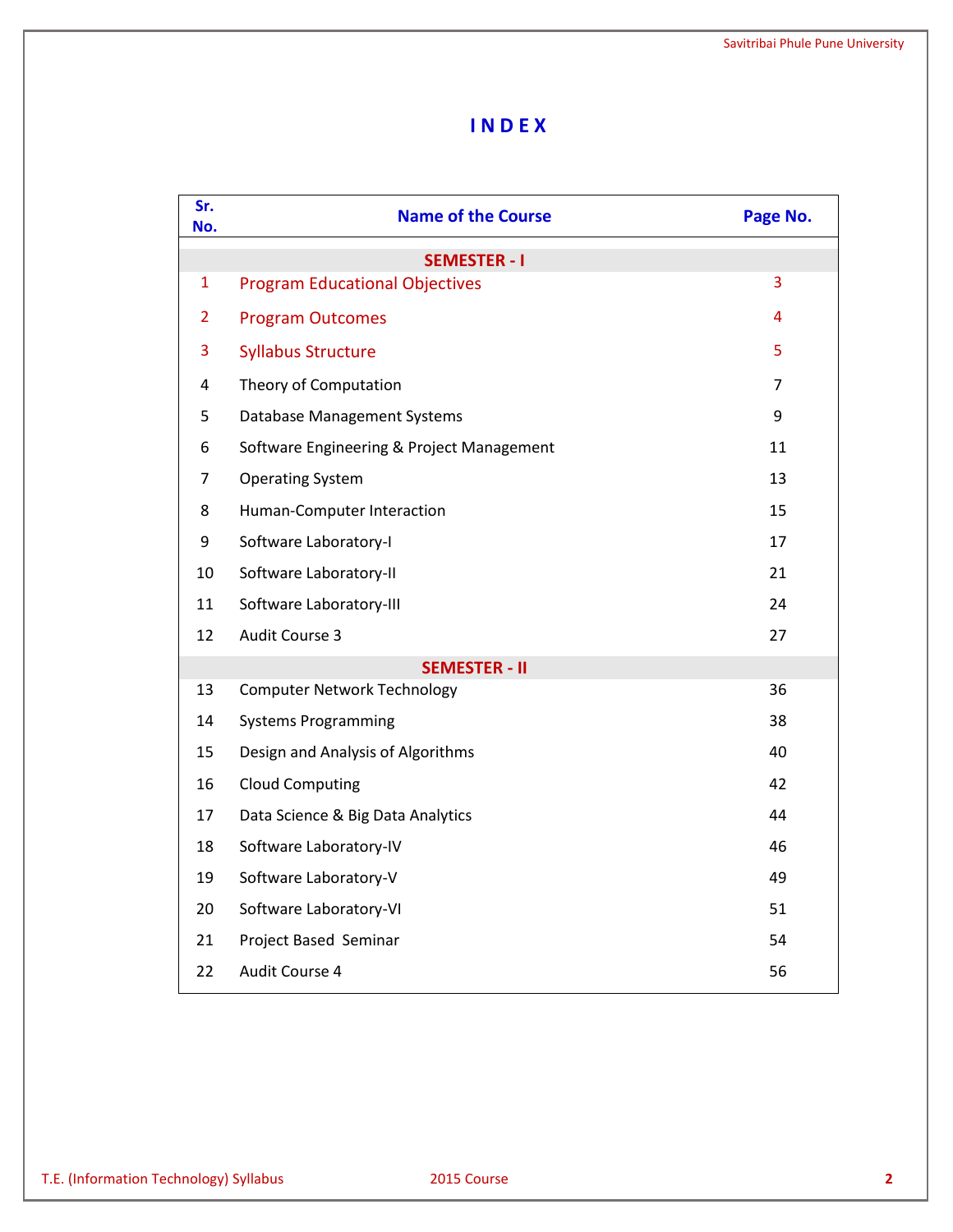# **PROGRAM EDUCATIONAL OBJECTIVES**

The students of Information Technology course after passing out will

- **1.** Possess strong fundamental concepts in mathematics, science, engineering and Technology to address technological challenges.
- **2.** Possess knowledge and skills in the field of Computer Science and Information Technology for analyzing, designing and implementing complex engineering problems of any domain with innovative approaches.
- **3.** Possess an attitude and aptitude for research, entrepreneurship and higher studies in the field of Computer Science and Information Technology.
- **4.** Have commitment to ethical practices, societal contributions through communities and lifelong learning.
- **5.** Possess better communication, presentation, time management and teamwork skills leading to responsible & competent professionals and will be able to address challenges in the field of IT at global level.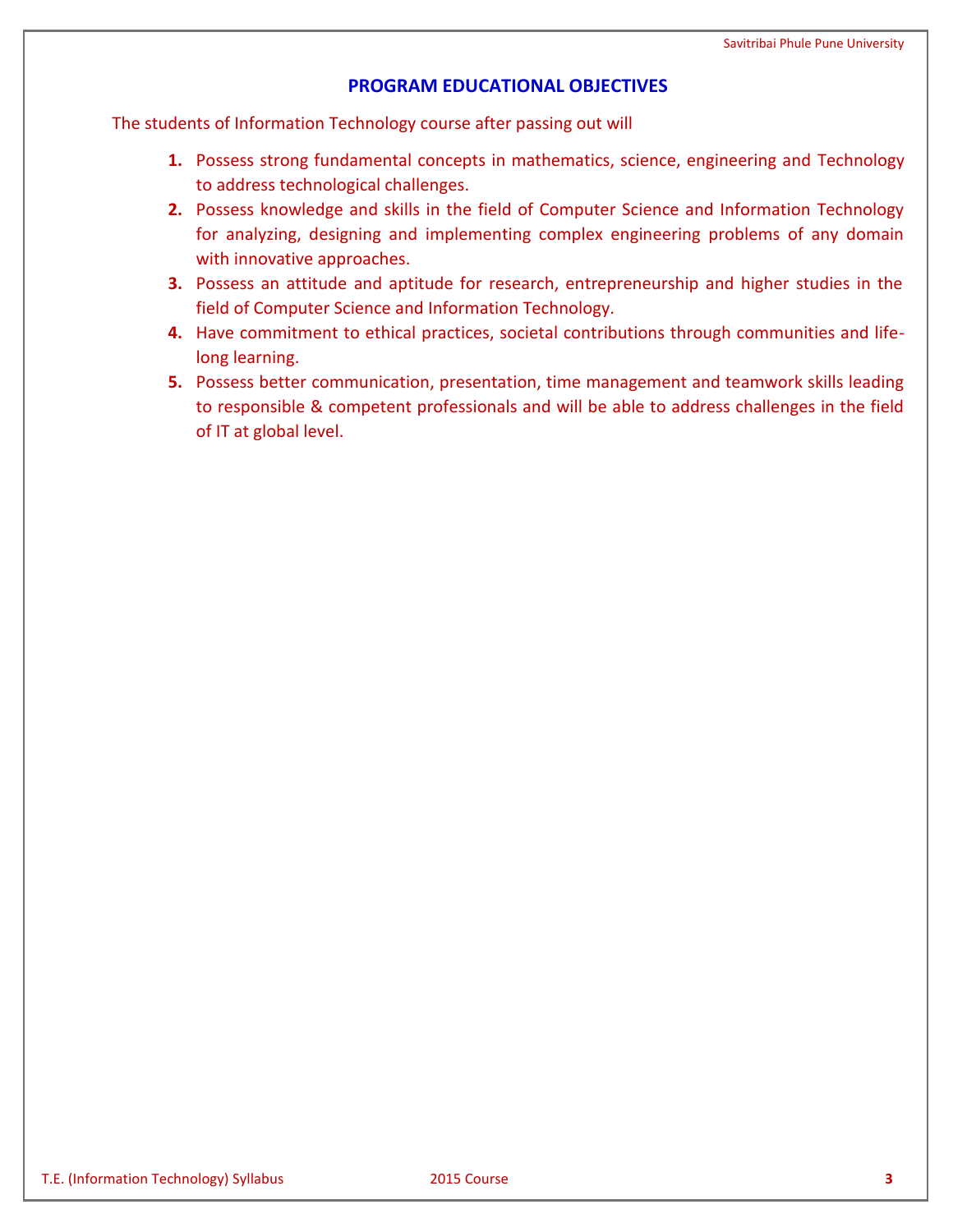# **PROGRAM OUTCOMES**

The students in the Information Technology course will attain:

- **a.** an ability to apply knowledge of mathematics, computing, science, engineering and technology;
- **b.** an ability to define a problem and provide a systematic solution with the help of conducting experiments, analyzing the problem and interpreting the data;
- **c.** an ability to design, implement, and evaluate a software or a software/hardware system, component, or process to meet desired needs within realistic constraints;
- **d.** an ability to identify, formulate, and provide systematic solutions to complex engineering/Technology problems;
- **e.** an ability to use the techniques, skills, and modern engineering technology tools, standard processes necessary for practice as a IT professional;
- **f.** an ability to apply mathematical foundations, algorithmic principles, and computer science theory in the modeling and design of computer-based systems with necessary constraints and assumptions;
- **g.** an ability to analyze and provide solution for the local and global impact of information technology on individuals, organizations and society;
- **h.** an ability to understand professional, ethical, legal, security and social issues and responsibilities;
- **i.** an ability to function effectively as an individual or as a team member to accomplish a desired goal(s);
- **j.** an ability to engage in life-long learning and continuing professional development to cope up with fast changes in the technologies/tools with the help of electives, professional organizations and extra-curricular activities;
- **k.** an ability to communicate effectively in engineering community at large by means of effective presentations, report writing, paper publications, demonstrations;
- **l.** an ability to understand engineering, management, financial aspects, performance, optimizations and time complexity necessary for professional practice;
- **m.** an ability to apply design and development principles in the construction of software systems of varying complexity.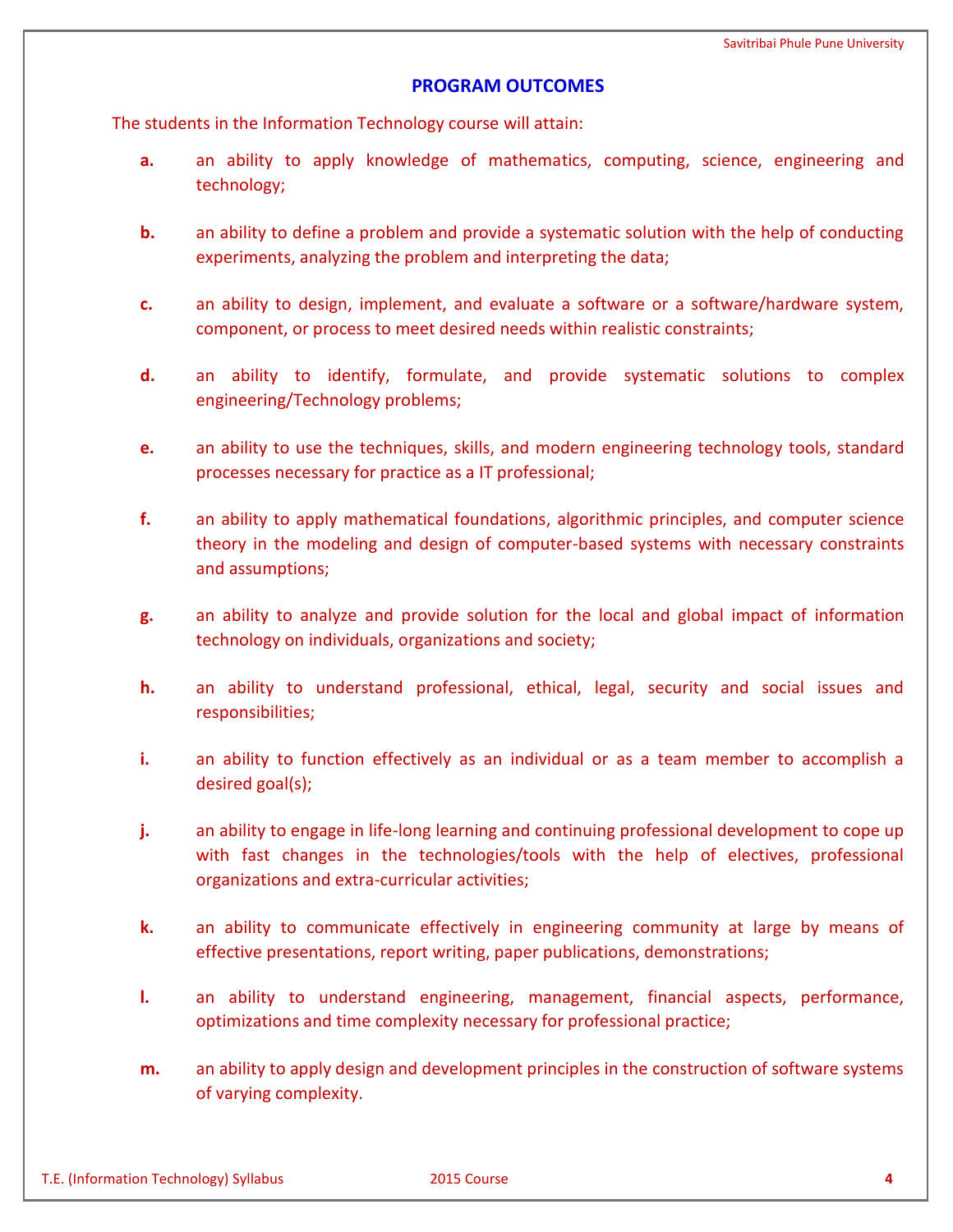# **T.E. (Information Technology) 2015 Course to be implemented from June 2017**

# **SYLLABUS STRUCTURE**

| Subject | <b>Teaching Scheme</b>                      |                          |                                       | <b>Examination Scheme</b> |                          |                                       |                          | <b>Total</b>             |                   |              |                |
|---------|---------------------------------------------|--------------------------|---------------------------------------|---------------------------|--------------------------|---------------------------------------|--------------------------|--------------------------|-------------------|--------------|----------------|
| Code    | Subject                                     | Lecture                  | <b>Tutorial</b>                       | <b>Practical</b>          | In-Sem.<br>Paper         | End-Sem.<br>Paper                     | <b>TW</b>                | <b>PR</b>                | <b>OR</b>         | <b>Marks</b> | <b>Credits</b> |
| 314441  | Theory of Computation                       | 4                        | $\overline{\phantom{a}}$              | $\sim$                    | 30                       | 70                                    | $- -$                    | $\overline{\phantom{m}}$ | $- -$             | 100          | 4              |
| 314442  | Database Management<br>Systems              | 4                        | --                                    | --                        | 30                       | 70                                    |                          |                          |                   | 100          | 4              |
| 314443  | Software Engineering<br>&Project Management | 3                        | --                                    | $\sim$                    | 30                       | 70                                    | $\qquad \qquad -$        | --                       | --                | 100          | 3              |
| 314444  | <b>Operating System</b>                     | 4                        | --                                    | --                        | 30                       | 70                                    | $- -$                    | $- -$                    | $- -$             | 100          | 4              |
| 314445  | Human-Computer<br>Interaction               | 3                        | --                                    | $\overline{a}$            | 30                       | 70                                    | $- -$                    | $- -$                    | --                | 100          | 3              |
| 314446  | Software Laboratory-I                       |                          | $-$                                   | 4                         | $-$                      | $-$                                   | 25                       | 50                       | 50                | 125          | $\overline{2}$ |
| 314447  | Software Laboratory-II                      | $- -$                    | --                                    | 4                         | $\overline{\phantom{m}}$ | $\overline{\phantom{m}}$              | 25                       | 50                       | --                | 75           | $\overline{2}$ |
| 314448  | Software Laboratory-III                     | $\overline{\phantom{m}}$ | $\hspace{0.05cm}$ – $\hspace{0.05cm}$ | 2                         | $\qquad \qquad -$        | $\hspace{0.05cm}$ – $\hspace{0.05cm}$ | 50                       | $\qquad \qquad -$        | --                | 50           | $\mathbf{1}$   |
| 314449  | Audit Course 3                              | $\overline{\phantom{m}}$ | $\overline{\phantom{m}}$              |                           | $\qquad \qquad -$        | $\hspace{0.05cm}$ – $\hspace{0.05cm}$ | $\overline{\phantom{a}}$ | $\overline{\phantom{m}}$ | $\qquad \qquad -$ | Grade        |                |
|         | <b>Total</b>                                | 18                       | $\sim$                                | 10                        | 150                      | 350                                   | 100                      | 100                      | 50                | 750          | 23             |
|         | <b>Total of Part-I</b>                      |                          | 28 Hours                              |                           |                          | 750                                   |                          |                          |                   |              |                |

### **SEMESTER – I**

# **SEMESTER – II**

| Subject |                                       | <b>Teaching Scheme</b>   |                                       | <b>Examination Scheme</b> |                          |                          |           | <b>Total</b>      |                                                     |              |                |
|---------|---------------------------------------|--------------------------|---------------------------------------|---------------------------|--------------------------|--------------------------|-----------|-------------------|-----------------------------------------------------|--------------|----------------|
| Code    | <b>Subject</b>                        | Lecture                  | <b>Tutorial</b>                       | <b>Practical</b>          | In-Sem.<br>Paper         | End Sem.<br>Paper        | <b>TW</b> | <b>PR</b>         | <b>OR</b>                                           | <b>Marks</b> | <b>Credits</b> |
| 314450  | <b>Computer Network</b><br>Technology | 3                        | $\overline{\phantom{a}}$              | $-$                       | 30                       | 70                       | $-$       | --                | $-$                                                 | 100          | 3              |
| 314451  | <b>Systems Programming</b>            | 4                        | $\overline{\phantom{a}}$              | $\overline{\phantom{m}}$  | 30                       | 70                       | --        | --                | $- -$                                               | 100          | 4              |
| 314452  | Design and Analysis of<br>Algorithms  | 4                        | $\overline{\phantom{a}}$              | $\overline{\phantom{a}}$  | 30                       | 70                       | --        | $\qquad \qquad -$ | $\qquad \qquad -$                                   | 100          | 4              |
| 314453  | <b>Cloud Computing</b>                | 3                        | $\overline{a}$                        | $\sim$                    | 30                       | 70                       | $- -$     | $- -$             | $- -$                                               | 100          | 3              |
| 314454  | Data Science & Big Data<br>Analytics  | 4                        | $\overline{\phantom{a}}$              | $\overline{\phantom{a}}$  | 30                       | 70                       | --        | --                | $\hspace{0.05cm}$ – $\hspace{0.05cm}$               | 100          | 4              |
| 314455  | Software Laboratory-IV                | $-$                      | $-$                                   | $\overline{2}$            | $- -$                    | $- -$                    | 25        | $-$               | 25                                                  | 50           | $\mathbf{1}$   |
| 314456  | Software Laboratory-V                 | --                       | $\hspace{0.05cm}$ – $\hspace{0.05cm}$ | 4                         | $\qquad \qquad -$        | $\qquad \qquad -$        | 50        | 50                | $\overline{\phantom{a}}$                            | 100          | $\overline{2}$ |
| 314457  | Software Laboratory-VI                | $\overline{\phantom{a}}$ | $\qquad \qquad -$                     | 2                         | --                       | $\overline{\phantom{a}}$ | 25        | 25                | $\overline{\phantom{a}}$                            | 50           | $\mathbf{1}$   |
| 314458  | Project Based Seminar                 | --                       | 01                                    | $\overline{\phantom{m}}$  | $\qquad \qquad -$        | $\overline{\phantom{m}}$ | --        | $- -$             | 50                                                  | 50           | $\mathbf{1}$   |
| 314459  | Audit Course 4                        | $\overline{\phantom{m}}$ | $\overline{\phantom{m}}$              | $\overline{\phantom{m}}$  | $\overline{\phantom{a}}$ | $\overline{\phantom{m}}$ | --        | $\qquad \qquad -$ | $\hspace{0.05cm} -\hspace{0.05cm} -\hspace{0.05cm}$ |              | Grade          |
|         | <b>Total</b>                          | 18                       | 01                                    | 08                        | 150                      | 350                      | 100       | 75                | 75                                                  | 750          | 23             |
|         | <b>Total of Part-II</b>               |                          | 27 Hours                              |                           | 750                      |                          |           |                   |                                                     |              |                |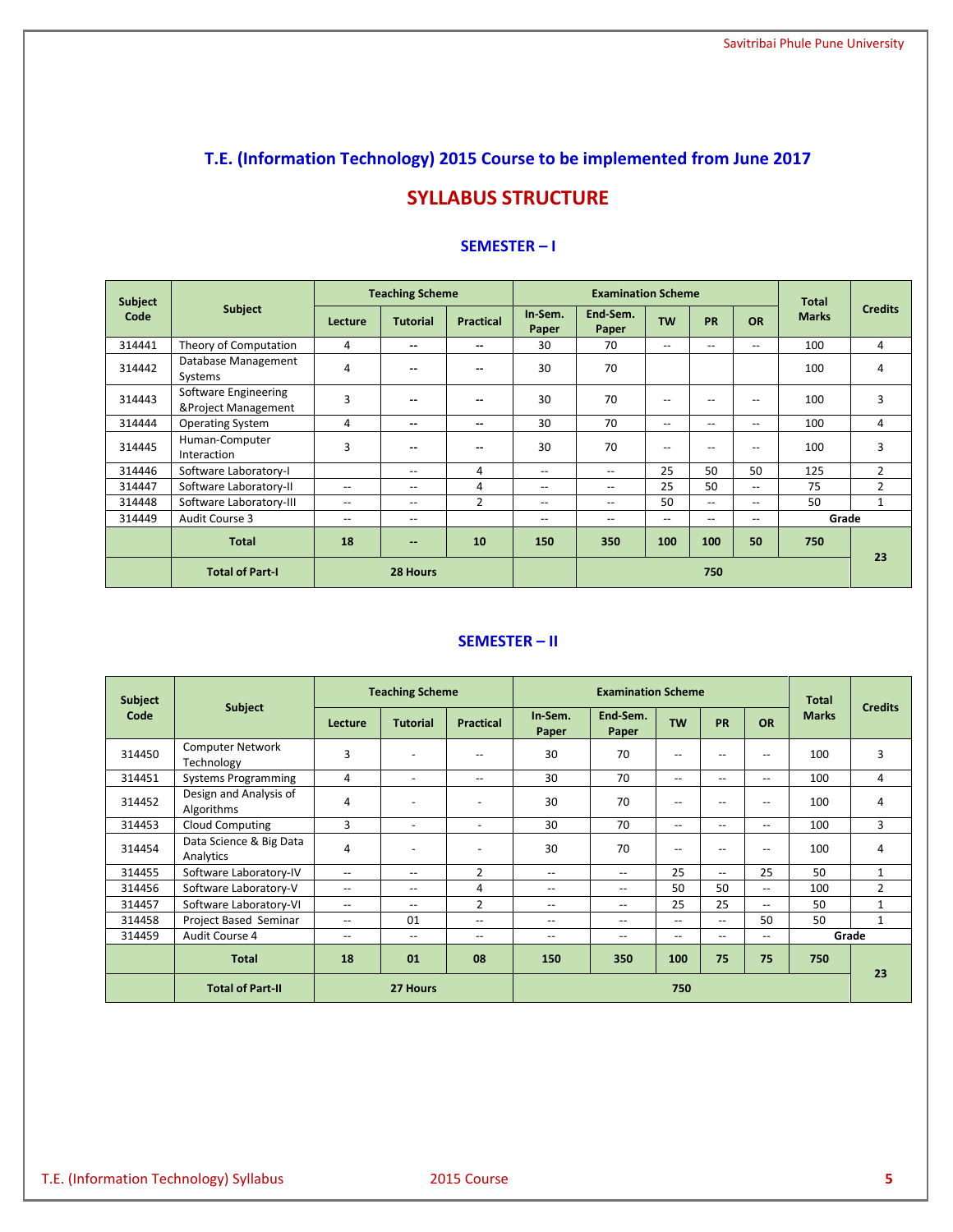# SEMESTER-I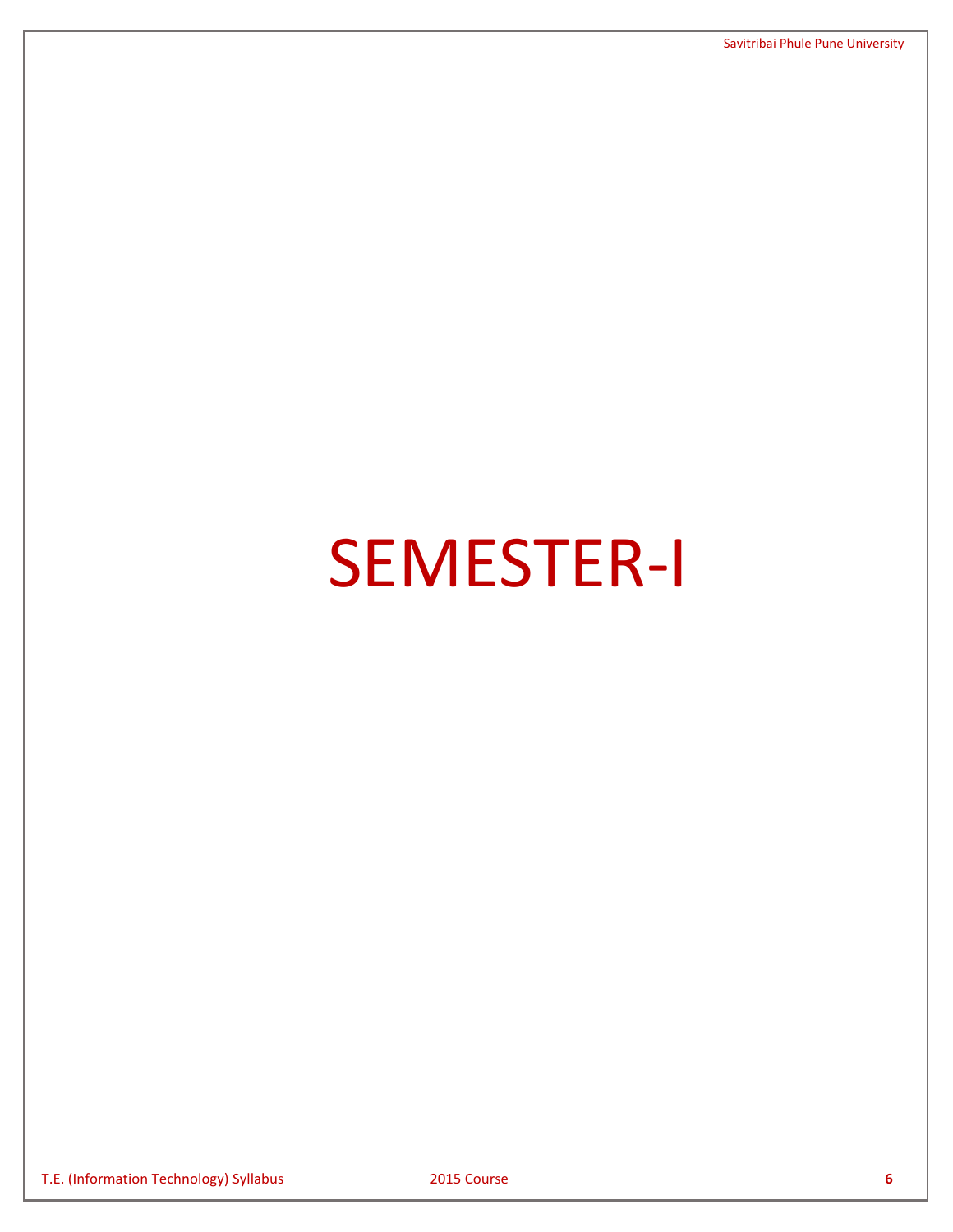T.E. (Information Technology) Syllabus 2015 Course **7**

# **314441: THEORY OF COMPUTATION**

**Credits Examination Scheme:**

Lectures: 4 Hours/Week

**Teaching Scheme:**

04 In-Semester : 30 Marks End-Semester: 70 Marks

Savitribai Phule Pune University

# **Prerequisites:**

- 1. Discrete Structures.
- 2. Data structures and problem solving.

# **Course Objectives :**

- 1. To understand problem classification and problem solving by machines.
- 2. To understand the basics of automata theory and its operations.
- 3. To study computing machines by describing, classifying and comparing different types of computational models.
- 4. Encourage students to study theory of computability and complexity.
- 5. To understand the P and NP class problems and its classification.
- 6. To understand the fundamentals of problem decidability and reducibility.

# **Course Outcomes :**

- 1. To construct finite state machines to solve problems in computing.
- 2. To write mathematical expressions for the formal languages
- 3. To apply well defined rules for syntax verification.
- 4. To construct and analyze Push Down, Post and Turing Machine for formal languages.
- 5. To express the understanding of the decidability and decidability problems.
- 6. To express the understanding of computational complexity.

# **UNIT – I FINITE STATE MACHINES 08 Hours**

**Basic Concepts**: Symbols, Strings, Language, Formal Language, Natural Language. Basic Machine and Finite State Machine.

**FSM without output**: Definition and Construction-DFA, NFA, NFA with epsilon-Moves, Minimization Of FA, Equivalence of NFA and DFA, Conversion of NFA with epsilon moves to NFA, Conversion of NFA With epsilon moves to DFA.

**FSM with output:** Definition and Construction of Moore and Mealy Machines, Inter-conversion between Moore and Mealy Machines.

# **UNIT – II REGULAR EXPRESSIONS 08 Hours**

Definition and Identities of Regular Expressions, Construction of Regular Expression of the given L, Construction of Language from the RE, Construction of FA from the given RE using direct method, Conversion of FA to RE using Arden's Theorem, Pumping Lemma for RL, Closure properties of RLs, Applications of Regular Expressions.

# **UNIT – III CONTEXT FREE GRAMMAR AND LANGUAGES 08 Hours**

Introduction, Formal Definition of Grammar, Notations, Derivation Process: Leftmost Derivation, Rightmost Derivation, derivation trees, Context Free Languages, Ambiguous CFG, Removal of ambiguity, Simplification of CFG, Normal Forms, Chomsky Hierarchy, Regular grammar, equivalence of RG(LRG and RLG) and FA.

# **UNIT IV PUSHDOWN AUTOMATA AND POST MACHINES 08 Hours**

**Push Down Automata:** Introduction and Definition of PDA, Construction (Pictorial/ Transition diagram) of PDA, Instantaneous Description and ACCEPTANCE of CFL by empty stack and final state, Deterministic PDA Vs Nondeterministic PDA, Closure properties of CFLs, pumping lemma for CFL. **Post Machine**- Definition and construction.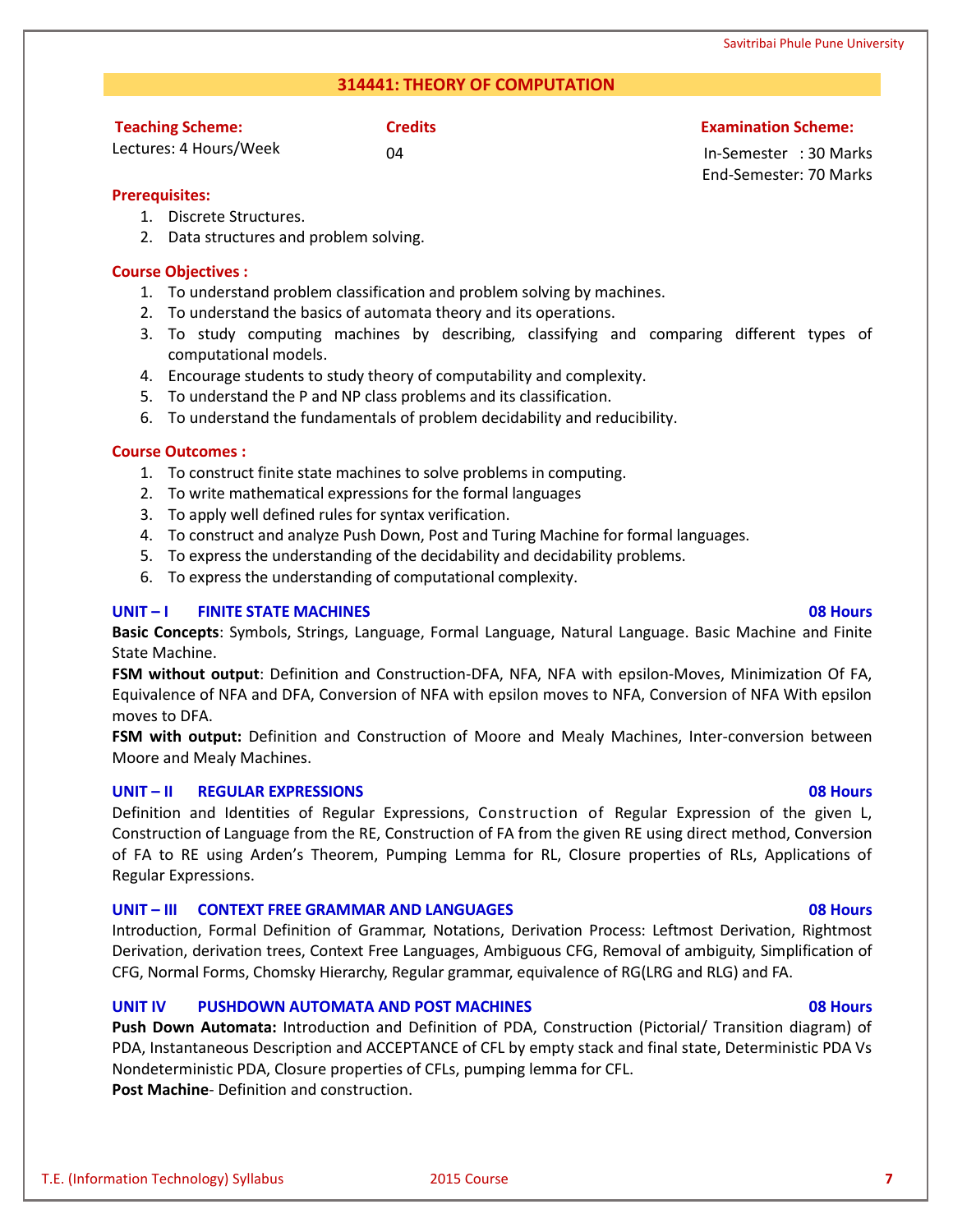### **UNIT – V TURING MACHINES 08 Hours**

Formal definition of a Turing machine, Recursive Languages and Recursively Enumerable Languages, Design of Turing machines, Variants of Turing Machines: Multi-tape Turing machines, Universal Turing Machine, Nondeterministic Turing machines. Comparisons of all automata.

# **UNIT – VI COMPUTATIONAL COMPLEXITY 08 Hours**

**Decidability:** Decidable problems concerning regular languages, Decidable problems concerning context-free languages, Un-decidability, Halting Problem of TM, A Turing-unrecognizable language.

**Reducibility:** Un-decidable Problems from Language Theory, A Simple Un-decidable Problem PCP, Mapping Reducibility

**Time Complexity:** Measuring Complexity, The Class P, Examples of problems in P, The Class NP, Examples of problems in NP, NP-completeness.

#### **Text Books**

- 1. Michael Sipser, Introduction to the Theory of Computation, CENGAGE Learning, 3<sup>rd</sup>Edition ISBBN-13:978-81-315-2529-6.
- 2. Vivek Kulkarni, Theory of Computation, Oxford University Press, ISBN-13: 978-0-19-808458-7.

### **Reference Books**

- 1. Hopcroft Ulman, Introduction to Automata Theory, Languages and Computations, Pearson Education Asia, 2<sup>nd</sup> Edition, ISBN: 9788131720479.
- 2. DanielI. A. Cohen, Introduction to Computer Theory, Wiley-India, ISBN: 978-81-265-1334-5.
- 3. K.L.P Mishra, N. Chandrasekaran, Theory of Computer Science (Automata, Languages and Computation), Prentice Hall India, 2<sup>nd</sup> Edition.
- 4. John C. Martin, Introduction to Language and Theory of Computation, TMH, 3<sup>rd</sup> Edition, ISBN: 978-0-07-066048-9.
- 5. Kavi Mahesh, Theory of Computation: A Problem Solving Approach, Wiley-India, ISBN: 978-81-265-3311-4.
- 6. Kavi Mahesh, Theory of Computation: A Problem Solving Approach, Wiley India, ISBN: 9788126533114
- 7. Daniel Cohen, Introduction to Computer Theory, Wiley India, ISBN: 9788126513345,2ed
- 8. Basavaraj S.Anami, Karibasappa K.G, Formal Languages and Automata Theory, Wiley India, ISBN: 9788126520107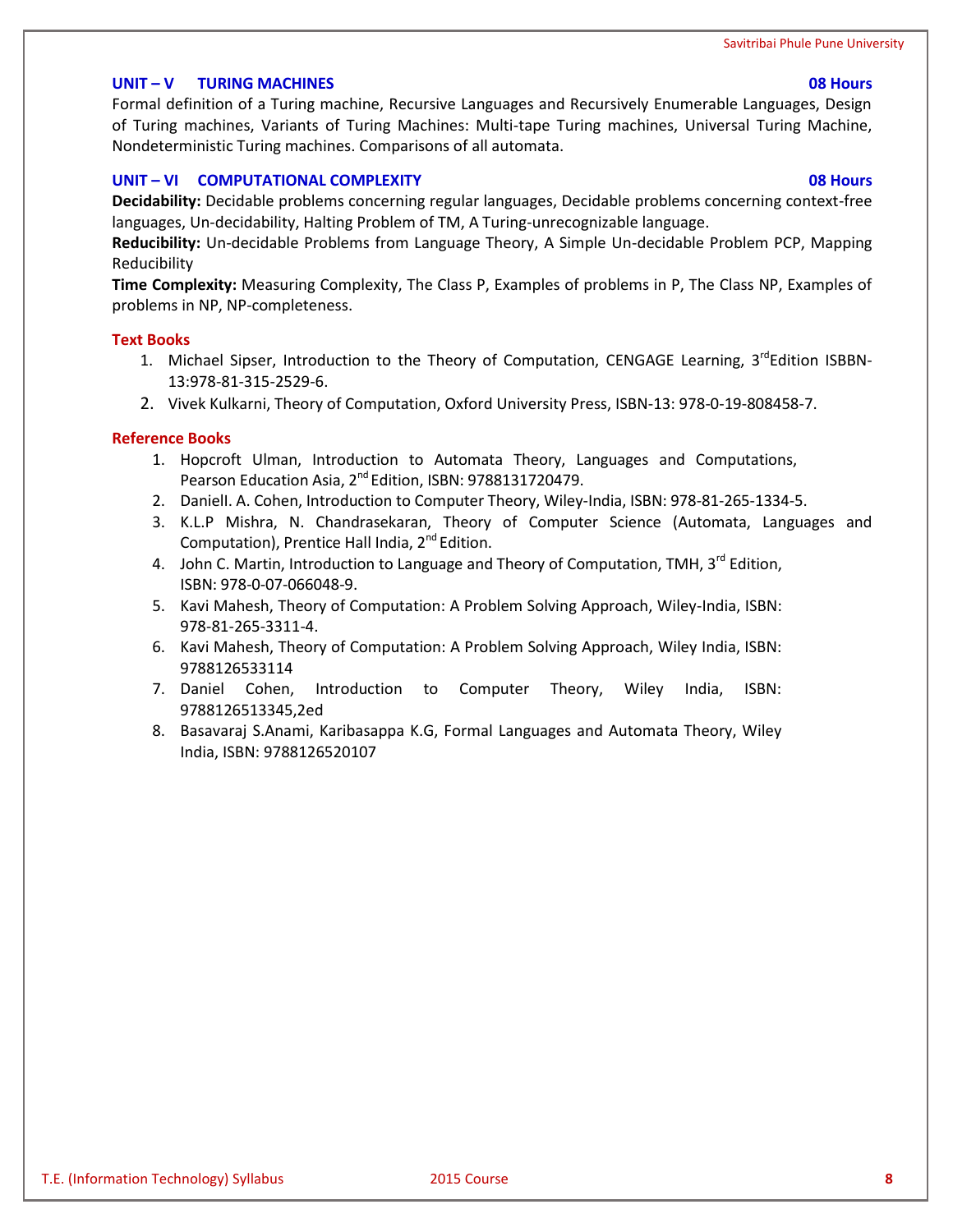# **314442 : DATABASE MANAGEMENT SYSTEMS**

# **Teaching Scheme:**

Lectures: 4 Hours/Week

# **Credits Examination Scheme:**

04 In-Semester : 30 Marks End-Semester: 70 Marks

# **Prerequisites:**

- 1. Data structures.
- 2. Discrete structures.

# **Course Objectives :**

- 1. To understand the fundamental concepts of database management. These concepts include aspects of database design, database languages, and database-system implementation.
- 2. To provide a strong formal foundation in database concepts, technology and practice.
- 3. To give systematic database design approaches covering conceptual design, logical design and an overview of physical design.
- 4. To be familiar with the basic issues of transaction processing and concurrency control.
- 5. To learn and understand various Database Architectures and Applications.
- 6. To understand how analytics and big data affect various functions now and in the future.

# **Course Outcomes :**

- 1. To define basic functions of DBMS & RDBMS.
- 2. To analyze database models & entity relationship models.
- 3. To design and implement a database schema for a given problem-domain.
- 4. To populate and query a database using SQL DML/DDL commands.
- 5. Do Programming in PL/SQL including stored procedures, stored functions, cursors and packages.
- 6. To appreciate the impact of analytics and big data on the information industry and the external ecosystem for analytical and data services.

# **UNIT – I INTRODUCTION TO DBMS 08 Hours**

# **Introduction:** Database Concepts, Database System Architecture, Data Modeling: Data Models, Basic Concepts, entity, attributes, relationships, constraints, keys.

**E-R and EER diagrams:** Components of E-R Model, conventions, converting E-R diagram into tables, EER Model components, converting EER diagram into tables, legacy system model.

**Relational Model:** Basic concepts, Attributes and Domains, Codd's Rules.

**Relational Integrity:** Domain, Entity, Referential Integrities, Enterprise Constraints, Schema Diagram.

**Relational Algebra:** Basic Operations, Selection, projection, joining, outer join, union, difference, intersection, Cartesian product, division operations (examples of queries in relational algebraic using symbols).

# **UNIT – II DATABASE DESIGN AND SQL 08 Hours**

# **Database Design**: Functional Dependency, Purpose of Normalization, Data Redundancy and Update Anomalies, Single Valued Normalization: 1NF, 2NF, 3NF, BCNF. Decomposition: lossless join decomposition and dependency preservation, Multi valued Normalization (4NF), Join Dependencies and the Fifth Normal Form.

**Introduction to SQL:** Characteristics and advantages, SQL Data Types and Literals, DDL, DML, DCL, SQL Operators, Tables: Creating, Modifying, Deleting, Views: Creating, Dropping, Updating using Views, Indexes, Nulls SQL DML **Queries:** SELECT Query and clauses, Set Operations, Predicates and Joins, Set membership, Tuple Variables, Set comparison, Ordering of Tuples, Aggregate Functions, Nested Queries, Database Modification using SQL Insert, Update and Delete Queries.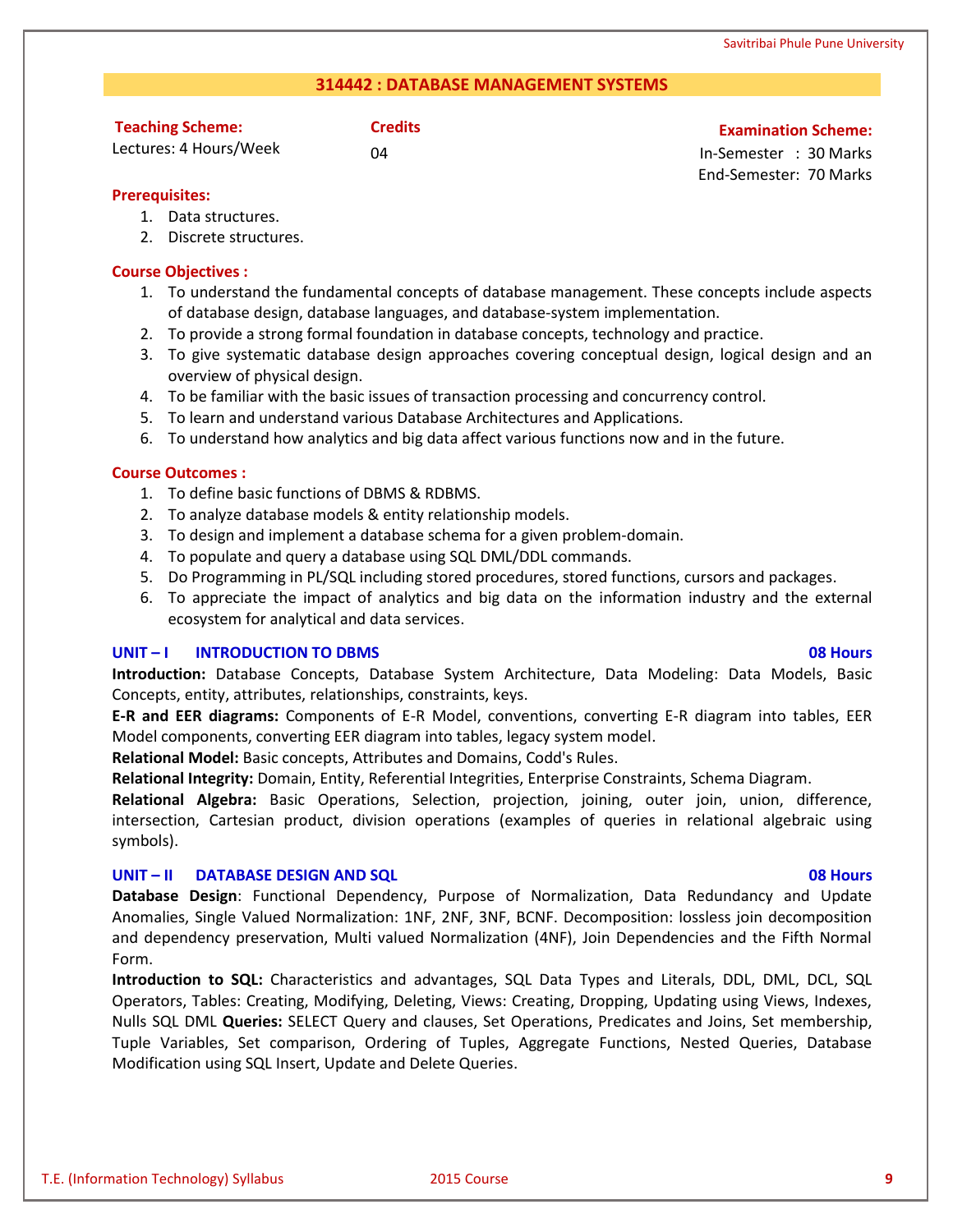### **UNIT – III QUERY PROCESSING AND DATABASE TRANSACTIONS 08 Hours**

**Query Processing:** Overview, Measures of query cost, Evaluation of expression, Materialization and Pipelining algorithm. **Transaction:** Basic concept of a Transaction, Transaction Management, Properties of Transactions, Concept of Schedule, Serial Schedule, Serializability: Conflict and View, Cascaded Aborts, Recoverable and No recoverable Schedules. Concept of Stored Procedures, Cursors, Triggers, assertions, roles and privileges Programmatic SQL: Embedded SQL, Dynamic SQL, Advanced SQL-Programming in MYSQL.

# **UNIT – IV CONCURRENCY CONTROL AND ADVANCED DATABASES 08 Hours**

**Concurrency Control:** Need, Locking Methods, Deadlocks, Time-stamping Methods, and Optimistic Techniques. **Recovery Methods:** Shadow-Paging and Log-Based Recovery, Checkpoints, Performance Tuning, Query Optimization with respect to SQL Database. **Database Architectures:** Centralized and Client-Server Architectures, 2 Tier and 3 Tier Architecture, Introduction to Parallel Databases, Key elements of Parallel Database Processing, Architecture of Parallel Databases, Introduction to Distributed Databases, Architecture of Distributed Databases, Distributed Database Design.

# **UNIT – V LARGE SCALE DATA MANAGEMENT 08 Hours**

**Emerging Database Technologies:** Introduction to No SQL Databases- Internet Databases, Cloud Databases, Mobile Databases, SQLite Database, XML Databases, MongoDB.

**Introduction to Big Data and XML:** DTD, XML Schemas, XQuery, XPath.

**JSON:** Overview, Data Types, Objects, Schema, JSON with Java/PHP/Ruby/Python.

**Hadoop**: HDFS, Dealing with Massive Datasets-Map Reduce and Hadoop.

**Introduction to HBase:** Overview, HBase Data Model, HBase Region, Hive.

# **UNIT – VI DATA WAREHOUSING AND DATA MINING 08 Hours**

**Data Warehousing:** Introduction, Evolution of Data Warehouse, Characteristics, Benefits, Limitation of Data Warehousing, Architecture and Components of Data Warehouse, Conceptual Models, Data Mart, OLAP. **Data Mining:** Process, Knowledge Discovery, Goals of Data Mining, Data Mining Tasks, Association, Classification, Clustering, Big Data (Terminology and examples) Introduction to Machine learning for Big Data and Business Intelligence.

# **Text Books**

- 1. Silberschatz A., Korth H., Sudarshan S, Database System Concepts, McGraw Hill Publication, ISBN-0-07-120413-X, Sixth Edition.
- 2. S. K. Singh, Database Systems: Concepts, Design and Application, Pearson Publication, ISBN-978-81- 317-6092-5.

# **Reference Books**

- 1. Thomas H Cormen and Charles E.L Leiserson, Introduction to Algorithm, PHI Publication, ISBN: 81- 203-2141-3.
- 2. R. C. T. Lee, S S Tseng, R C Chang, Y T Tsai, Introduction to Design and Analysis of Algorithms, A Strategic approach, Tata McGraw Hill., ISBN-13: 978-1-25-902582-2. ISBN-10: 1-25-902582-9.
- 3. Anany Levitin, Introduction to the Design & Analysis of Algorithm, Pearson Publication, ISBN 81- 7758-835-4.
- 4. Steven S Skiena, The Algorithm Design Manual, Springer, ISBN 978-81-8489-865-1, Second Edition
- 5. George T. Heineman, Gary Pollice, Stanley Selkow, Algorithms in a Nutshell, A Desktop Quick Reference, O'Reilly, ISBN: 9789352133611.
- 6. Gilles Brassard, Paul Bratle, Fundamentals of Algorithms, Pearson Publication, ISBN 978-81-317- 1244-3.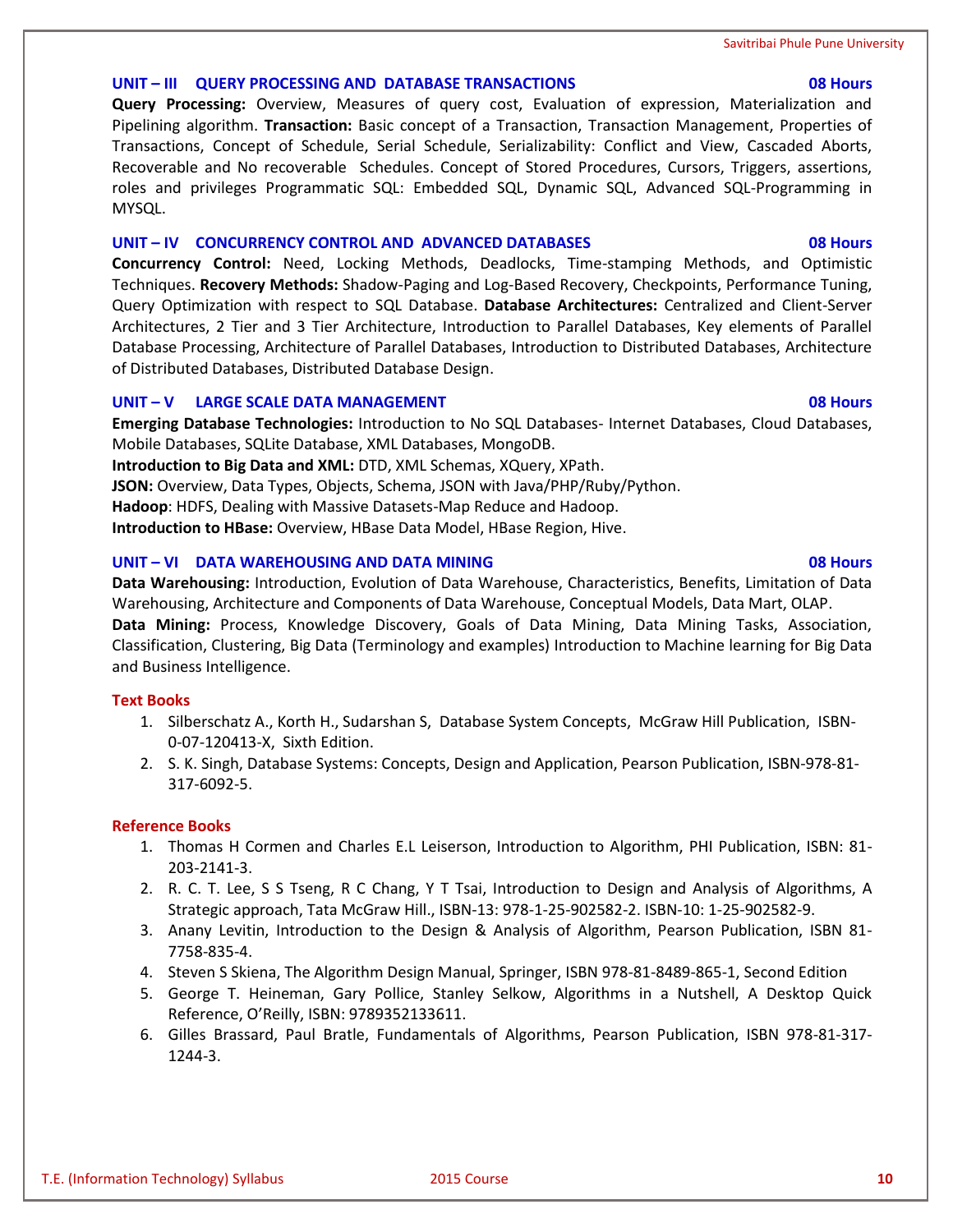# **314443 : SOFTWARE ENGINEERING AND PROJECT MANAGEMENT**

| <b>Teaching Scheme:</b> | <b>Cred</b> |
|-------------------------|-------------|
| Lectures: 3 Hours/Week  | 03          |

**Credits Examination Scheme:**

03 In-Semester : 30 Marks End-Semester: 70 Marks

# **Prerequisites:**

- 1. Problem solving and object oriented programming.
- 2. Fundamental of data structures.

# **Course Objectives :**

- 1. To understand the nature of software complexity in various application domains, disciplined way of software development and software lifecycle process models.
- 2. To introduce principles of agile software development, the SCRUM process and agile practices.
- 3. To know methods of capturing, specifying, visualizing and analyzing software requirements.
- 4. To understand project management through life cycle of the project.
- 5. To understand current and future trends and practices in the IT industry.
- 6. To learn about project planning, execution, tracking, audit and closure of project.

# **Course Outcomes :**

- 1. To identify unique features of various software application domains and classify software applications.
- 2. To choose and apply appropriate lifecycle model of software development.
- 3. To describe principles of agile development, discuss the SCRUM process and distinguish agile process model from other process models.
- 4. To analyze software requirements by applying various modeling techniques.
- 5. To list and classify CASE tools and discuss recent trends and research in software engineering.
- 6. To understand IT project management through life cycle of the project and future trends in IT Project Management.

# **UNIT – I INTRODUCTION TO SOFTWARE ENGINEERING 06 HOURS**

Nature of Software, Software Process, Software Engineering Practice, Software Myths, Generic Process model, Analysis and comparison of Process Models: Waterfall Model, Incremental Models, Evolutionary Models, Concurrent, Specialized Process Models, Personal and Team Process Models, Introduction to Clean Room Software Engineering.

**Software Quality Assurance (SQA):** Verification and Validation, SQA Plans, Software Quality Frameworks, ISO 9000 Models, CMM Models.

# **UNIT – II REQUIREMENT ANALYSIS 06 HOURS**

**Requirements Capturing:** requirements engineering (elicitation, specification, validation, negotiation, prioritizing requirements (Kano diagram) - real life application case study.

**Requirements Analysis:** basics, scenario based modeling, UML models: use case diagram and class diagram, data modeling, data and control flow model, behavioral modeling using state diagrams - real life application case study, software Requirement Specification.

# **UNIT – III PROJECT PLANNING 06 HOURS**

Project initiation, Planning Scope Management, Creating the Work Breakdown Structure, Effort estimation and scheduling: Importance of Project Schedules, Estimating Activity Resources, Estimating Activity Durations, Developing the Schedule using Gantt Charts, Adding Milestones to Gantt Charts, Using Tracking Gantt Charts to Compare Planned and Actual Dates, Critical Path Method, Program Evaluation and Review Technique (PERT) with examples. Planning Cost Management, Estimating Costs, Types of Cost Estimates, Cost Estimation Tools and Techniques, Typical Problems with IT Cost Estimates.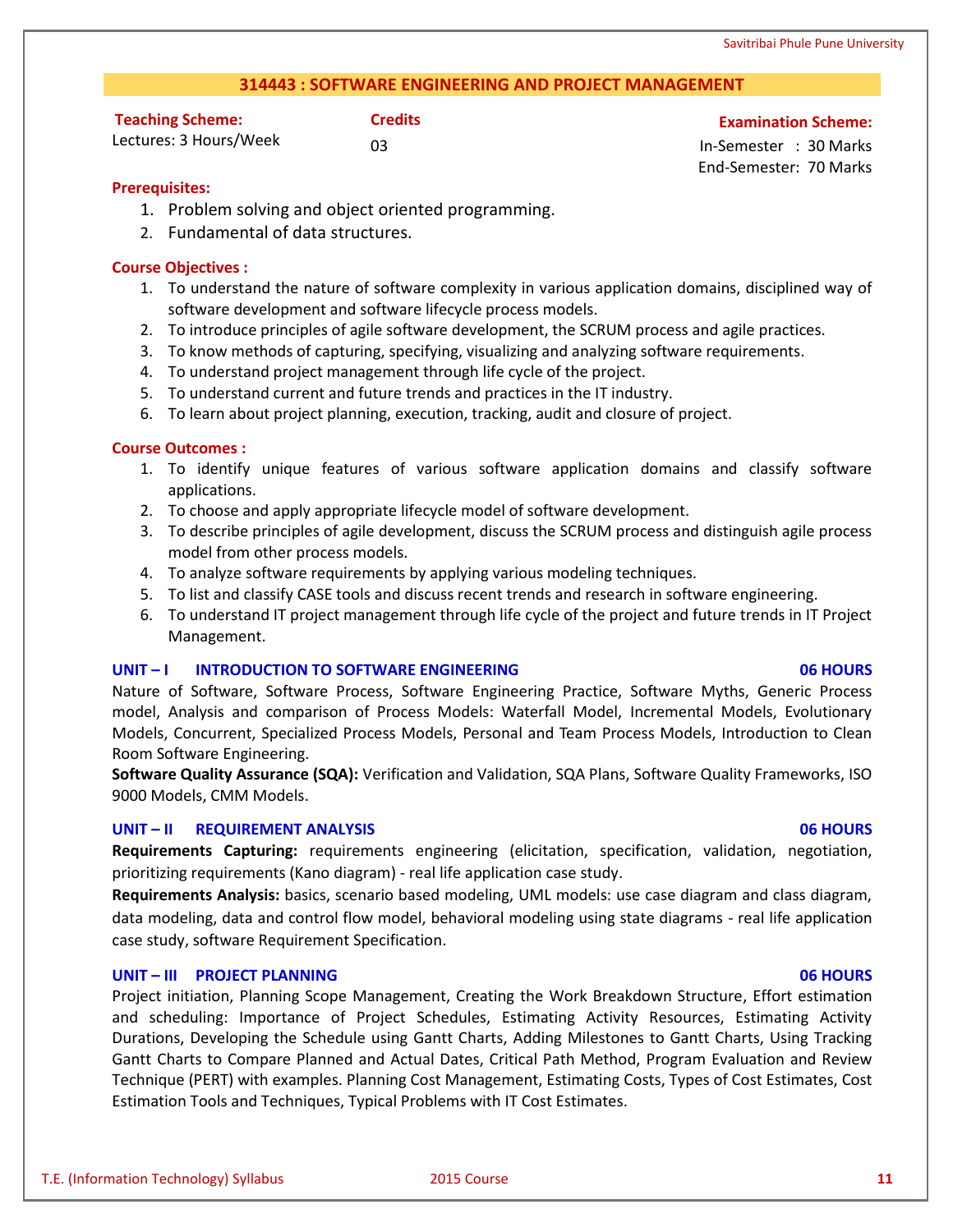# **UNIT – IV AGILE DEVELOPMENT PROCESS 06 HOURS**

**Agile Development:** Agile manifesto, agility and cost of change, agility principles, myth of planned development, toolset for the agile process.

**Extreme Programming:** XP values, process, industrial XP, SCRUM - process flow, scrum roles, scrum cycle description, product backlog, sprint planning meeting, sprint backlog, sprint execution, daily scrum meeting, maintaining sprint backlog and burn-down chart, sprint review and retrospective.

**Agile Practices:** test driven development, refactoring, pair programming, continuous integration, exploratory testing versus scripted testing

# **UNIT – V PROJECT MANAGEMENT 06 Hours**

**Project monitoring and control:** tools for project management, Software tools like Microsoft project management or any other open source tools.

**The Importance of Project Quality Management:** Planning Quality Management, Performing Quality Assurance, Controlling Quality, Tools and Techniques for Quality Control (statistical control, six sigma) The Importance of Project Risk Management, Planning Risk Management, Common Sources of Risk in IT Projects.

# **UNIT – VI RECENT TRENDS IN SOFTWARE ENGINEERING AND PROJECT MANAGEMENT 06 Hours**

**Software configuration management:** SCM basics, SCM repository, SCM process, SCM tools such as GitHub, CASE – taxonomy, tool-kits, workbenches, environments, components of CASE, categories (upper, lower and integrated CASE tools).

**Emerging software engineering trends:** technology evolution, process trends, collaborative development, test-driven development, global software development challenges

**Project Management trends:** CRM, ERP: Basic concepts, Advantages and limitations, SAP, Business process reengineering, International Project Management, Case studies.

# **Text Books**

- 1. Roger S Pressman, Software Engineering: A Practitioner's Approach, Mcgraw-Hill, ISBN: 0073375977, Seventh or Eighth Edition.
- 2. Joseph Phillips, IT Project Management –On Track From Start to Finish, Tata Mc Graw-Hill, ISBN13: 978-0-07106727-0, ISBN-10: 0-07-106727-2.

# **Reference Books**

- 1. Pankaj Jalote, Software Engineering: A Precise Approach, Wiley India, ISBN: 9788126523115.
- 2. Marchewka, Information Technology Project Management, Wiley India, ISBN: 9788126543946.
- 3. Chris Dawson with Ben Straub, Building Tools with GitHub, O'Relly, Shroff publishers, ISBN: 978-93- 5213-333-8.
- 4. C. Michael Pilato, Ben Collins-Sussman and Brian Fitzpatrick, Version Control with subversion, O'Relly, Shroff publishers, ISBN: 978-81-8404-728-8.
- 5. P.C. Tripathi, P.N. Reddy, Principles of Management, Tata McGrew Hill Education Private Limited, ISBN: 9780071333337, ISBN: 0071333339.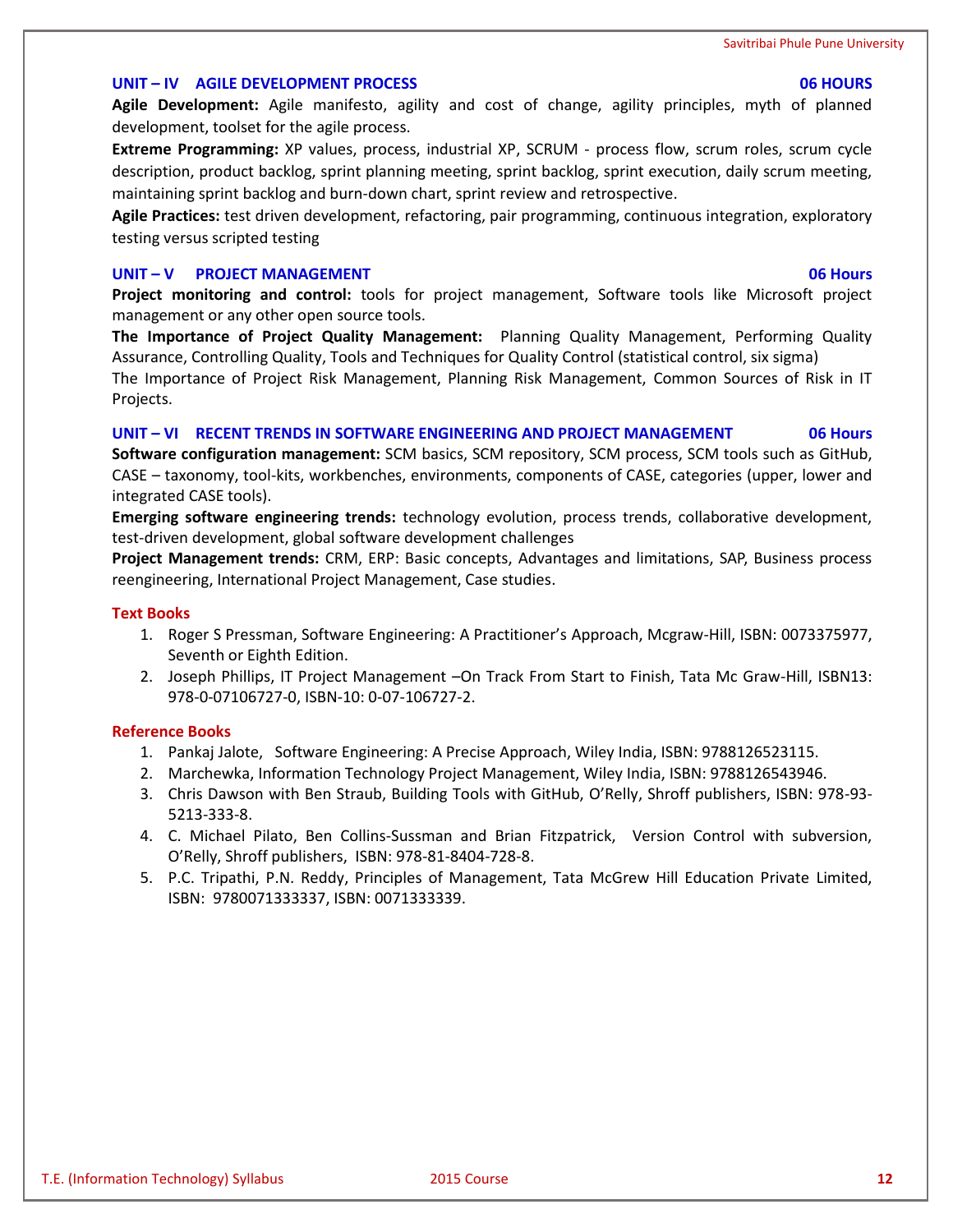# **314444 : OPERATING SYSTEM**

# **Teaching Scheme:**

Lectures: 4 Hours/Week

**Credits Examination Scheme:**

04 In-Semester : 30 Marks End-Semester: 70 Marks

# **Prerequisites:**

- 1. Computer Organization and Architecture.
- 2. Fundamentals of Data Structures.

# **Course Objectives :**

- 1. To introduce basic concepts and functions of modern operating systems.
- 2. To understand the concept of process and thread management.
- 3. To understand the scheduling of processes and threads.
- 4. To understand the concept of concurrency control.
- 5. To understand the concept of I/O and File management.
- 6. To understand various Memory Management techniques.

# **Course Outcomes :**

- 1. Fundamental understanding of the role of Operating Systems.
- 2. To understand the concept of a process and thread.
- 3. To apply the cons of process/thread scheduling.
- 4. To apply the concept of process synchronization, mutual exclusion and the deadlock.
- 5. To realize the concept of I/O management and File system.
- 6. To understand the various memory management techniques.

# **UNIT – I OVERVIEW OF OPERATING SYSTEM 08 HOURS**

Operating System Objectives and Functions, The Evolution of Operating Systems, Developments Leading to Modern Operating Systems, Virtual Machines. BASH Shell scripting: Basic shell commands, shell as a scripting language.

# **UNIT – II PROCESS DESCRIPTION AND CONTROL 08 HOURS**

**Process:** Concept of a Process, Process States, Process Description, Process Control (Process creation, Waiting for the process/processes, Loading programs into processes and Process Termination), Execution of the Operating System.

**Threads:** Processes and Threads, Concept of Multithreading, Types of Threads, Thread programming Using Pthreads.

**Scheduling:** Types of Scheduling, Scheduling Algorithms, and Thread Scheduling.

# **UNIT – III CONCURRENCY CONTROL 08 HOURS**

**Process/thread Synchronization and Mutual Exclusion:** Principles of Concurrency, Requirements for Mutual Exclusion, Mutual Exclusion: Hardware Support, Operating System Support (Semaphores and Mutex), Programming Language Support (Monitors).

**Classical synchronization problems:** Readers/Writers Problem, Producer and Consumer problem, Interprocess communication (Pipes, shared memory: system V).

**Deadlock:** Principles of Deadlock, Deadlock Modeling, Strategies to deal with deadlock: The Ostrich Algorithm, Deadlock Prevention, Deadlock Avoidance, Deadlock detection and recovery, An Integrated Deadlock Strategy, Example: Dining Philosophers Problem.

# **UNIT – IV MEMORY MANAGEMENT 08 HOURS**

**Memory Management:** Memory Management Requirements, Memory Partitioning: Fixed Partitioning, Dynamic Partitioning, Buddy System, Relocation, Paging, Segmentation.

**Virtual Memory:** Hardware and Control Structures, Operating System Software.

# T.E. (Information Technology) Syllabus 2015 Course **13**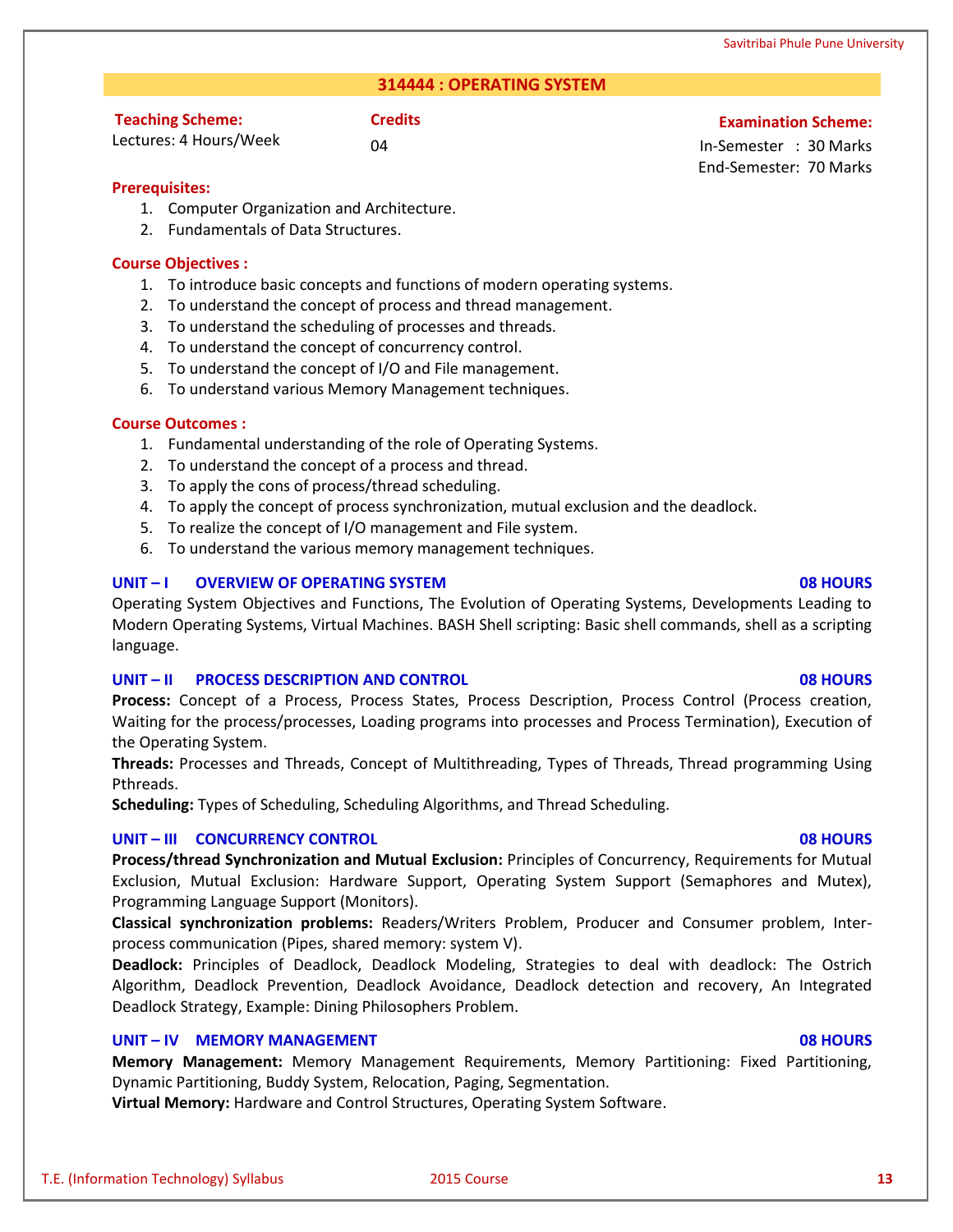# **UNIT – V Input / Output And File Management 08 Hours**

**I/O Management and Disk Scheduling:** I/O Devices, Organization of the I/O Function, Operating System Design Issues, I/O Buffering, Disk Scheduling(FIFO, SSTF, SCAN, C-SCAN, LOOK, C-LOOK), Disk Cache. **File Management:** Overview, File Organization and Access, File Directories, File Sharing, Record Blocking, Secondary Storage Management.

### **UNIT – VI The LINUX Operating System 08 Hours**

Linux Design Principles, Linux Booting Process, Kernel Modules, Process Management, Scheduling, Memory Management, File Systems, Input and Output, Inter-process Communication.

# **Text Books**

- 1. William Stallings, Operating System: Internals and Design Principles, Prentice Hall, ISBN-10: 0-13- 380591-3, ISBN-13: 978-0-13-380591-8, 8th Edition
- 2. Abraham Silberschatz, Peter Baer Galvin and Greg Gagne, Operating System Concepts, WILEY, ISBN 978-1-118-06333-0 , 9th Edition
- 3. Andrew S. Tanenbaum & Herbert Bos, Modern Operating System, Pearson, ISBN-13: 9780133592221, 4th Edition

### **Reference Books**

- 1. Tom Adelstein and Bill Lubanovic, Linux System Administration, O'Reilly Media, ISBN-10: 0596009526, ISBN-13: 978-0596009526
- 2. Harvey M. Deitel, Operating Systems, Prentice Hall, ISBN-10: 0131828274, ISBN-13: 978-0131828278
- 3. Thomas W. Doeppner, Operating System in depth: Design and Programming, WILEY, ISBN: 978-0- 471-68723-8
- 4. Mendel Cooper, Advanced Shell Scripting, Linux Documentation Project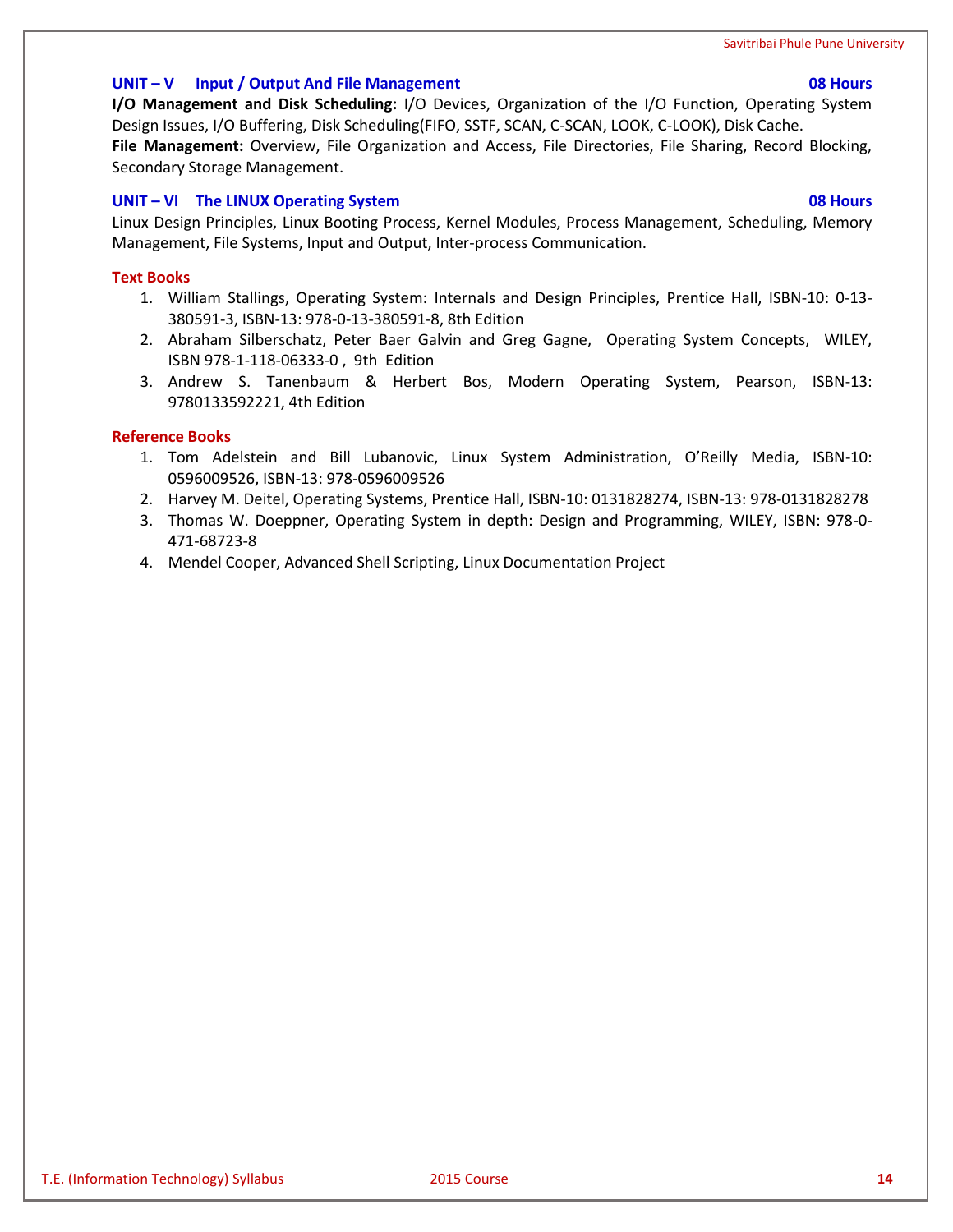# **314445 : HUMAN-COMPUTER INTERACTION**

| <b>Teaching Scheme:</b> | Credits : |
|-------------------------|-----------|
| Lectures: 3 Hours/Week  | nз        |

# **Examination Scheme:**

03 In-Semester : 30 Marks End-Semester: 70 Marks

# **Prerequisites :**

1. Problem Solving and Object Oriented Technologies.

# **Course Objectives :**

- 1. To introduce to the field of human-computer-interaction study.
- 2. To gain an understanding of the human part of human-computer-interactions.
- 3. To learn to do design and evaluate effective human-computer-interactions.
- 4. To study HCI models and theories.
- 5. To understand HCI design processes.
- 6. To apply HCI to real life use cases.

# **Course Outcomes :**

- 1. To explain importance of HCI study and principles of user-centred design (UCD) approach.
- 2. To develop understanding of human factors in HCI design.
- 3. To develop understanding of models, paradigms and context of interactions.
- 4. To design effective user-interfaces following a structured and organized UCD process.
- 5. To evaluate usability of a user-interface design.
- 6. To apply cognitive models for predicting human-computer-interactions.

# **UNIT – I INTRODUCTION 06 Hours**

What is HCI?, Disciplines involved in HCI, Why HCI study is important? The psychology of everyday things, Principles of HCI, User-centred Design.

# **UNIT – II UNDERSTANDING THE HUMAN 06 Hours**

Input-output channels, Human memory, Thinking: Reasoning and Problem Solving, Human emotions, Individual differences, Psychology and Design.

# **UNIT – III UNDERSTANDING THE INTERACTION 06 Hours**

Models of interaction, Ergonomics, Interaction styles, WIMP Interface, Interactivity, Context of interaction, User experience, Paradigms of Interactions.

# **UNIT – IV HCI - DESIGN PROCESS 06 Hours**

What is interaction design?, The software design process, User focus, Scenarios, Navigation Design, Screen Design, Prototyping techniques, Wire-Framing, Understanding the UI Layer and Its Execution Framework, Model-View-Controller(MVC) Framework.

# **UNIT – V HCI - DESIGN RULES , GUIDELINES AND EVALUATION TECHNIQUES 06 Hours**

Principles that support usability, Design standards, Design Guidelines, Golden rules and heuristics, Using toolkits, User interface management system (UIMS), Goals of evaluation, Evaluation Criteria, Evaluation through expert analysis, Evaluation through user participation, Choosing an Evaluation Method.

# **UNIT – VI HCI MODELS AND THEORIES 06 Hours**

Goal and task hierarchy model, Linguistic model, Physical and device models, Cognitive architectures, Hierarchical task analysis (HTA), Uses of task analysis, Diagrammatic dialog design notations, Computer mediated communication, Ubiquitous Computing, Finding things on web Future of HCI.

# T.E. (Information Technology) Syllabus 2015 Course **15**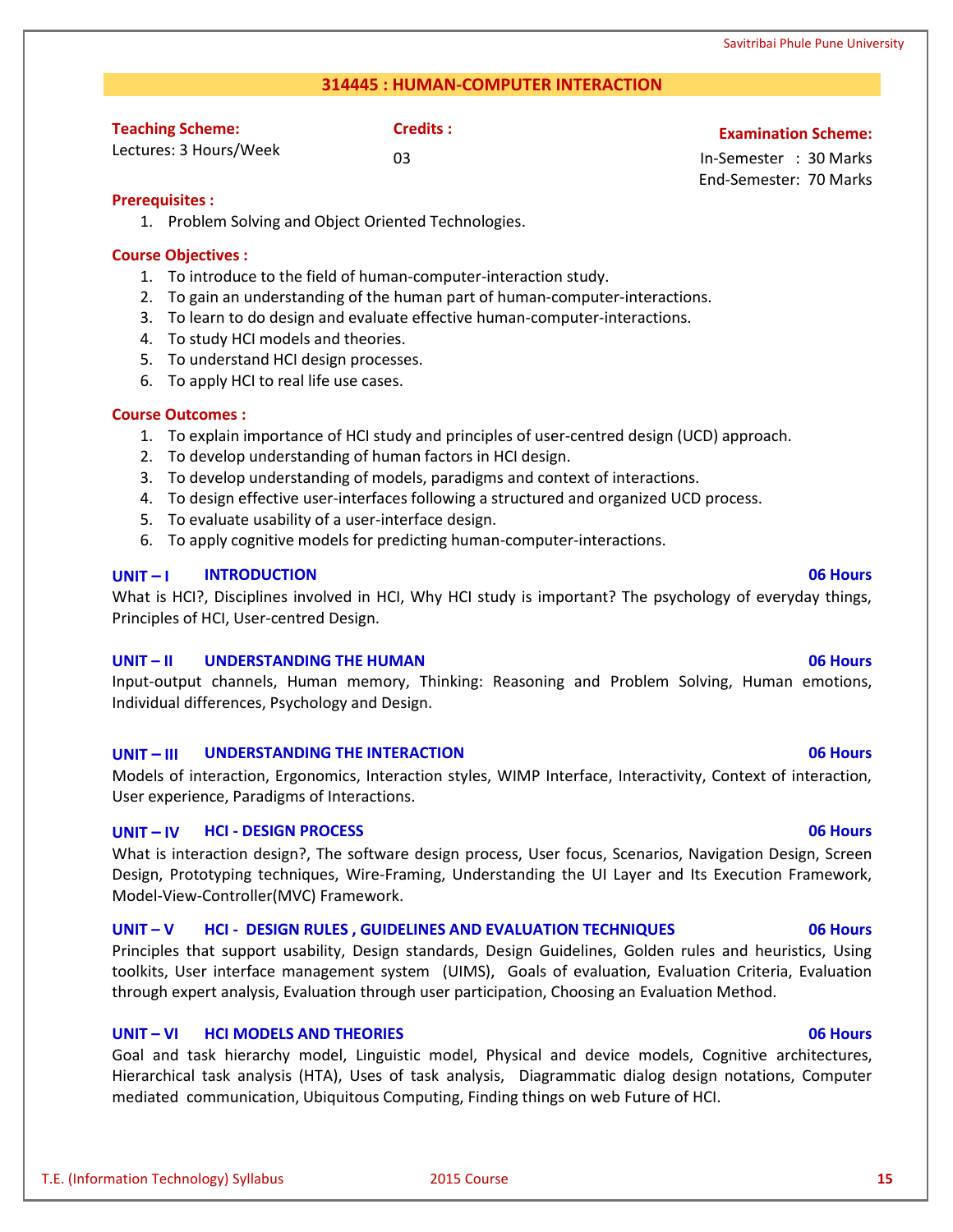### **Text Books:**

- 1. Alan Dix (2008). Human Computer Interaction. Pearson Education. ISBN 978-81-317-1703-5.
- 2. Gerard Jounghyun Kim (20 March 2015). Human–Computer Interaction: Fundamentals and Practice. CRC Press. ISBN 978-1-4822-3390-2.

# **Reference Books:**

- 1. Ben Shneiderman; Catherine Plaisant; Maxine Cohen; Steven Jacobs (29 August 2013). Designing the User Interface: Strategies for Effective Human-Computer Interaction. Pearson Education Limited. ISBN 978-1-292-03701-1.
- 2. Donald A. Norman (2013). The Design of Everyday Things Basic Books. ISBN 978-0-465-07299-6.
- 3. Jeff Johnson (17 December 2013). Designing with the Mind in Mind: Simple Guide to Understanding User Interface Design Guidelines. Elsevier. ISBN 978-0-12-411556-9.
- 4. Alan Cooper; Robert Reimann; David Cronin; Christopher Noessel (13 August 2014). About Face: The Essentials of Interaction Design. Wiley. ISBN 978-1-118-76658-3.
- *5.* Alan Cooper (1 January 1999). The Inmates are running the Asylum, Sam's. ISBN 978-0-672-31649-4.
- *6.* John M. Carroll (21 May 2003). HCI Models, Theories, and Frameworks: Toward a Multidisciplinary Science. Morgan Kaufmann. ISBN 978-0-08-049141-7.
- 7. Alan Cooper, Robert Reimann, David Cronin, Christopher Noessel, About Face: The Essentials of Interface Design,Wiley India, ISBN : 9788126559718,4th Ed
- 8. Rogers, Sharp, Preece, Interaction Design: Beyond Human Computer Interaction, Wiley India, ISBN: 9788126544912,3ed
- 9. Wilbert O.Galitz, The Essential Guide to user Interface Design, Wiley India, ISBN: 9788126502806

# **Web-links:**

- 1. http://hcibib.org/
- 2. Andriod Design Guidelines https://developer.android.com/guide/practices/ui\_guidelines/index.html
- 3. iOS Human Interface Guidelines https://developer.apple.com/ios/human-interfaceguidelines/overview/design-principles/
- 4. MacOS Human Interface Guidelines https://developer.apple.com/library/content/documentation/UserExperience/Conceptual/OSXHIGuideli nes/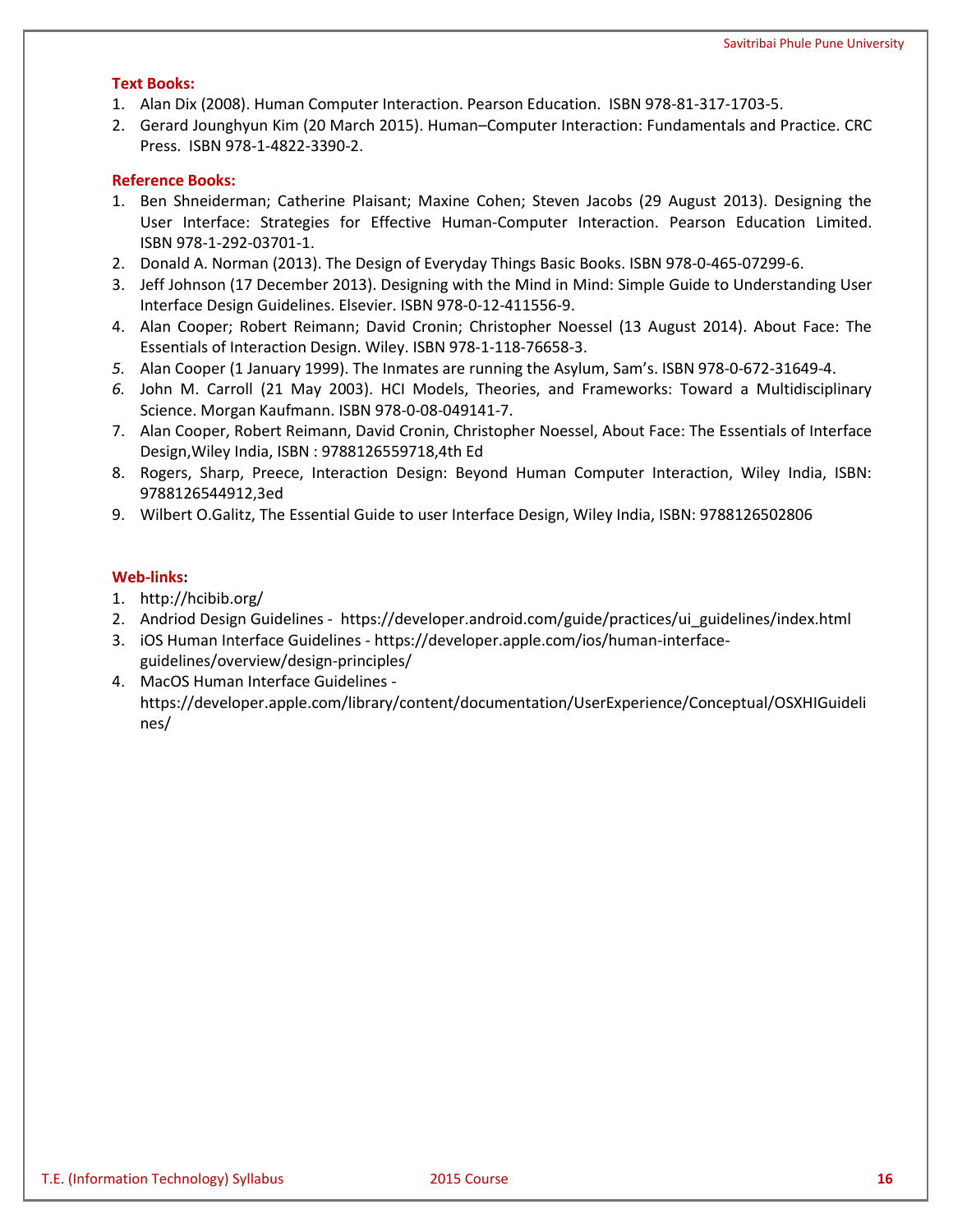# **314446 : SOFTWARE LABORATORY - I**

# **Teaching Scheme:**

Practical : 4 Hours/Week

# **Credits Examination Scheme:**

02 Term Work : 25 Marks Practical : 50 Marks Oral : 50 Marks

# **Prerequisites:**

- 1. Data structures and files.
- 2. Discrete Structure.
- 3. Software engineering principles and practices.

# **Course Objectives :**

- 1. Understand the fundamental concepts of database management. These concepts include aspects of database design, database languages, and database-system implementation.
- 2. To provide a strong formal foundation in database concepts, recent technologies and best industry practices.
- 3. To give systematic database design approaches covering conceptual design, logical design and an overview of physical design.
- 4. To learn the SQL and NoSQL database system.
- 5. To learn and understand various Database Architectures and its use for application development.
- 6. To programme PL/SQL including stored procedures, stored functions, cursors and packages.

# **Course Outcomes :**

- 1. To install and configure database systems.
- 2. To analyze database models & entity relationship models.
- 3. To design and implement a database schema for a given problem-domain
- 4. To understand the relational and document type database systems.
- 5. To populate and query a database using SQL DML/DDL commands.
- 6. To populate and query a database using MongoDB commands.

# **Guidelines for Instructor's Manual**

1. The faculty member should prepare the laboratory manual for all the experiments and it should be made available to students and laboratory instructor/Assistant.

# **Guidelines for Student's Lab Journal**

- 1. Student should submit term work in the form of handwritten journal based on specified list of assignments.
- 2. Practical Examination will be based on the term work.
- 3. Candidate is expected to know the theory involved in the experiment.
- 4. The practical examination should be conducted if and only if the journal of the candidate is complete in all respects.

# **Guidelines for Lab /TW Assessment**

- 1. Examiners will assess the term work based on performance of students considering the parameters such as timely conduction of practical assignment, methodology adopted for implementation of practical assignment, timely submission of assignment in the form of handwritten write-up along with results of implemented assignment, attendance etc.
- 2. Examiners will judge the understanding of the practical performed in the examination by asking some questions related to theory & implementation of experiments he/she has carried out.
- 3. Appropriate knowledge of usage of software and hardware related to respective laboratory should be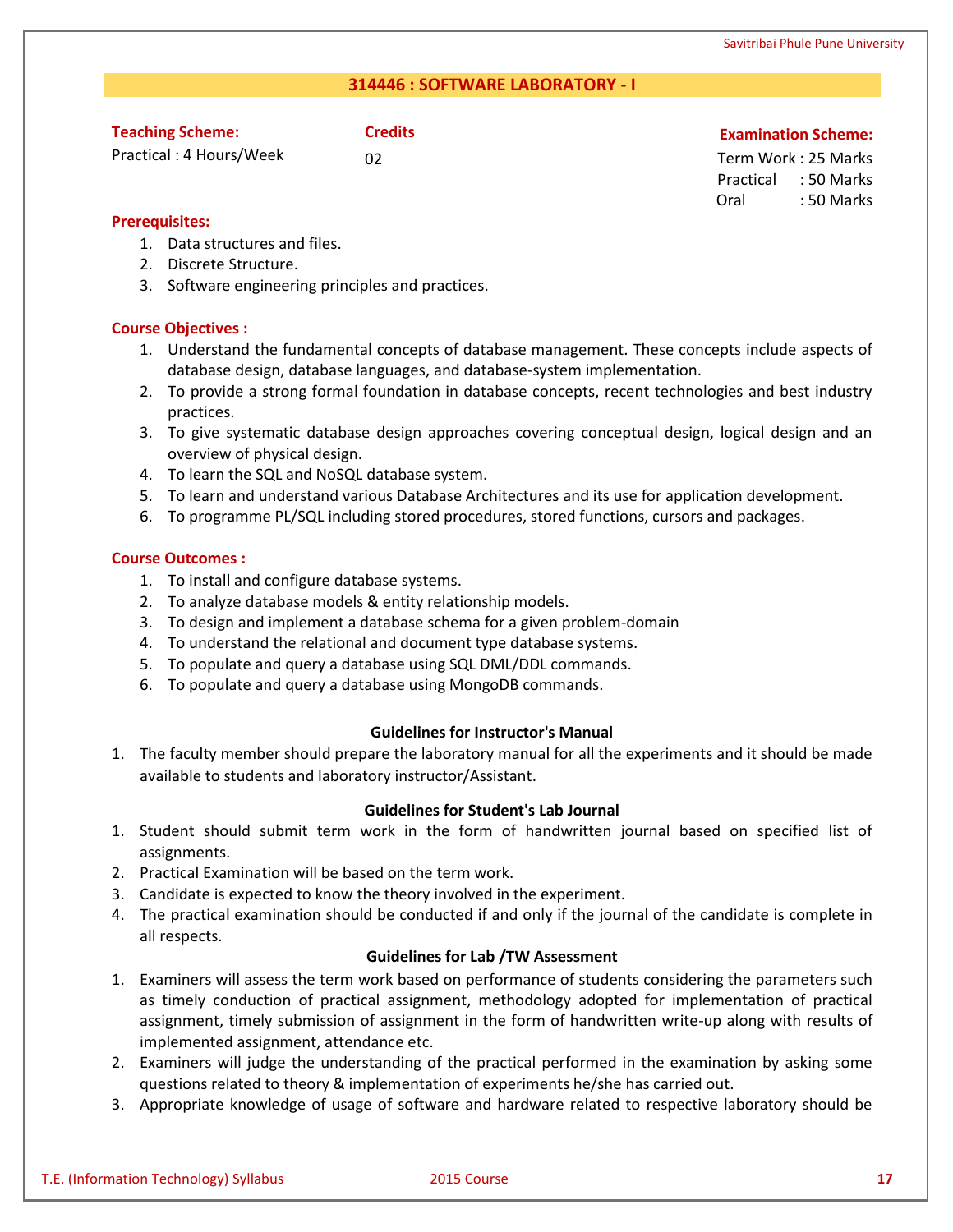checked by the concerned faculty member.

As a conscious effort and little contribution towards Green IT and environment awareness, attaching printed papers of the program in journal may be avoided. There must be hand-written write-ups for every assignment in the journal. The DVD/CD containing students programs should be attached to the journal by every student and same to be maintained by department/lab In-charge is highly encouraged. For reference one or two journals may be maintained with program prints at Laboratory.

### **Suggested List of Laboratory Assignments**

### **Group A: Introduction to Databases (Study assignment – Any 2)**

- 1. Study and design a database with suitable example using following database systems:
	- Relational: SQL / PostgreSQL / MySQL
	- Key-value: Riak / Redis
	- Columnar: Hbase
	- Document: MongoDB / CouchDB
	- Graph: Neo4J

Compare the different database systems based on points like efficiency, scalability, characteristics and performance.

- 2. Install and configure client and server for MySQL and MongoDB (Show all commands and necessary steps for installation and configuration).
- 3. Study the SQLite database and its uses. Also elaborate on building and installing of SQLite.

# **Group B: SQL and PL/SQL**

- 1. Design any database with at least 3 entities and relationships between them. Apply DCL and DDL commands. Draw suitable ER/EER diagram for the system.
- 2. Design and implement a database and apply at least 10 different DML queries for the following task. For a given input string display only those records which match the given pattern or a phrase in the search string. Make use of wild characters and LIKE operator for the same. Make use of Boolean and arithmetic operators wherever necessary.
- 3. Execute the aggregate functions like count, sum, avg etc. on the suitable database. Make use of built in functions according to the need of the database chosen. Retrieve the data from the database based on time and date functions like now (), date (), day (), time () etc. Use group by and having clauses.
- 4. Implement nested sub queries. Perform a test for set membership (in, not in), set comparison (<some, >=some, <all etc.) and set cardinality (unique, not unique).
- 5. Write and execute suitable database triggers .Consider row level and statement level triggers.
- 6. Write and execute PL/SQL stored procedure and function to perform a suitable task on the database. Demonstrate its use.
- 7. Write a PL/SQL block to implement all types of cursor.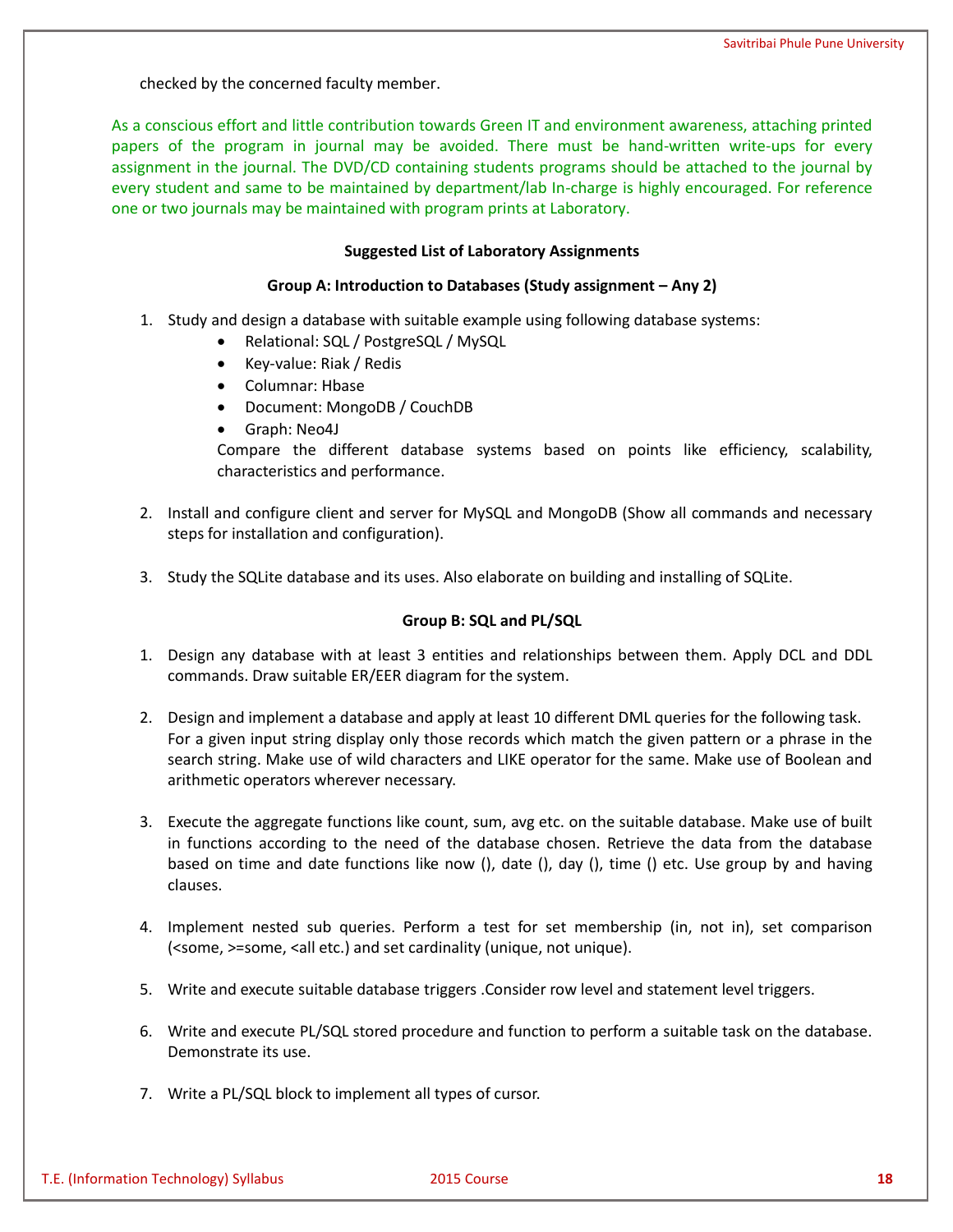8. Execute DDL statements which demonstrate the use of views. Try to update the base table using its corresponding view. Also consider restrictions on updatable views and perform view creation from multiple tables.

# **Group C: MongoDB**

- 1. Create a database with suitable example using MongoDB and implement
	- Inserting and saving document (batch insert, insert validation)
	- Removing document
	- Updating document (document replacement, using modifiers, upserts, updating multiple documents, returning updated documents)
- 2. Execute at least 10 queries on any suitable MongoDB database that demonstrates following querying techniques:
	- find and findOne (specific values)
	- Query criteria (Query conditionals, OR queries, \$not, Conditional semantics)
	- Type-specific queries (Null, Regular expression, Querying arrays)
- 3. Execute at least 10 queries on any suitable MongoDB database that demonstrates following:
	- $\bullet$  \$ where queries
	- Cursors (Limits, skips, sorts, advanced query options)
	- Database commands
- 4. Implement Map reduce example with suitable example.
- 5. Implement the aggregation and indexing with suitable example in MongoDB. Demonstrate the following:
	- Aggregation framework
	- Create and drop different types of indexes and explain () to show the advantage of the indexes.

# **Group D: Mini Project / Database Application Development**

Student group of size 3 to 4 students should decide the statement and scope of the project which will be refined and validated by the faculty considering number of students in the group. Draw and normalize the design up to at ER Diagram least 3NF in case of back end as RDBMS.

Suggested Directions for development of the mini project.

- Build a suitable GUI by using forms and placing the controls on it for any application. (E.g Student registration for admission, railway reservation, online ticket booking etc.). Proper data entry validations are expected.
- Develop two tier architecture and use ODBC/JDBC connections to store and retrieve data from the database. Make a user friendly interface for system interaction. You may consider any applications like employee management system, library management system etc.
- Implement the basic CRUD operations and execute a transaction that ensures ACID properties. Make use of commands like commit, save point, and rollback. You may use examples like transfer of money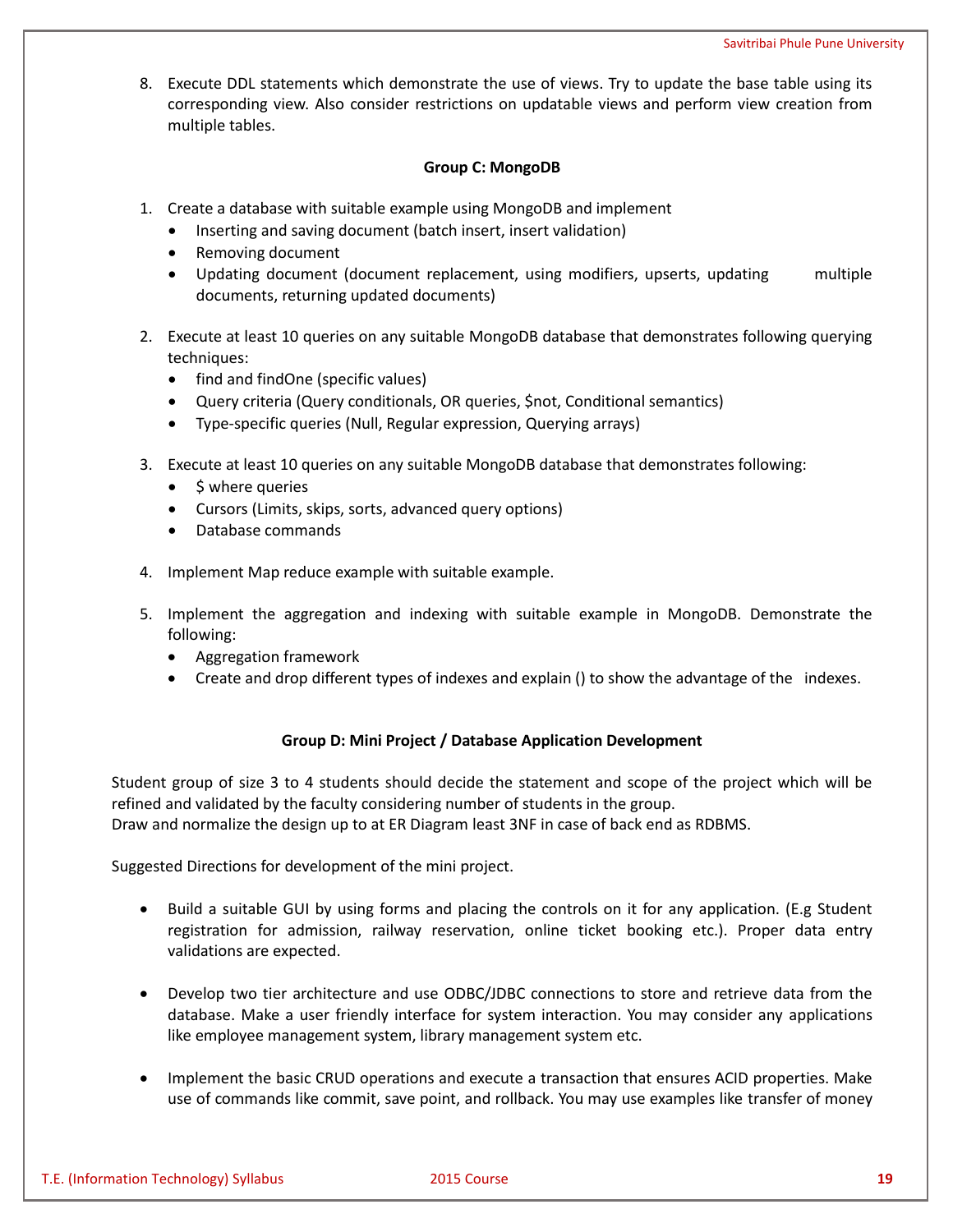from one account to another, cancellation of e-tickets etc.

# **References**

- 1. Ramon A. Mata-Toledo, Pauline Cushman, Database management systems, TMGH, ISBN: IS978-0-07- 063456-5, 5th Edition.
- 2. Kristina Chodorow, MongoDB The definitive guide, O'Reilly Publications, ISBN:978-93-5110-269-4, 2nd Edition.
- 3. Dr. P. S. Deshpande, SQL and PL/SQL for Oracle 10g Black Book, DreamTech.
- 4. Ivan Bayross, SQL, PL/SQL: The Programming Language of Oracle, BPB Publication.
- 5. Reese G., Yarger R., King T., Williums H, Managing and Using MySQL, Shroff Publishers and Distributors Pvt. Ltd., ISBN: 81 - 7366 - 465 – X, 2nd Edition.
- 6. Dalton Patrik, SQL Server Black Book, DreamTech Press.
- 7. Eric Redmond, Jim Wilson, Seven databases in seven weeks, SPD, ISBN: 978-93-5023-918-6.
- 8. Jay Kreibich, Using SQLite, SPD, ISBN: 978-93-5110-934-1, 1st edition.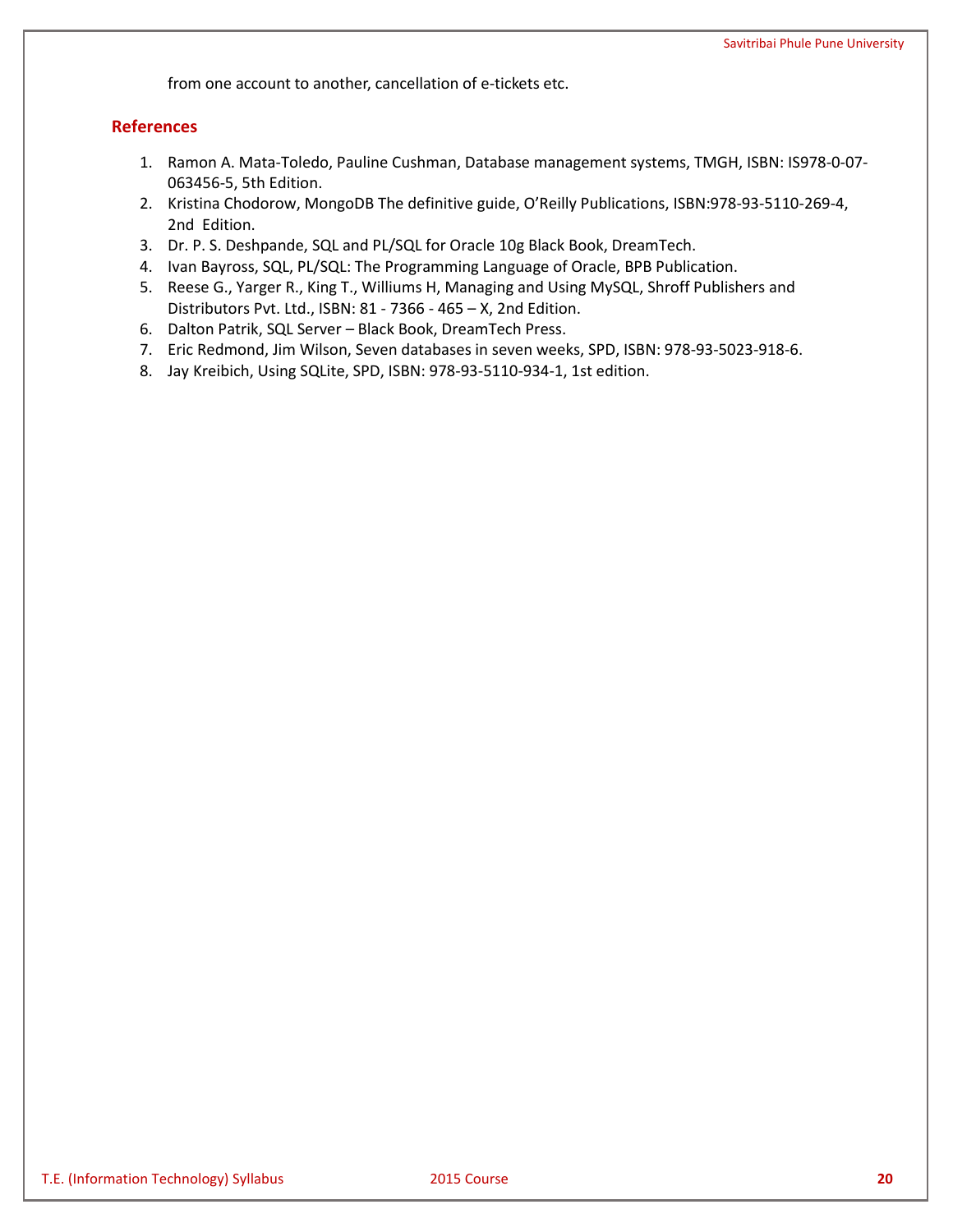# **314447 : SOFTWARE LABORATORY – II**

# **Teaching Scheme:**

Practical : 4 Hours/Week

# **Credits Credits Credits Examination Scheme:**

02 Term Work : 25 Marks Practical : 50 Marks

# **Prerequisites:**

- 1. C programming.
- 2. Fundamental of Data Structures.

# **Course Objectives :**

- 1. To introduce and learn Linux commands required for administration.
- 2. To learn shell programming concepts and applications.
- 3. To demonstrate the functioning of OS basic building blocks like processes, threads under the LINUX.
- 4. To demonstrate the functioning of OS concepts in user space like concurrency control (process synchronization, mutual exclusion & deadlock) and file handling in LINUX.
- 5. To aware Linux kernel source code details.
- 6. To demonstrate the functioning of OS concepts in kernel space like embedding the system call in any LINUX kernel.

# **Course Outcomes :**

- 1. To understand the basics of Linux commands and program the shell of Linux.
- 2. To develop various system programs for the functioning of operating system.
- 3. To implement basic building blocks like processes, threads under the Linux.
- 4. To develop various system programs for the functioning of OS concepts in user space like concurrency control and file handling in Linux.
- 5. To design and implement Linux Kernel Source Code.
- 6. To develop the system program for the functioning of OS concepts in kernel space like embedding the system call in any Linux kernel.

# **Guidelines for Instructor's Manual**

1. The faculty member should prepare the laboratory manual for all the experiments and it should be made available to students and laboratory instructor/Assistant.

# **Guidelines for Student's Lab Journal**

- 1. Student should submit term work in the form of handwritten journal based on specified list of assignments.
- 2. Practical Examination will be based on the term work.
- 3. Candidate is expected to know the theory involved in the experiment.
- 4. The practical examination should be conducted if and only if the journal of the candidate is complete in all respects.

# **Guidelines for Lab /TW Assessment**

- 1. Examiners will assess the term work based on performance of students considering the parameters such as timely conduction of practical assignment, methodology adopted for implementation of practical assignment, timely submission of assignment in the form of handwritten write-up along with results of implemented assignment, attendance etc.
- 2. Examiners will judge the understanding of the practical performed in the examination by asking some questions related to theory & implementation of experiments he/she has carried out.
- 3. Appropriate knowledge of usage of software and hardware related to respective laboratory should be checked by the concerned faculty member.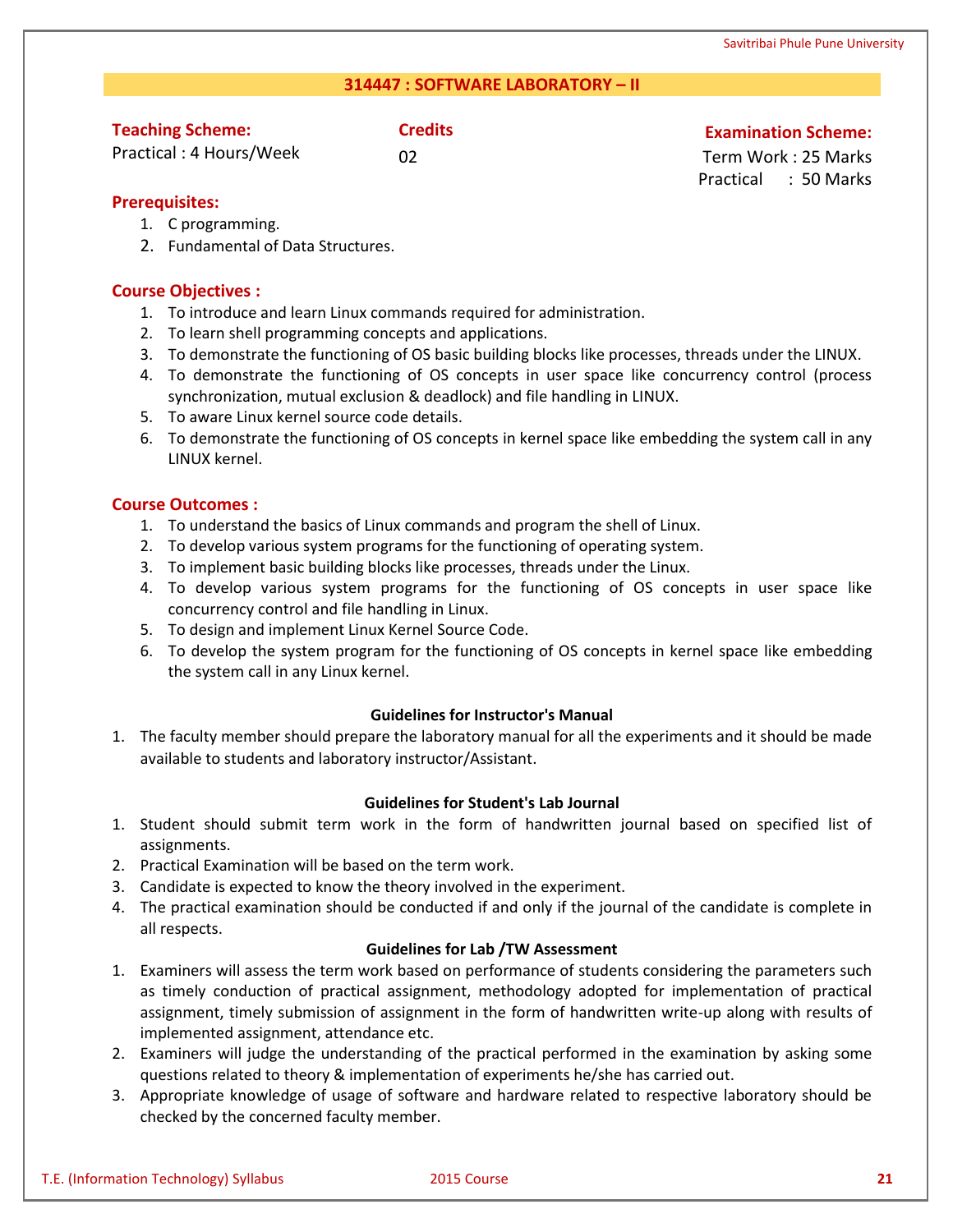As a conscious effort and little contribution towards Green IT and environment awareness, attaching printed papers of the program in journal may be avoided. There must be hand-written write-ups for every assignment in the journal. The DVD/CD containing students programs should be attached to the journal by every student and same to be maintained by department/lab In-charge is highly encouraged. For reference one or two journals may be maintained with program prints at Laboratory.

# **Suggested List of Laboratory Assignments**

Assignment No. 1: Shell programming Write a program to implement an address book with options given below: a) Create address book. b) View address book. c) Insert a record. d) Delete a record. e) Modify a record. f) Exit.

Assignment No. 2: Process control system calls: The demonstration of *FORK*, *EXECVE* and *WAIT* system calls along with zombie and orphan states.

- a. Implement the C program in which main program accepts the integers to be sorted. Main program uses the *FORK* system call to create a new process called a child process. Parent process sorts the integers using sorting algorithm and waits for child process using *WAIT* system call to sort the integers using any sorting algorithm. Also demonstrate zombie and orphan states.
- b. Implement the C program in which main program accepts an integer array. Main program uses the *FORK* system call to create a new process called a child process. Parent process sorts an integer array and passes the sorted array to child process through the command line arguments of *EXECVE* system call. The child process uses *EXECVE* system call to load new program that uses this sorted array for performing the binary search to search the particular item in the array.

Assignment No. 3: Implement multithreading for Matrix Multiplication using pthreads.

Assignment No. 4: Thread synchronization using counting semaphores. Application to demonstrate: producer-consumer problem with counting semaphores and mutex.

Assignment No. 5: Thread synchronization and mutual exclusion using mutex. Application to demonstrate: Reader-Writer problem with reader priority.

Assignment No. 6: Deadlock Avoidance Using Semaphores: Implement the deadlock-free solution to Dining Philosophers problem to illustrate the problem of deadlock and/or starvation that can occur when many synchronized threads are competing for limited resources.

Assignment No. 7: Inter process communication in Linux using following.

- a. Pipes: Full duplex communication between parent and child processes. Parent process writes a pathname of a file (the contents of the file are desired) on one pipe to be read by child process and child process writes the contents of the file on second pipe to be read by parent process and displays on standard output.
- b. FIFOs: Full duplex communication between two independent processes. First process accepts sentences and writes on one pipe to be read by second process and second process counts number of characters, number of words and number of lines in accepted sentences, writes this output in a text file and writes the contents of the file on second pipe to be read by first process and displays on standard output.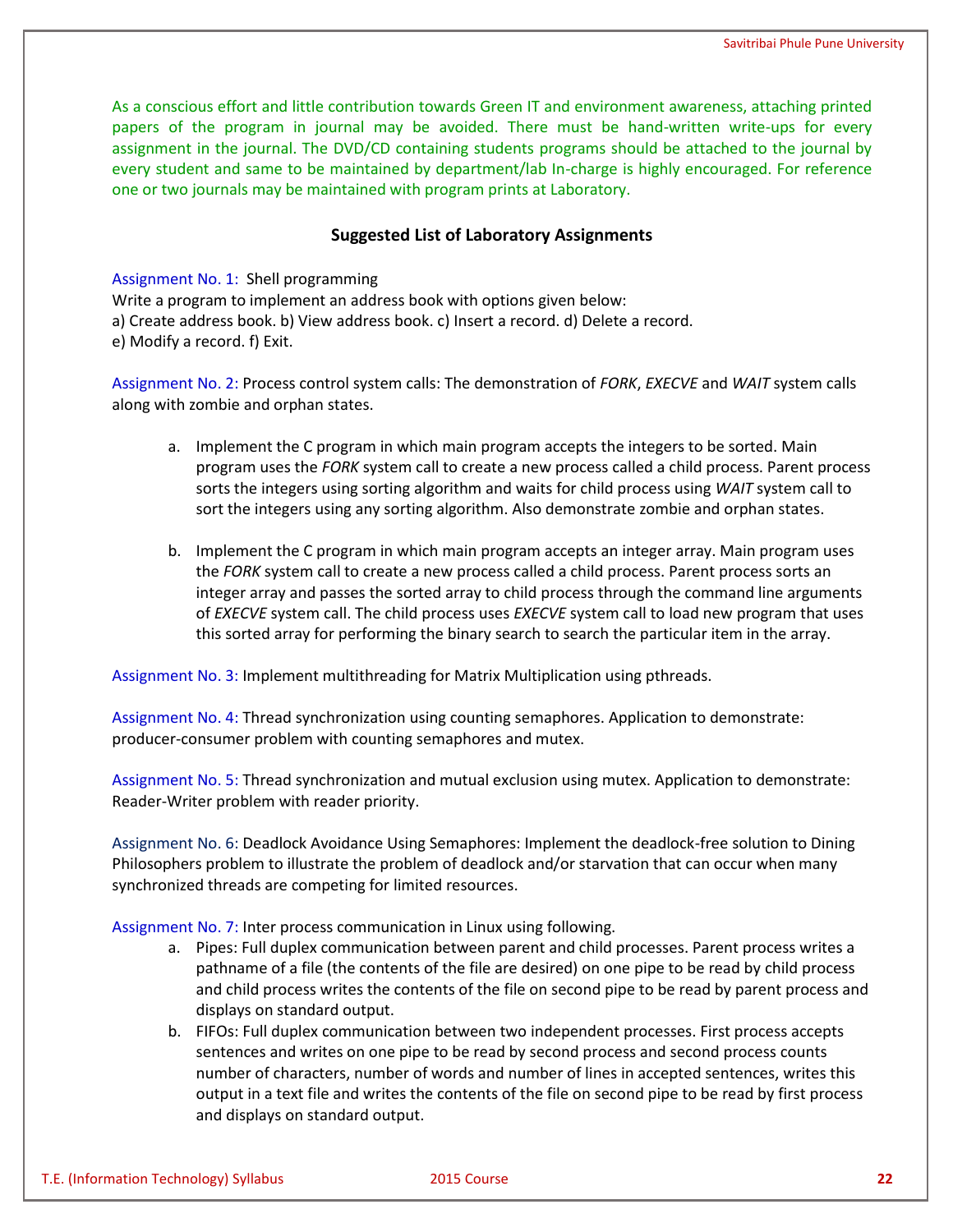Assignment No. 8: Inter-process Communication using Shared Memory using System V. Application to demonstrate: Client and Server Programs in which server process creates a shared memory segment and writes the message to the shared memory segment. Client process reads the message from the shared memory segment and displays it to the screen.

Assignment No. 9: Implement an assignment using File Handling System Calls (Low level system calls like open, read, write, etc).

Assignment No. 10: Implement a new system call in the kernel space, add this new system call in the Linux kernel by the compilation of this kernel (any kernel source, any architecture and any Linux kernel distribution) and demonstrate the use of this embedded system call using C program in user space.

# **References**

- 1. Das, Sumitabha, UNIX Concepts and Applications, TMH, ISBN-10: 0070635463, ISBN-13: 978- 0070635463, 4th Edition.
- 2. Kay Robbins and Steve Robbins, UNIX Systems Programming, Prentice Hall, ISBN-13: 978- 0134424071, ISBN-10: 0134424077, 2nd Edition.
- 3. Mendel Cooper, Advanced Shell Scripting Guide, Linux Documentation Project, Public domain.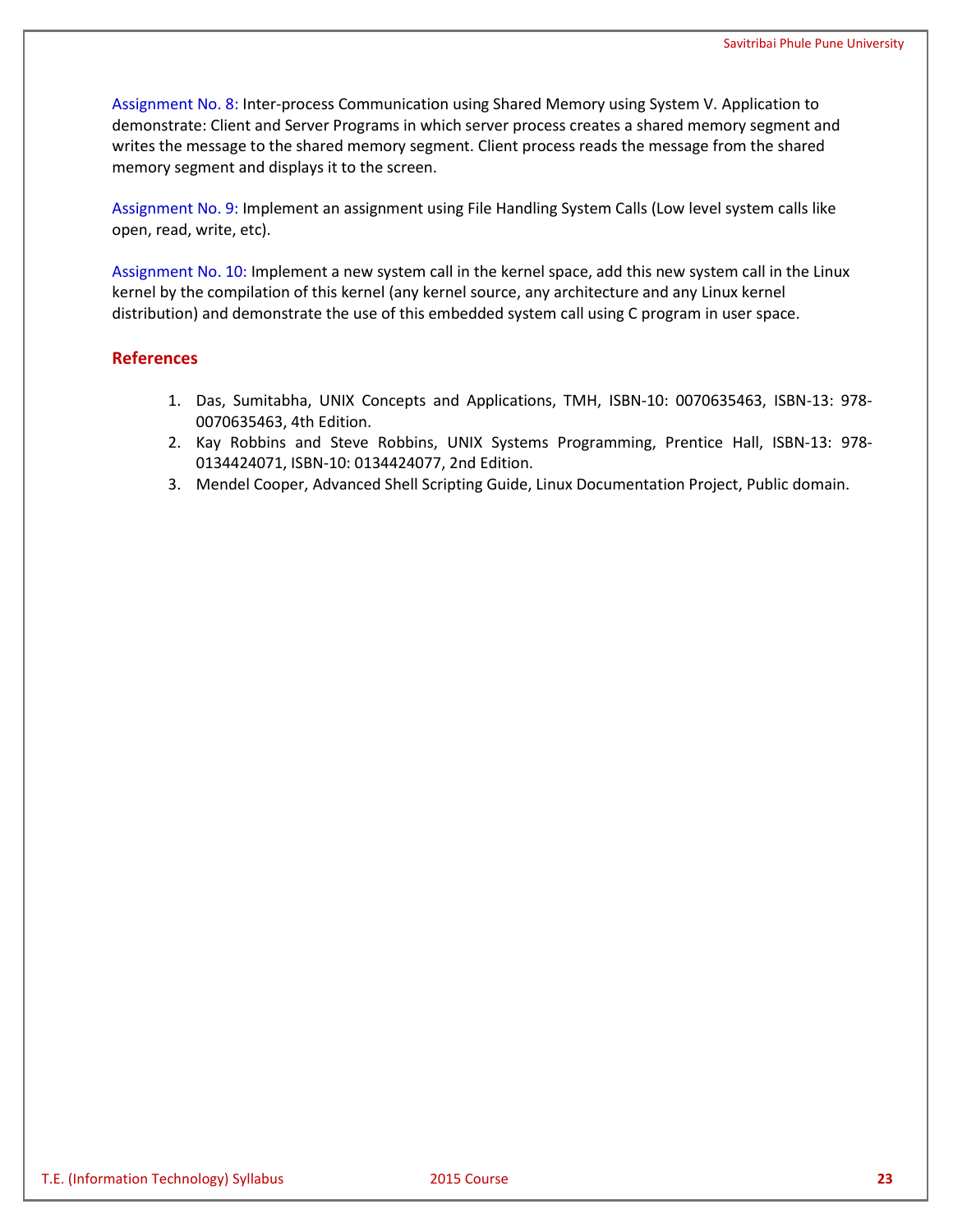# **314448 : SOFTWARE LABORATORY – III**

| <b>Teaching Scheme:</b>  | <b>Credits</b> | <b>Examination Scheme:</b> |
|--------------------------|----------------|----------------------------|
| Practical : 2 Hours/Week |                | Term Work: 50 Marks        |

# **Preamble:**

A major component of the course is a Graphical User Interface development. The objective is to develop a GUI by using concepts learned from Software Engineering and Project management. At the beginning of the course, Course Teacher will form project teams with maximum 3 members. During the semester, the project team will work together through all the phases of development cycle up to design, from an initial feasibility study to designing, after designing phase students will deploy the designed system and will make a series of presentations and reports of the work.

# **Prerequisites:**

- 1. Programming fundamentals.
- 2. Problem solving skills.

# **Course Objectives :**

- 1. To understand the nature of software complexity in various application domains, disciplined way of software development and software life cycle process models.
- 2. To introduce principles of agile software development, the SCRUM process and agile practices.
- 3. To know methods of capturing, specifying, visualizing and analyzing software requirements.
- 4. To understand concepts and principles of software design and architecture.
- 5. To understand user-centric design approach.
- 6. To apply principles of designing for effective user interfaces.

# **Course Outcomes :**

- 1. To identify the needs of users through requirement gathering.
- 2. To apply the concepts of Software Engineering process models for project development.
- 3. To apply the concepts of HCI for user-friendly project development.
- 4. To deploy website on live webserver and access through URL.
- 5. To understand, explore and apply various web technologies.
- 6. To develop team building for efficient project development.

# **Guidelines for Instructor's Manual**

1. The faculty member should prepare the laboratory manual for all the experiments and it should be made available to students and laboratory instructor/Assistant.

# **Guidelines for Student's Lab Journal**

- 1. Student should submit term work in the form of handwritten journal based on specified list of assignments.
- 2. Practical Examination will be based on the term work.
- 3. Candidate is expected to know the theory involved in the experiment.
- 4. The practical examination should be conducted if and only if the journal of the candidate is complete in all respects.

# **Guidelines for Lab /TW Assessment**

1. Examiners will assess the term work based on performance of students considering the parameters such as timely conduction of practical assignment, methodology adopted for implementation of practical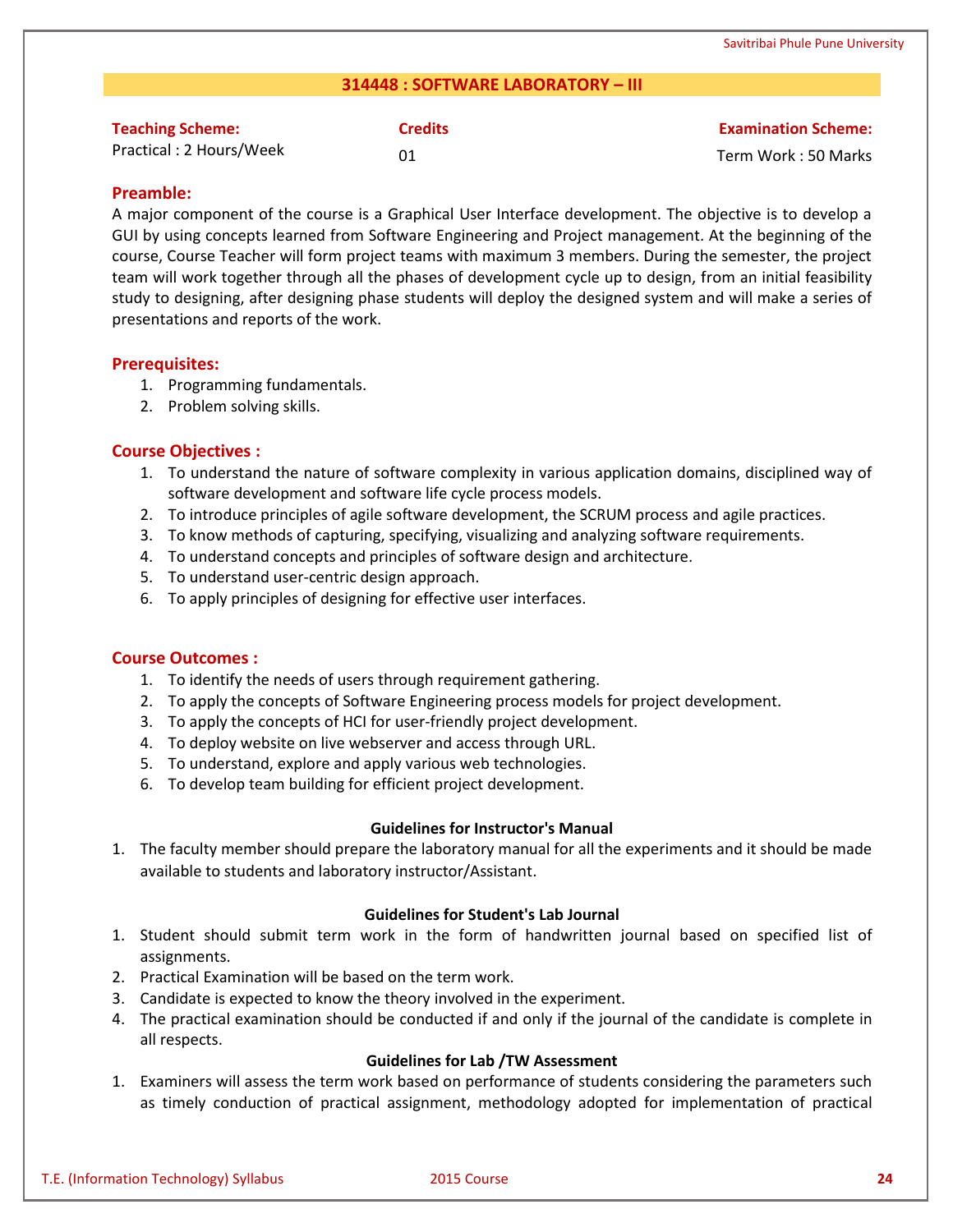assignment, timely submission of assignment in the form of handwritten write-up along with results of implemented assignment, attendance etc.

- 2. Examiners will judge the understanding of the practical performed in the examination by asking some questions related to theory & implementation of experiments he/she has carried out.
- 3. Appropriate knowledge of usage of software and hardware related to respective laboratory should be checked by the concerned faculty member.

As a conscious effort and little contribution towards Green IT and environment awareness, attaching printed papers of the program in journal may be avoided. There must be hand-written write-ups for every assignment in the journal. The DVD/CD containing students programs should be attached to the journal by every student and same to be maintained by department/lab In-charge is highly encouraged. For reference one or two journals may be maintained with program prints at Laboratory.

# **Suggested List of Laboratory Assignments**

# **Group A :Website Design (HTML5, CSS, Bootstrap)**

Assignment No. 1: Using HTML5 layout tags develop informative page with sections which include various images, links to other pages for navigation, make use of all possible formatting (for example font, color etc.).

Assignment No. 2: Apply CSS properties Border, margins, Padding, Navigation, dropdown list to page created in first assignment.

# **Group B : Website GUI Validation (JavaScript, PHP)**

Assignment No. 3: Create form in HTML with all form elements apply form validations (e.g. Email, mobile, Pin code, Password).

Assignment No. 4: Validate URL, Email, Required using functions empty, preg\_match, filter\_var in PHP.

# **Group C : Website Working (Java Servlet)**

Assignment No. 5: Understand servlet life cycle, create login page and apply proper validations with appropriate messages using doGet()/ doPost() methods.

# **Group D : Website Development (Mini-Project)**

Assignment No. 6: Develop website using any CMS tool which falls into one of the categories blog, social networking, News updates, Wikipedia, E-commerce store. Website must include home page, and at least 3 forms (with Validation), use at list HTML5, PHP, CSS/Bootstrap, JavaScript web technologies. No database support is needed. Deploy website on live webserver and access through URL.

Write a complete report of web development stages for the chosen topic and attach printout of the same with screen shots of web pages. Proper use of every technique used for web designing should be followed like for designing wireframe is used. Human computer interaction and user experience concepts learned from HCI should be applied while web development process.

# **Guidelines for Mini project**

1. Project group of maximum 3 students should be formed.

2. Every group member should participate in every stage of the web development.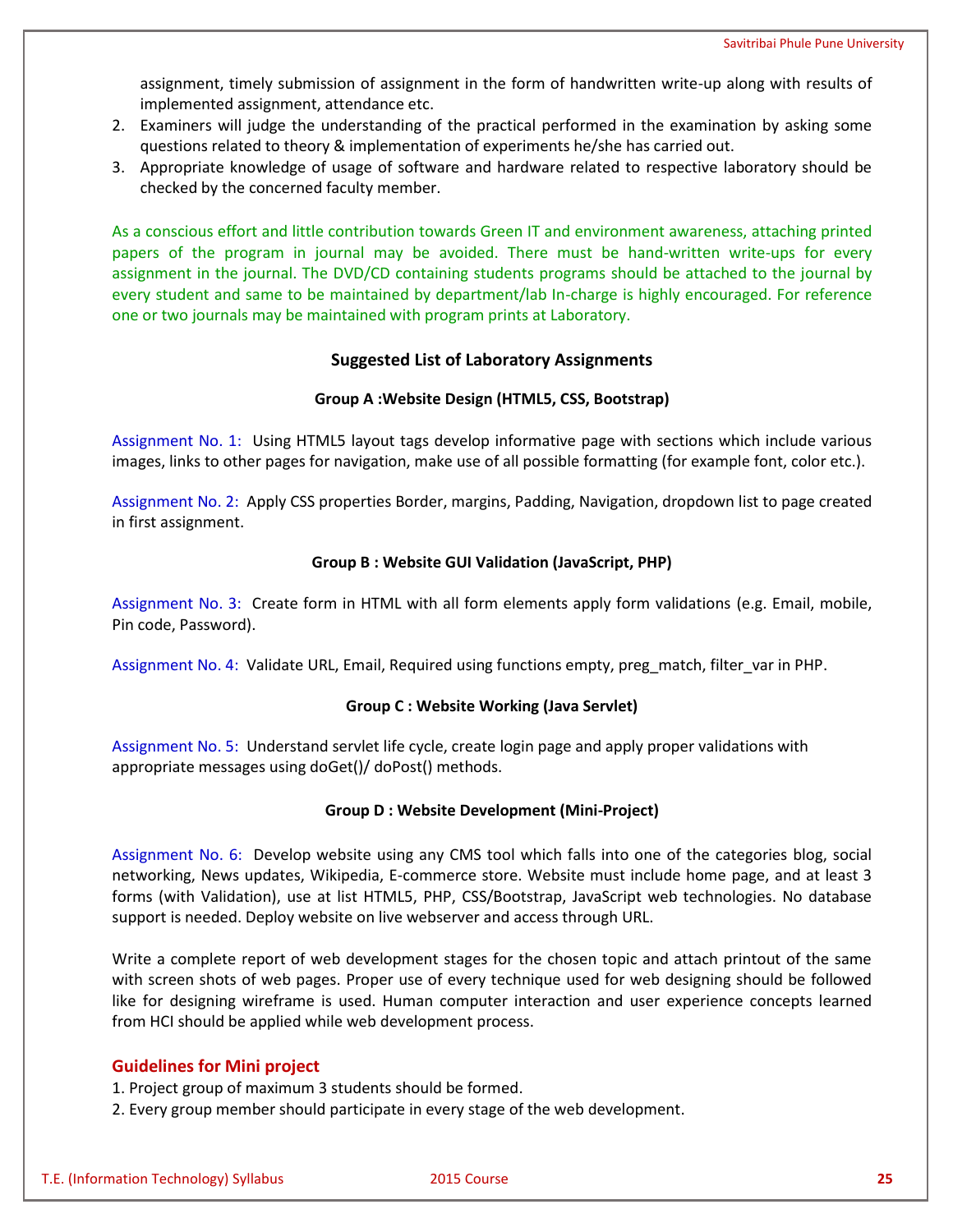- 3. Proper compilation of the report should be attached in the file in printed format.
- 4. Use of CMS should be done for only Assignment no 6 (Mini Project).
- 5. At the end of the semester, group should give a presentation of the Mini Project.

# **References:**

- 1. HTML, XHTML and CSS, Fourth Edition by Steven M. Schafer, Wiley India Edition. ISBN: 978- 81-265- 1635-3.
- 2. Web Enabled Commercial Application Development Using HTML, JavaScript, DHTML and PHP, 4 thEdition by Ivan Bayross, BPB Publications. ISBN: 9788183330084.
- 3. Professional Word Press: Design and Development by Brad Williams, David Damstra, Hal Stern, Wrox publications Web Technologies Black Book: HTML, JavaScript, PHP, Java, JSP, XML and AJAX by Kogent Learning Solutions Inc. ISBN: 9788126554560, 8126554568.
- 4. Wordpress for Web developers: An introduction to web professionals by Stephanie Leary, Apress Publications. ISBN: 9781430258667, 1430258667.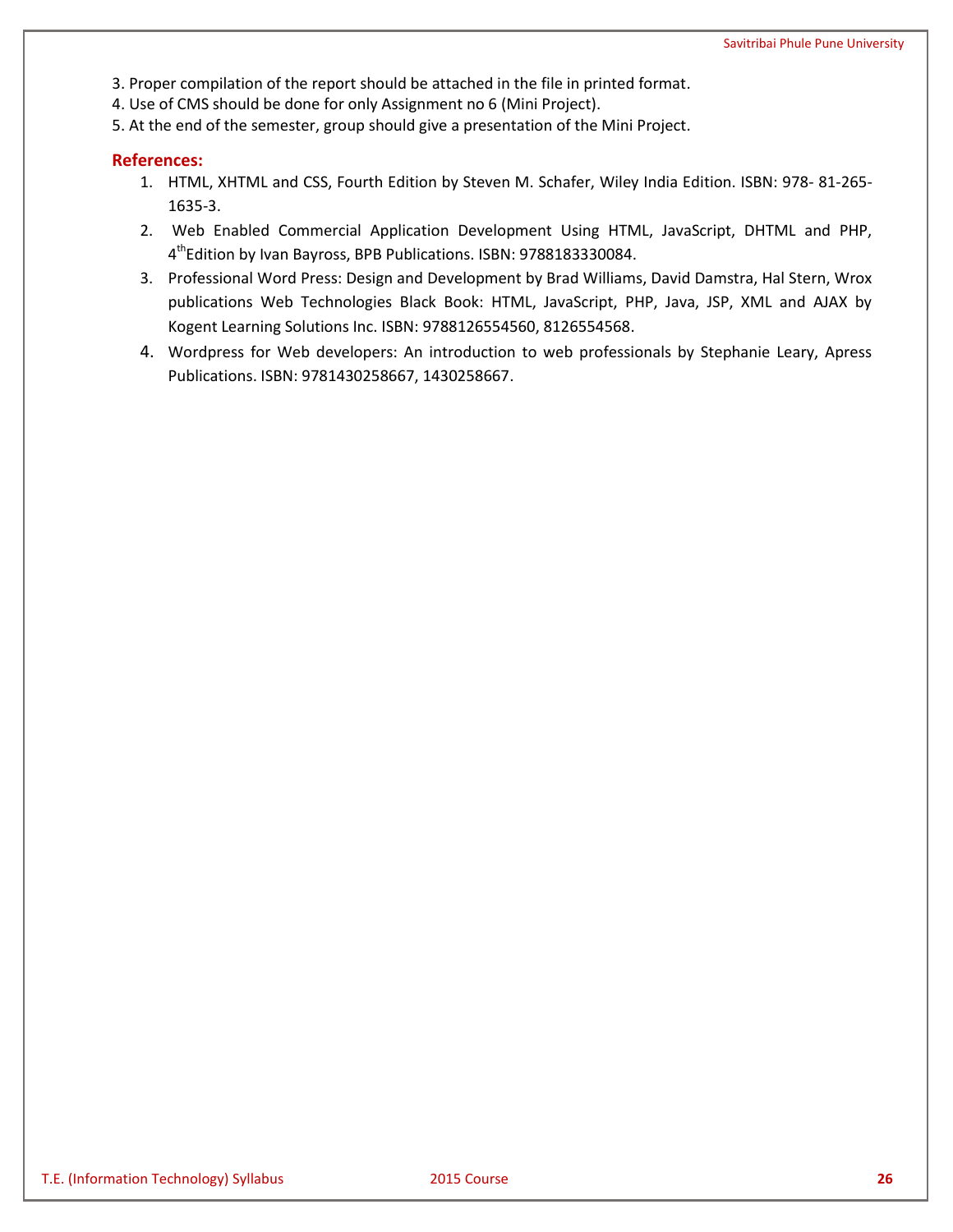# **314449 : AUDIT COURSE 3**

In addition to credits courses, it is recommended that there should be audit course (non-credit course). Audit course is for the purposes of self-enrichment and academic exploration. Audit courses carry no academic credit. Selection of the audit courses helps the learner to explore the subject of interest in greater details resulting in achieving objective of audit course's inclusion. Evaluation of audit course will be done at institute level. Method of conduction and method of assessment for audit courses is suggested.

### **Criteria:**

The student registered for audit course shall be awarded the grade PP and shall be included such grade in the Semester grade report for that course, provided student has the minimum attendance as prescribed by the Savitribai Phule Pune University and satisfactory in-semester performance and secured a passing grade in that audit course. No grade points are associated with this 'PP' grade and performance in these courses is not accounted in the calculation of the performance indices SGPA and CGPA.

# **Guidelines for Conduction and Assessment(Any one or more of following but not limited to)**

- 1. Lectures/ Guest Lectures
- 2. Visits (Social/Field) and reports
- 3. Demonstrations
- 4. Surveys
- 5. Mini Project
- 6. Hands on experience on Specific focused topic

### **Guidelines for Assessment (Any one or more of following but not limited to)**

- 1. Written Test
- 2. Demonstrations/ Practical Test
- 3. Presentations
- 4. IPR/Publication
- 5. Report

### **Audit Course 3 Options**

### **Course Code Audit Course Title**

- AC3- I Green Construction & Design
- AC3-II Leadership and Personality Development
- AC3-III Professional Ethics and Etiquettes
- AC3-IV Digital & Social Media Marketing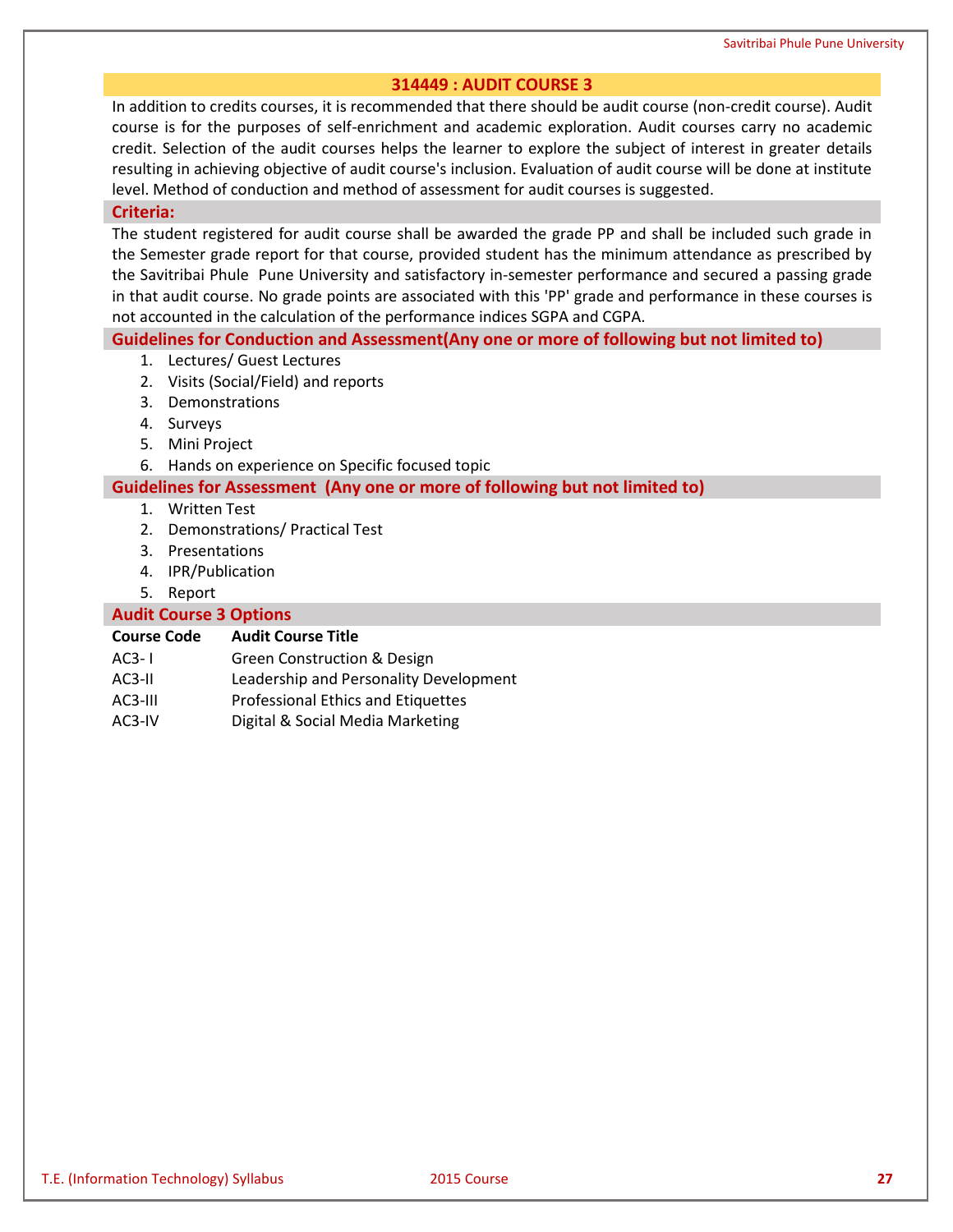# **AC3- I : Green Construction & Design**

# **Prerequisites:**

1. General awareness of environment and eco system.

# **Course Objectives:**

- 1. To motivate students for undertaking green construction projects, technical aspects of their design, obstacles to getting them done, and future directions of the field.
- 2. To increase awareness of green construction issues, so that students will know the range of existing knowledge and issues.
- 3. Proper use of energy, water and other resources without harming environment.
- 4. To reduce waste pollution and Environment Degradation.

# **Course Outcomes:**

- 1. To understand the importance of environment friendly society.
- 2. To apply primary measures to reduce carbon emissions from their surroundings.
- 3. To learn role of IT solutions in design of green buildings.
- 4. To understand the use of software systems to complete statutory compliancesinvolved in the design of a new home or office building through green construction.

# **UNIT I**

Introduction to Green Construction, need of green construction, Importance, Government Initiatives, your role in the Green Environment.

### **UNIT II**

How to do Green Construction, Project Definition, Team Building, Education and Goal Setting, Documents and Specification.

# **UNIT III**

Elements of Green Construction, Materials Construction Waste Management, Indoor Air Quality, Energy Efficiency.

# **UNIT IV**

Indian Green Building Council (IGBC), Introduction to IGBC, IGBC rating system, Green building projects in India, Benefits of green building, effects on natural resources.

# **Team Projects:**

Students will be formed into groups to research green construction and design in a particular construction context and report their results to the class. What are the particular obstacles and opportunities to integrating green construction techniques into the following sectors? Be sure to consider technical, social, political and economic issues:

- 1. Hotels (economy, luxury, resorts )
- 2. Hospitals
- 3. Retail( big box, malls, small scale downtown retail)
- 4. Office
- 5. Government
- 6. Schools
- 7. Universities
- 8. Housing
- 9. Transportation Stations (Airport Terminals, Train Stations)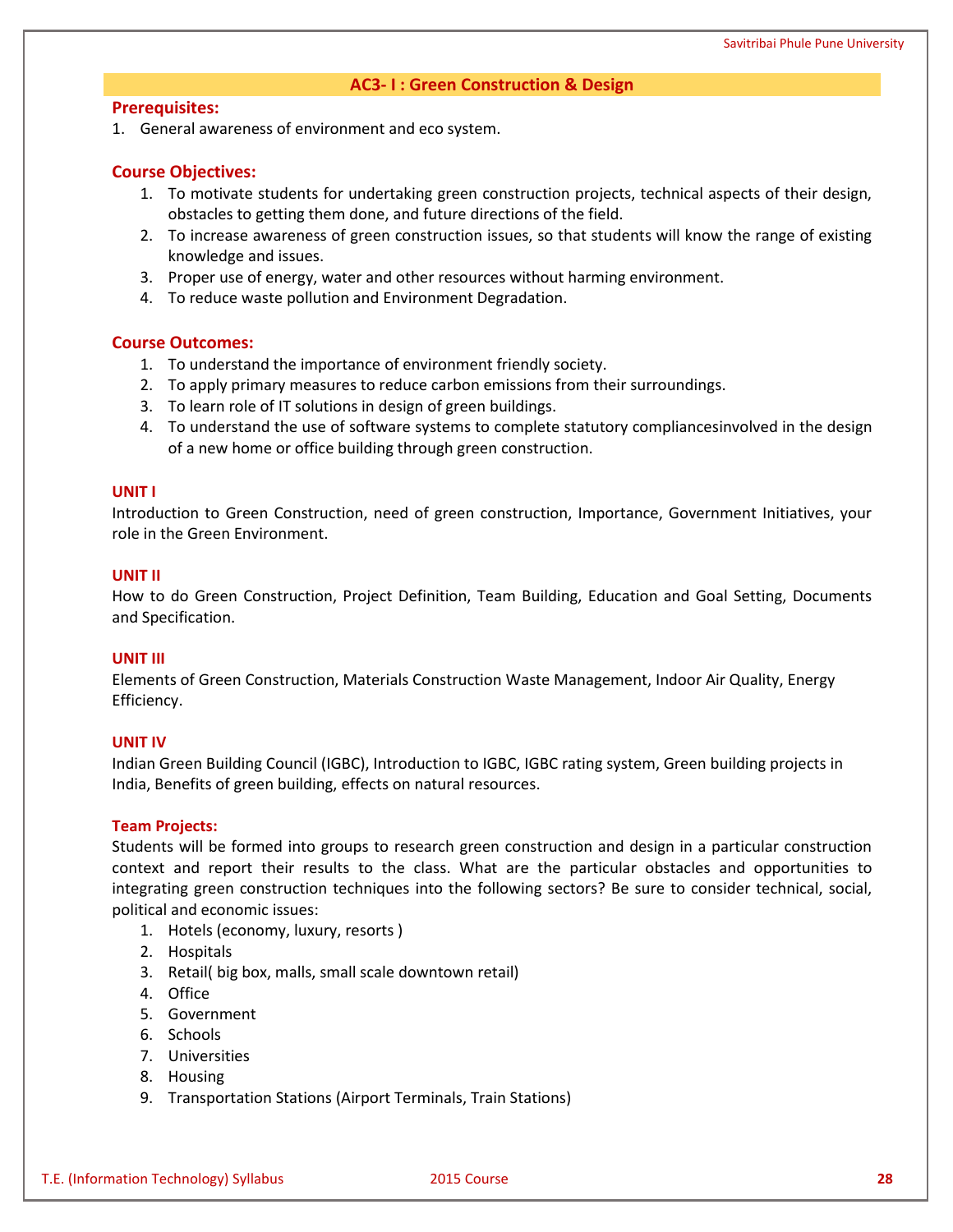# **References :**

- 1. Kibert, C. (2008) Sustainable Construction: Green Building Design and Delivery, 2nd edition (Hoboken, NJ: John Wiley & Sons.
- 2. Handbook of Green Building Design and Construction 1st Edition, by Sam Kubba, eBook ISBN:9780123851291.
- 3. IGBC Green New Buildings Rating System, Version 3.0, Abridged Reference Guide September 2014.Available on internet https://igbc.in/igbc/html\_pdfs/abridged/IGBC%20Green%20New%20Buildings%20Rating%20System %20(Version%203.0).pdf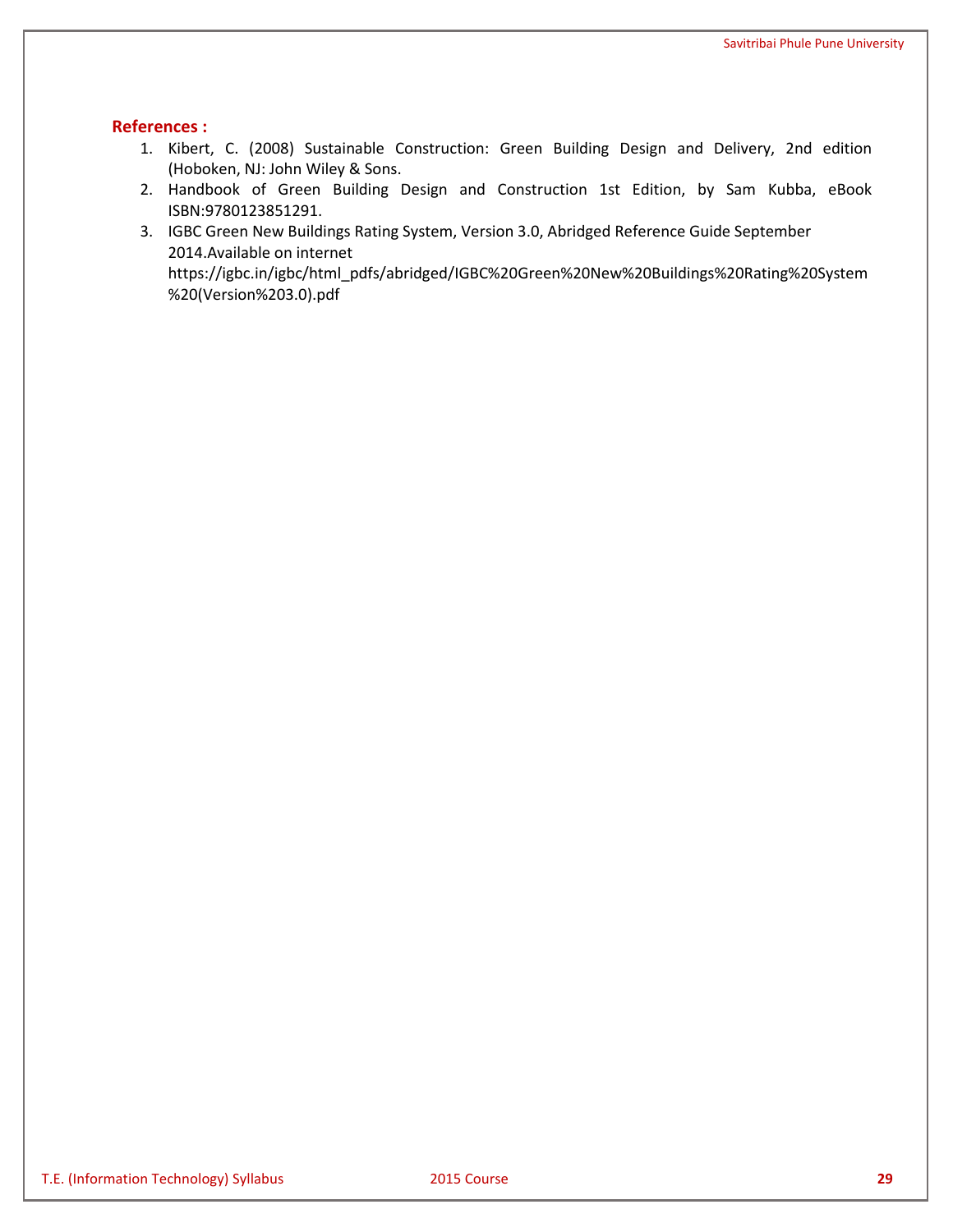# **Audit Course 3 - II : Leadership and Personality Development**

### **Prerequisites:**

1. Soft Skills.

# **Course Objectives:**

- 1. To develop inter personal skills and be an effective goal oriented leader.
- 2. To develop personalities of students in order to empower them and get better insights into ones responsibilities in personal life to build better human being.
- 3. To develop professionals with leadership quality along with idealistic, practical and moral values.
- 4. To re-engineer attitude and understand its influence on behavior
- 5. To help Students evolve as leaders and effectively handle real life challenges in and across the dynamic environment.

# **Course Outcomes:**

- 1. To exhibit responsible decision-making and personal accountability
- 2. To demonstrate an understanding of group dynamics and effective teamwork
- 3. To develop a range of leadership skills and abilities such as effectively leading change, resolving conflict, and motivating others.
- 4. To develop overall personality.

### **UNIT I**

Personality Development: It Is Personality That Matters, Laws of Personality Development, Different Layers of Personality, How to Change Our Character, Influence of Thought, Take the Whole Responsibility on Yourself, How to Work? Attitude: Factors influencing Attitude, Challenges and lessons from Attitude, Personality Traits , Sharpening Memory Skills, Decision-Making, Negotiation and Problem-Solving

### **UNIT II**

Techniques in Personality development :Self-confidence, Goal setting ,Stress Management : Introduction to Stress, Causes of Stress, Impact Management Stress, Managing Stress Conflict Management: Introduction to Conflict, Causes of Conflict, Managing Conflict ,Time Management: Time as a Resource, Identify Important Time Management Wasters, Individual Time Management Styles, Techniques for better Time Management, Meditation and concentration techniques, Self-hypnotism, Self-acceptance and self-growth.

#### **UNIT III**

Leadership Skills: Working individually and in a team, Levels of Leadership, Making of a leader, Types of leadership, Transactions Vs Transformational Leadership, VUCA Leaders, DART Leadership, Leadership Grid & leadership Formulation. Introduction to Interpersonal Relations, Analysis Relations of different ego states, Analysis of Transactions, Analysis of Strokes, Analysis of Life position.

### **UNIT IV**

### Group Dynamics &Team Building

Group Dynamics: Importance of groups in organization, and Team Interactions in group, Group Vs Teams, Team formation process, Stages of Group, Group Dynamics, Managing Team Performance & Team Conflicts. How to build a good team? Team work & Team building Interpersonal skills – Conversation, Feedback, Feed forward Interpersonal skills – Delegation, Humor, Trust, Expectations, Values, Status, Compatibility and their role in building team

### **References :**

- 1. Barun K. Mitra; (2011), "Personality Development & Soft Skills", First Edition; Oxford Publishers.2E, ISBN: 780199459742, ISBN:0199459746.
- 2. ShaliniVerma (2014); "Development of Life Skills and Professional Practice"; First Edition; Sultan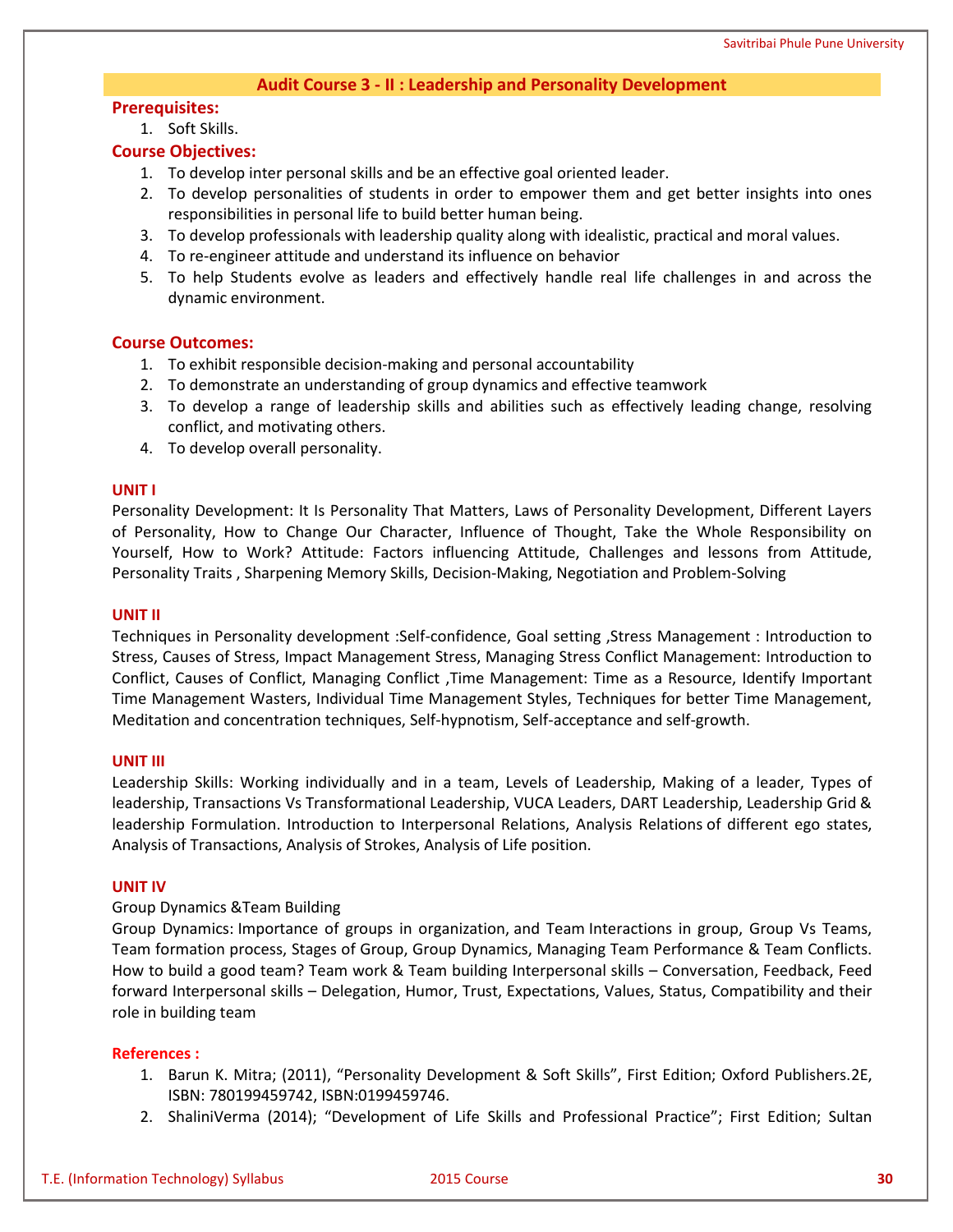Chand (G/L) & Company. ISBN: 9789325974203, ISBN:9325974207.

- 3. John C. Maxwell (2014); "The 5 Levels of Leadership", Centre Street, A division of Hachette Book Group Inc, ISBN: 9789350098714, ISBN:9350098717.
- 4. Basic Managerial Skills for All by E. H. McGrath, S. J., PHI Personality Development and Soft Skill, Mitra, Barun, Oxford University Press, ISBN: 9788120343146, ISBN:812034314X.
- 5. Personality Development by Rajiv K. Mishra. Rupa& Co.
- 6. How to deal with Stress by Stephen Palmer & Cary Cooper, Kogan Page India Pvt. Ltd., South Asian Edition Successful Time Management by Patrick Forsyth, Kogan Page.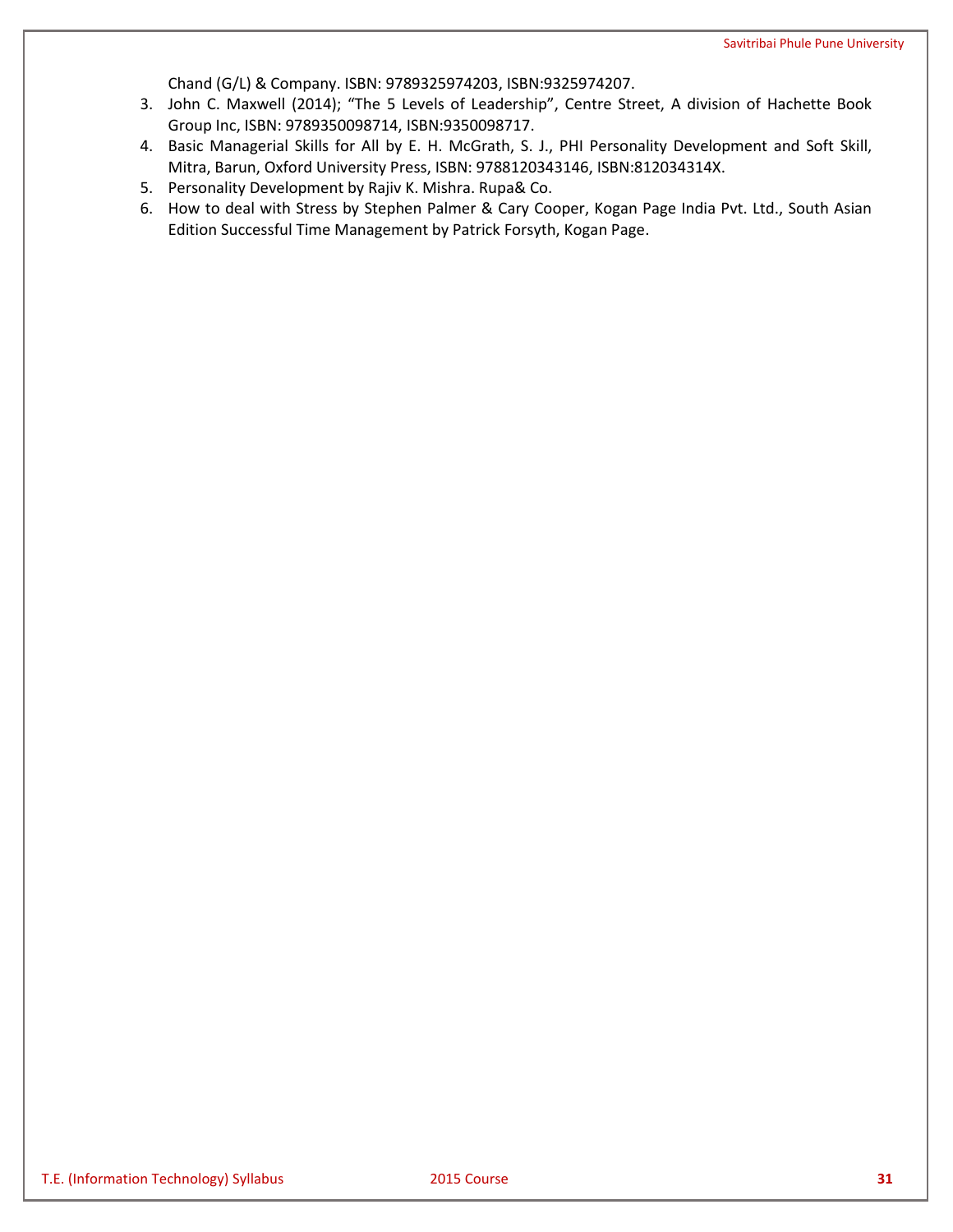### **Audit Course 3 – III : Professional Ethics and Etiquettes**

# **Prerequisites:**

1. Communication and Language Laboratory

### **Course Objectives:**

- 1. To learn the rules of good behavior for today's most common social and business situations, including the common courtesies of life
- 2. To imbibe basic knowledge to make informed ethical decisions when confronted with problems in the working environment.
- 3. To develop an understanding of how a societal moral varies with culture and how this influences ethical thought and action
- 4. To develop an orientation towards business etiquettes and the proper etiquette practices for different business scenarios.
- 5. To learn the etiquette requirements for meetings, entertaining, telephone, and Internet business interaction scenario.

### **Course Outcomes:**

- 1. To summarize the principles of proper courtesy as they are practiced in the workplace.
- 2. To describe ways to apply proper courtesy in different professional situations.
- 3. To practice appropriate etiquettes in the working environment and day to day life.
- 4. To learn and build proper practices for global corporate world.

### **UNIT I**

An Overview of Ethics, What Is Ethics? Definition of Ethics ,The Importance of Integrity ,The Difference Between Morals, Ethics, and Laws, Engineering Ethics: Purpose of Engineering Ethics-Professional and Professionalism, Professional Roles to be played by an Engineer, Uses of Ethical Theories, Professional Ethics, Development of Ethics, Carol Gilligan's theory of moral development, Heinz's dilemma.

### **UNIT II**

IT Professional Ethics, Ethics in the Business World , Corporate Social Responsibility , Improving Corporate Ethics , Creating an Ethical Work Environment, Including Ethical Considerations in Decision Making ,Ethics in Information Technology ,Common Ethical Issues for IT Users , Supporting the Ethical Practices of IT Users.

#### **UNIT III**

Business Etiquette, The ABC's of Etiquette, Developing a Culture of Excellence, The Principles of Exceptional Work Behavior, The Role of Good Manners in Business, Enduring Words Making Introductions and Greeting People: Greeting Components, The Protocol of Shaking Hands, Introductions, Introductory Scenarios, Addressing Individuals Meeting and Board Room Protocol: Guidelines for Planning a Meeting, Before the Meeting, On the Day of the Meeting, Guidelines for Attending a Meeting.

#### **UNIT IV**

Professional Etiquette, Etiquette at Dining. Involuntary Awkward Actions, How to Network, Networking Etiquette, Public Relations Office(PRO)'s Etiquettes, Technology Etiquette : Phone Etiquette, Email Etiquette, Social Media Etiquette, Video Conferencing Etiquette, Interview Etiquette, Dressing Etiquettes : for Interview, offices and social functions.

### **References :**

- 1. George Reynolds, ―Ethics in Information Technology, Cengage Learning, ISBN- 10:1285197151.
- 2. Business Etiquette for Dummies, 2<sup>nd</sup> Edition by Sue Fox, Wiley Publishing, Inc.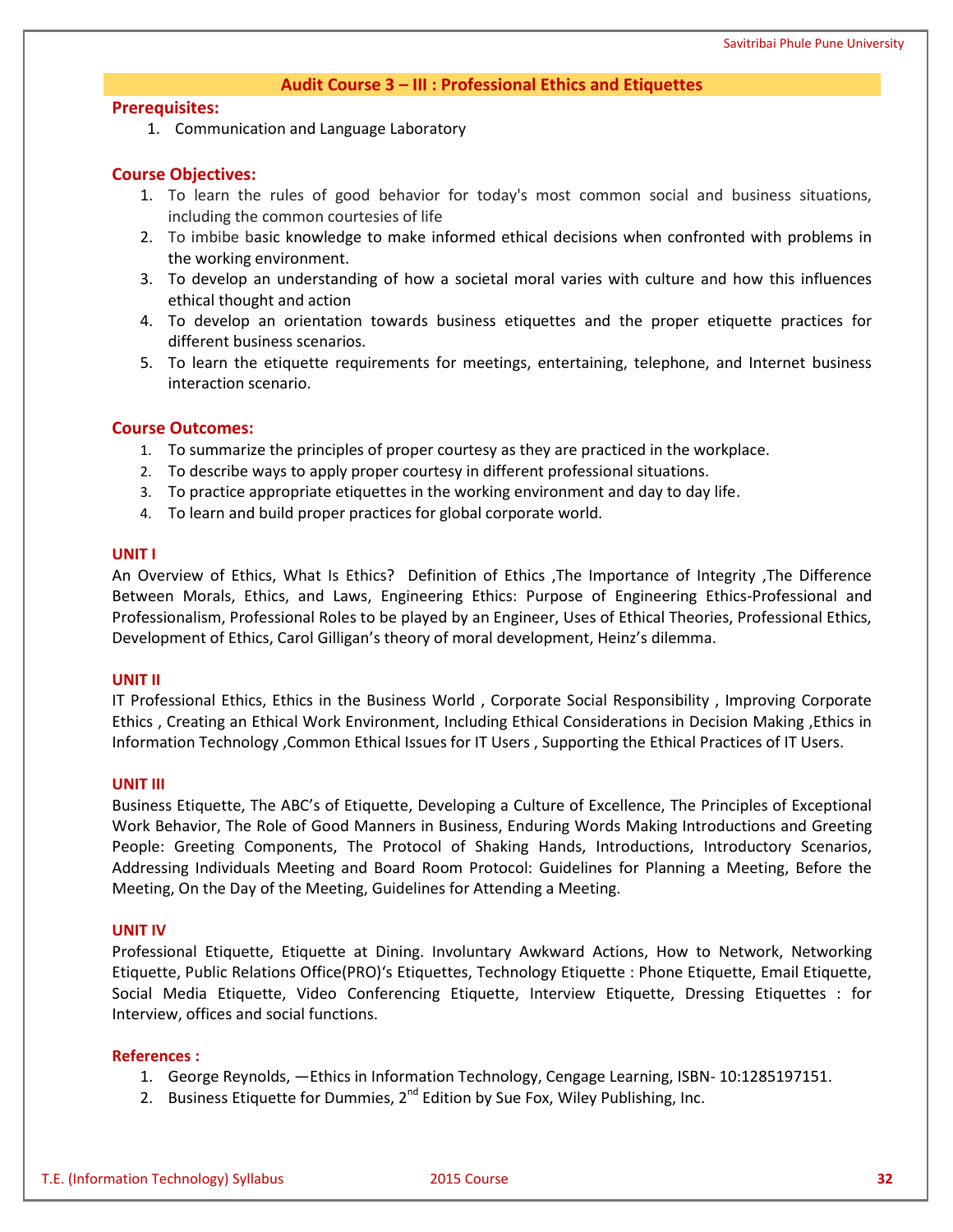- 3. Charles E Harris, Micheal J Rabins, -Engineering Ethics, Cengagen Learning, ISBN- 13:978-1133934684.4th Edition.
- 4. PSR Murthy, —Indian Culture Values and Professional Ethics, BS Publications, ISBN- 10:9381075700. 2<sup>nd</sup> Edition.
- 5. Business Etiquette in Brief by Ann Marie Sabath, Adams Media Corporation, South Asian Edition, 1st Edition.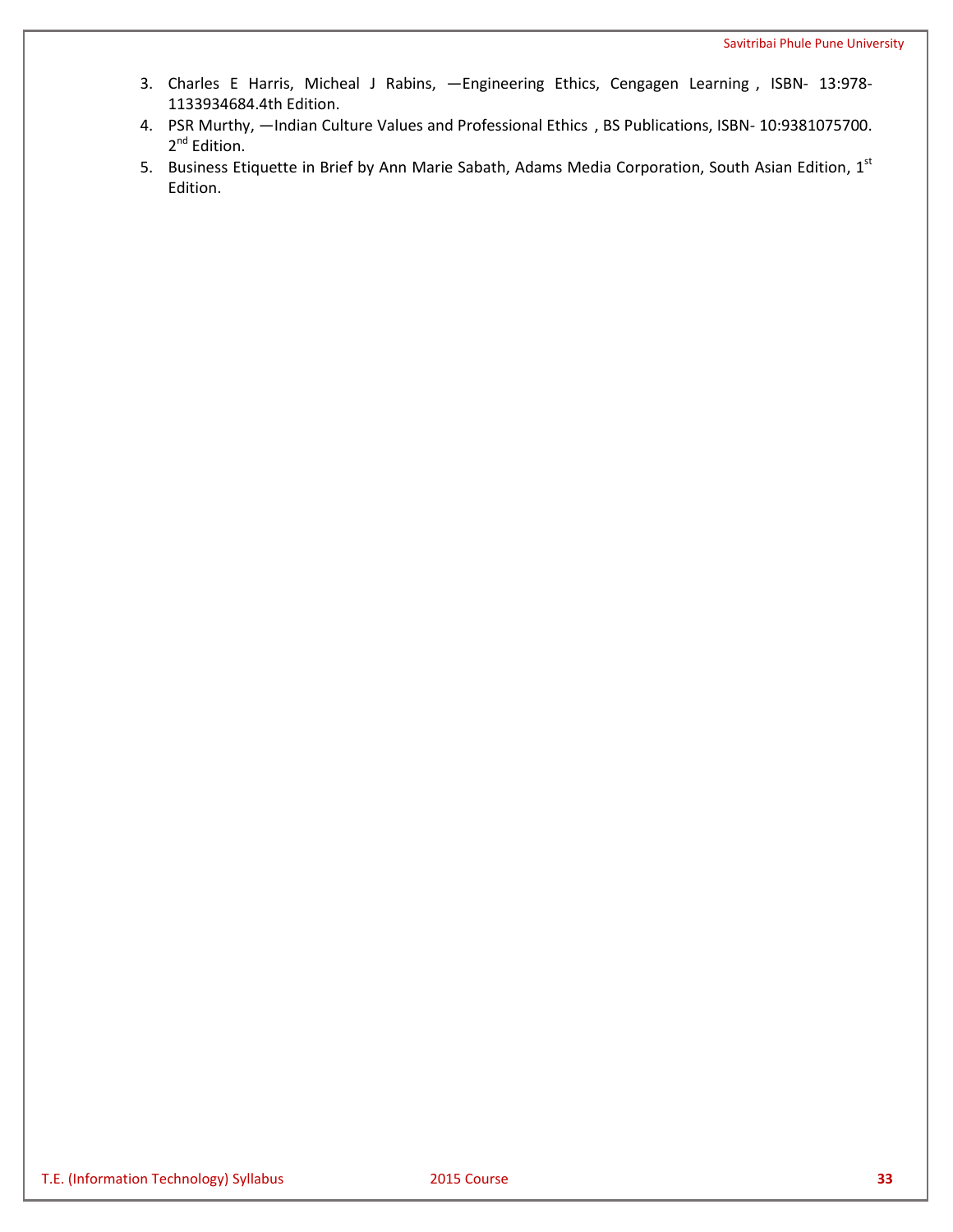# **Audit Course 3 – IV : Digital & Social Media Marketing**

# **Prerequisites:**

1. Knowledge of Social Media Networking.

# **Course Objectives:**

- 1. Get strategic understanding of Digital Marketing and Social Media Marketing.
- 2. Understand how to use it for branding and sales.
- 3. Understand its advantages & limitations.
- 4. Become familiar with Best Practices, Tools & Technologies.
- 5. Blend digital and social marketing with offline marketing.
- 6. Plan and manage digital marketing budget.
- 7. Manage Reporting & Tracking Metrics.
- 8. Understand the future of Digital Marketing and prepare for it.

# **Course Outcomes:**

- 1. Develop a far deeper understanding of the changing digital landscape.
- 2. Identify some of the latest digital marketing trends and skill sets needed for today's marketer.
- 3. Successful planning, prediction, and management of digital marketing campaigns.
- 4. Implement smart management of different digital assets for marketing needs.
	- Assess digital marketing as a long term career opportunity.

# **UNIT I**

Digital Marketing, History of Digital Marketing, Importance of Digital Marketing, Effective use of Digital Marketing, Effects of wrong Digital Marketing, Digital Marketing to develop brands, Digital Marketing for sales, Digital Marketing for product and service development.

# **UNIT II**

Techniques for effective Email Marketing and pitfalls, Various online email marketing platforms such as Campaign Monitor and Mail Chimp, Web content, web usability, navigation and design, Bookmarking and News Aggregators, Really Simple Syndication (RSS),Blogging, Live Chat, User Generated Content (Wikipedia etc),Multi-media - Video (Video Streaming, YouTube etc),Multi-media - Audio & Podcasting (iTunes etc), Multi-media - Photos/Images (Flickr etc),Google Alerts and Giga Alert (Brand, product and service monitoring online),Crowdsourcing, Virtual Worlds.

# **UNIT III**

Search Engine Optimization (SEO), Search Engine Optimization (SEO) tips and techniques, Google Adwords, Google various applications such as 'Google Analytics', Maps, Places etc to enhance a brand's products, services and operations.

# **UNIT IV**

Facebook & LinkedIn and other Social Media for a real marketing, Utilizing Facebook and LinkedIn's Advertising functionality and Applications, Brand reputation management techniques, Systems for 'buzz monitoring' for brands, products and services, Effective Public Relations (PR) online and business development.

# **References :**

- 1. Vandana Ahuja, Digital Marketing, Oxford Press, ISBN: 9780199455447, 1<sup>st</sup>Edition.
- 2. Email Marketing: An Hour a Day, Wiley, Jeanniey Mullen, David Daniels, David Gilmour-ISBN: 978-0- 470-38673-6, 1<sup>st</sup>Edition.
- 3. The New Rules of Marketing and PR, David Scott, Wiley India, ISBN: 978-1-119-07048-1, 1<sup>st</sup>Edition.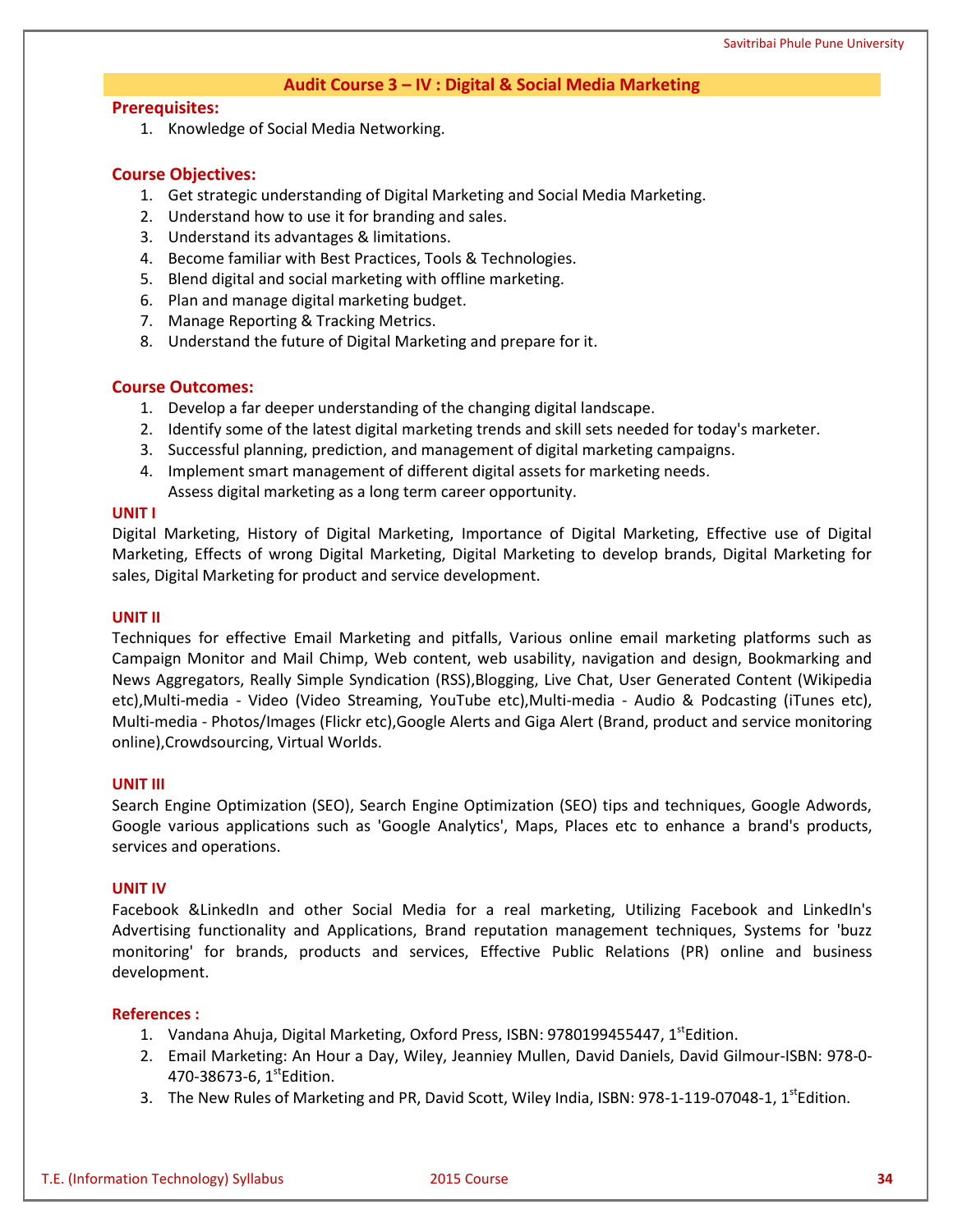# SEMESTER-II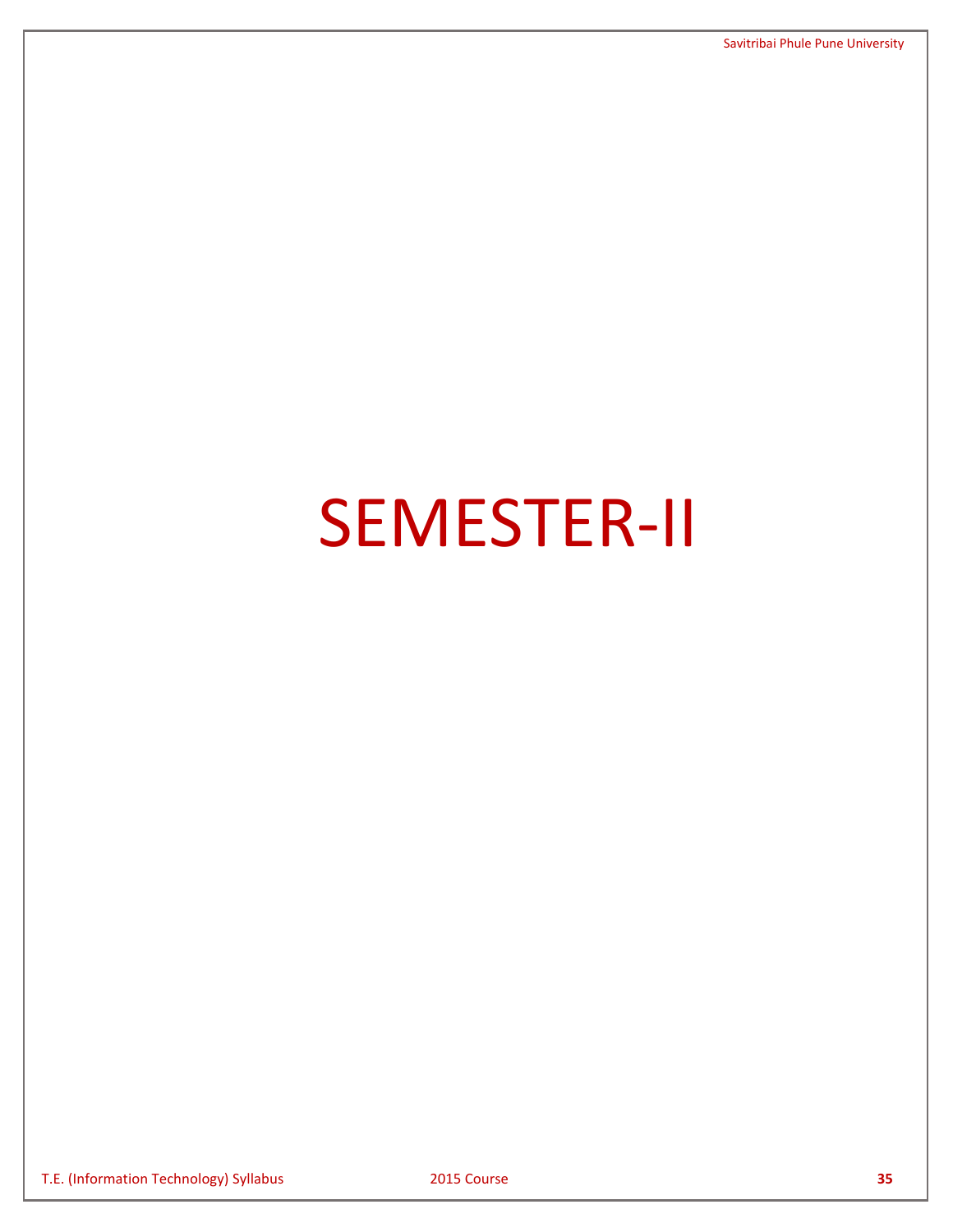# **314450 : COMPUTER NETWORK TECHNOLOGY**

| <b>Teaching Scheme:</b> | <b>Credits</b> |
|-------------------------|----------------|
| Lectures: 3 Hours/Week  | 03             |

**Examination Scheme:** 

03 In-Semester : 30 Marks End-Semester: 70 Marks

# **Prerequisites:**

1. Foundation of Communication and Computer Networks.

# **Course Objectives :**

- 1. To understand services offered at different layers of network.
- 2. To understand protocol used at different layers of network.
- 3. To fathom wireless network and different wireless standards.
- 4. To recognize differences in between different wireless networks and to learn different mechanism used at layers of wireless network.
- 5. To know the applications of network and use the understood concepts for new application development.
- 6. To explore recent trends in networking.

# **Course Outcomes :**

- 1. To know Responsibilities, services offered and protocol used at each layer of network.
- 2. To understand different addressing techniques used in network.
- 3. To know the difference between different types of network.
- 4. To know the different wireless technologies and IEEE standards.
- 5. To use and apply the standards and protocols learned, for application development.
- 6. To understand and explore recent trends in network domain.

# **UNIT – I NETWORK LAYER 06 Hours**

Network Layer Services, IPv4 Addresses: Classful and Classless Addressing, Special Addresses, NAT, Subnetting, Supernetting, Delivery and Forwarding of IP Packet, Structure of Router, IPv4: Fragmentation, Options, Checksum, ARP: Address Mapping, ARP Protocol, RARP, DHCP, ICMPv4, Unicast Distance Vector Routing, Link State Routing, Unicast Routing Protocols: RIP,EIGRP,OSPF,BGP, IPv6 Addressing.

# **UNIT – II TRANSPORT LAYER 06 Hours**

Transport Layer Services, UDP: Datagram, Services, Applications, TCP: Services, Features, Segment, TCP Connection, Window in TCP, Flow control, Congestion Control, Congestion Control Algorithms, Leaky Bucket, Token Bucket and QoS, TCP Timers, Options, TCP Package, Applications, SCTP: Features, Services, Packet Format, Socket: TCP and UDP Socket, Applications.

# **UNIT – III APPLICATION LAYER 06 Hours**

Client Server Paradigm: Communication using TCP and UDP, Peer to Peer Paradigm, Application Layer Protocols: DNS, FTP, TFTP, HTTP, SMTP, POP, IMAP, MIME, Network Management: SNMP.

# **UNIT – IV WIRELESS STANDARDS 06 Hours**

Electromagnetic Spectrum: Spectrum Allocation, Radio Propagation Mechanism, Characteristics of Wireless Channel, Wireless LANs: Architectural Comparison, Characteristics, Access Control, IEEE 802.11: Architecture, MAC Sub Layer, Addressing Mechanism, Physical Layer, Bluetooth: Architecture, Layers, IEEE 802.16/WiMax: Services, Architecture, Layers, Differences between Bluetooth, IEEE 802.11 and IEEE 802.16.

# **UNIT – V ADHOC WIRELESS NEWTORK 06 Hours**

Infrastructure Network and Infrastructure-less Wireless Networks, Issues in Adhoc Wireless Network, Adhoc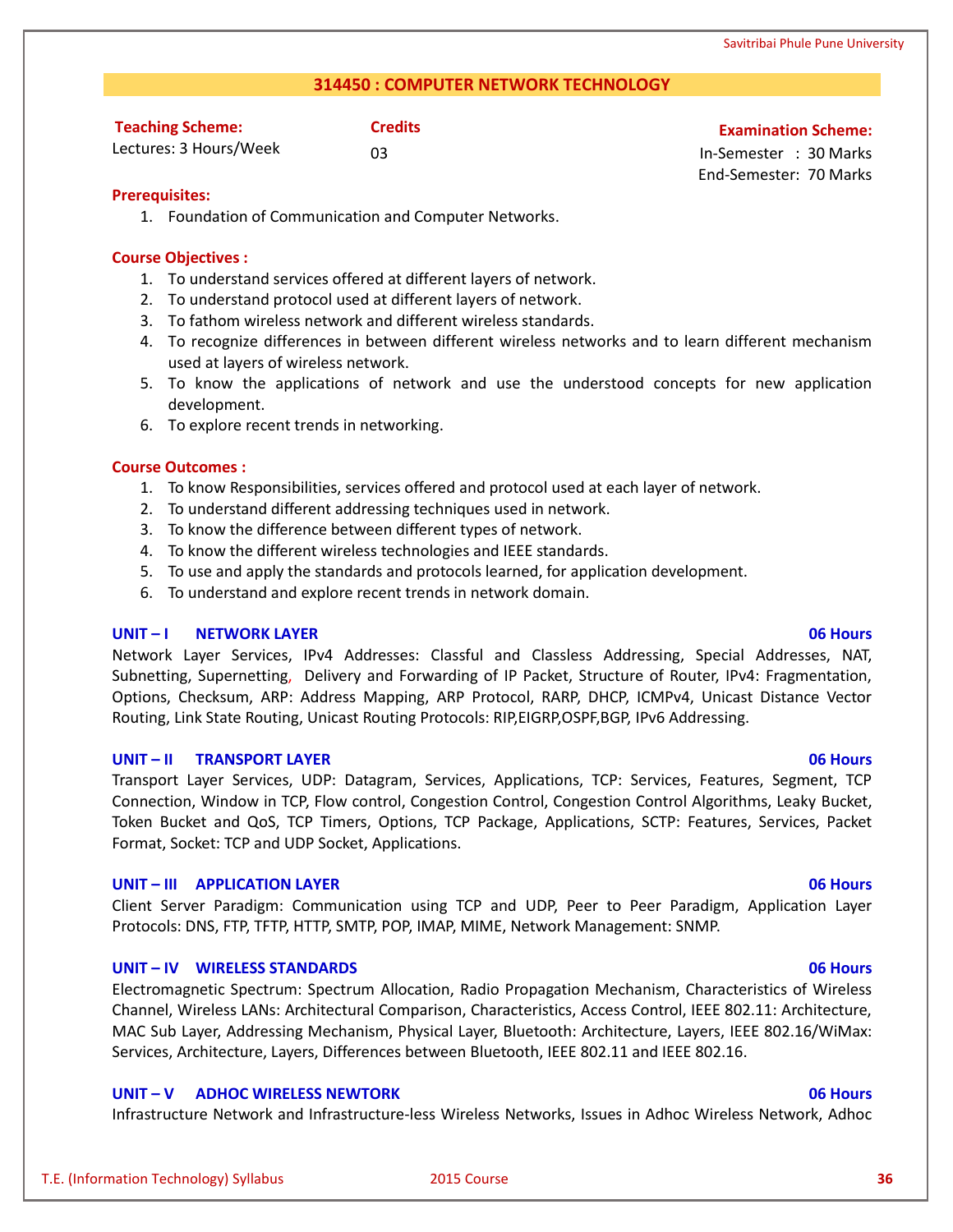Network MAC Layer: Design Issues, Design Goal, Classification, MACAW, Adhoc Network Routing Layer: Issues in Designing a Routing Protocol for Ad-hoc Wireless Networks – Classifications of Routing Protocols, DSDV, AODV, DSR, Adhoc Transport Layer: Issues in Designing a Transport Layer Protocol for Ad hoc Wireless Networks – Design Goals of a Transport Layer Protocol for Ad hoc Wireless Networks –Classification of Transport Layer Solutions, TCP over Adhoc Wireless Networks.

# **UNIT – VI RECENT TRENDS IN COMMUNICATION NETWORKS 06 Hours**

Satellite Network: Operation, GEO Satellites, MEO Satellites, LEO Satellites, Wireless Sensor Network: Functioning, Characteristics, Operation, Cluster Management, Computational Grid: Design, Issues, Internet of Things: Vision, Trends, Significance, Technical Building Blocks, Issues and Challenges, Applications, IoE. Software Defined Network: SDN Implication for research and innovation, Genesis of SDN, Characteristics of SDN, SDN Operations, SDN Devices, SDN Controllers, SDN Application, OpeFLow Overview, Network Function Virtualization: Introduction, Applications, Network Neutrality: Need, Requirements (<sup>e</sup> Reference from research papers and web)

# **Text Books**

- 1. Behrouz A. Forouzan, TCP/IP Protocol Suite, McGraw Hill Education, ISBN: 978-0-07-070652-1, 4th Edition.
- 2. C. Siva Ram Murthy, B. S. Manoj, Adhoc Wireless Networks: Architecture and Protocols, Pearson Education, ISBN: 978-81-317-0688-6, 1st Edition.
- 3. Behrouz A. Forouzan, Data Communication and Networking, McGraw Hill Education, ISBN: 978-1- 25-906475-3, 5<sup>th</sup> Edition.

# **Reference Books**

- 1. Andrew S. Tanenbaum, David J. Wethrall, Computer Network, Pearson Education, ISBN: 978-0- 13-212695-3.
- 2. Kurose Ross, Computer Networking: A Top Down Approach Featuring the Internet, Pearson Education, ISBN: 978-81-7758-878-1.
- 3. Charles E. Perkins, Adhoc Networking, Pearson Education, 978-81-317-2096-7.
- 4. Andrea Goldsmith, Wireless Communication, Cambridge University Press, ISBN:978-0-521- 83716-3.
- 5. Mayank Dave, Computer Network, Cengage Learning, ISBN: 978-81-315-0986-9.
- 6. C. K. Toh, Ad Hoc Mobile Wireless Networks Protocols and Systems, Prentice Hall, ISBN: 978-01- 324-42046.
- 7. Paul Goransson, Chuck Black, Software Defined Networks: A Comprehensive Approach, Morgan Kaufmann, ISBN: 978-0124166752.
- 8. Natalia Olifer, Victor Olifer, Computer Networks: Principles, Technologies and Protocols for Network Design, Wiley India, ISBN: 9788126509171
- 9. Kazem Sohraby, Daniel Minoli, Taieb Znati, Wireless Sensor Networks: Technology, Protocols and Applications, Wiley India, ISBN: 9788126527304
- 10. P. Nicopolitidis, M.S. Obaidat, G.I. Papadimitriou, A.S. Pomportsis, Wireless Networks, Wiley India, ISBN : 9788126522200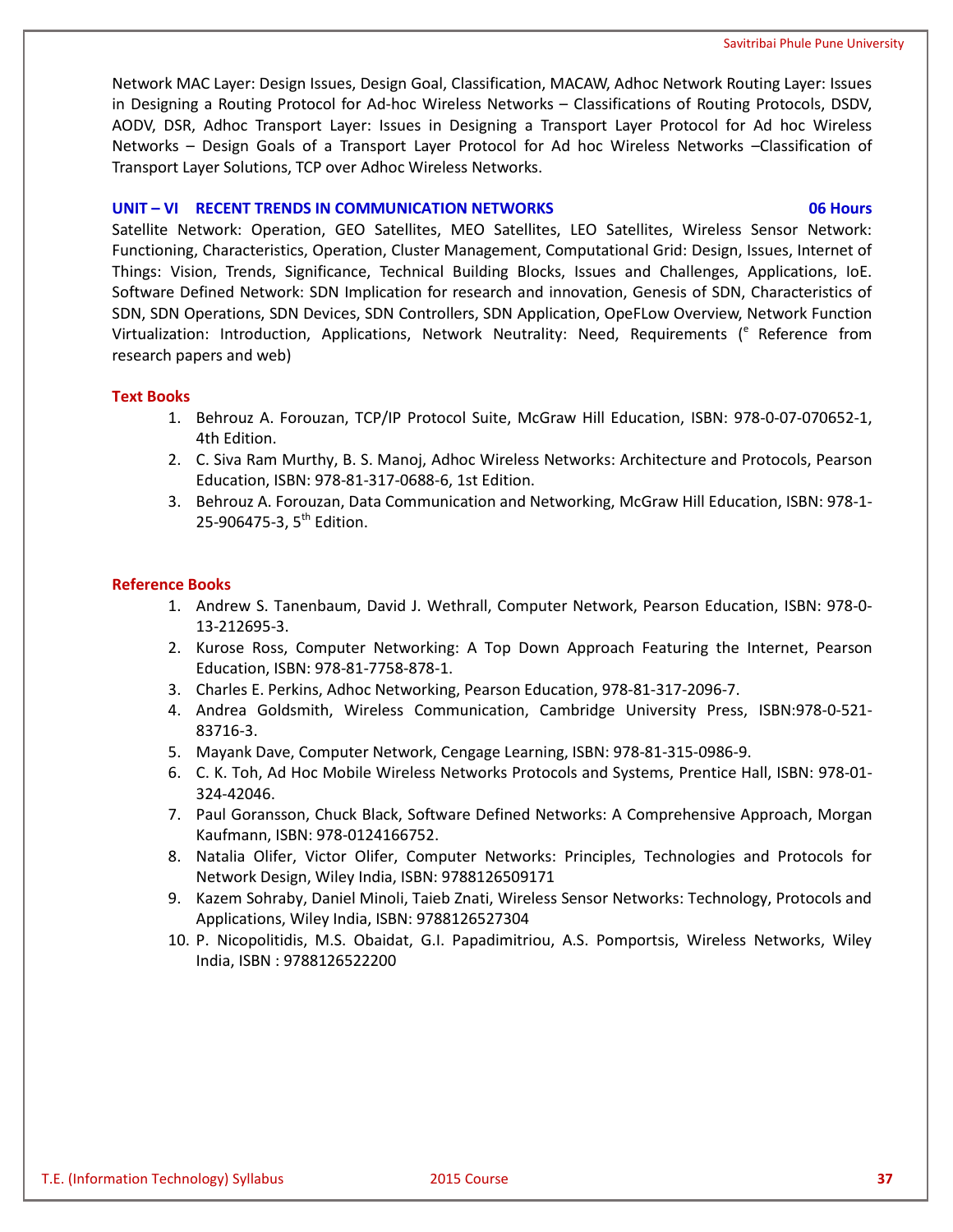# **314451 : SYSTEMS PROGRAMMING**

# **Teaching Scheme:**

Lectures: 4 Hours/Week

# **Credits Examination Scheme:**

04 In-Semester : 30 Marks End-Semester: 70 Marks

# **Prerequisites:**

- 1. Computer Organization and architecture.
- 2. Processor Architecture and Interfacing.
- 3. Fundamentals of Data Structures, Data Structures and Files.
- 4. Theory of Computation: DFA, NFA, Regular expressions, Grammars.

# **Course Objectives :**

- 1. To study and understand different system software like Assembler, Macro-processor and Loaders / Linkers.
- 2. To design and develop useful system software.
- 3. To study and understand compiler design.
- 4. To understand semantic analysis and storage allocation in compilation process.
- 5. To understand different code generation techniques.
- 6. To study different code optimization methods.

# **Course Outcomes :**

- 1. To learn independently modern software development tools and creates novel solutions for language processing applications.
- 2. To design and implement assemblers and macro processors.
- 3. To use tool LEX for generation of Lexical Analyzer.
- 4. To use YACC tool for generation of syntax analyzer.
- 5. To generate output for all the phases of compiler.
- 6. To apply code optimization in the compilation process.

# **UNIT – I INTRODUCTION TO SYSTEMS PROGRAMMING AND ASSEMBLERS 08 Hours**

**Introduction:** Need of System Software, Components of System Software, Language Processing Activities, Fundamentals of Language Processing.

**Assemblers:** Elements of Assembly Language Programming, A simple Assembly Scheme, Pass structure of Assemblers, Design of Two Pass Assembler, Single pass assembler.

# **UNIT – II MACROPROCESSORS, LOADERS AND LINKERS 08 Hours**

**Macro Processor:** Macro Definition and call, Macro Expansion, Nested Macro Calls and definition, Advanced Macro Facilities, Design of two-pass Macro Processor.

**Loaders:** Loader Schemes, Compile and Go, General Loader Scheme, Absolute Loader Scheme, Subroutine Linkages, Relocation and linking concepts, Self-relocating programs, Relocating Loaders, Direct Linking Loaders, Overlay Structure.

# **UNIT - III INTRODUCTION TO COMPILERS 08 Hours**

Phase structure of Compiler and entire compilation process.

**Lexical Analyzer:** The Role of the Lexical Analyzer, Input Buffering. Specification of Tokens, Recognition of Tokens, Design of Lexical Analyzer using Uniform Symbol Table, Lexical Errors.

LEX: LEX Specification, Generation of Lexical Analyzer by LEX.

# **UNIT – IV PARSERS 08 Hours**

Role of parsers, Classification of Parsers: Top down parsers- recursive descent parser and predictive parser.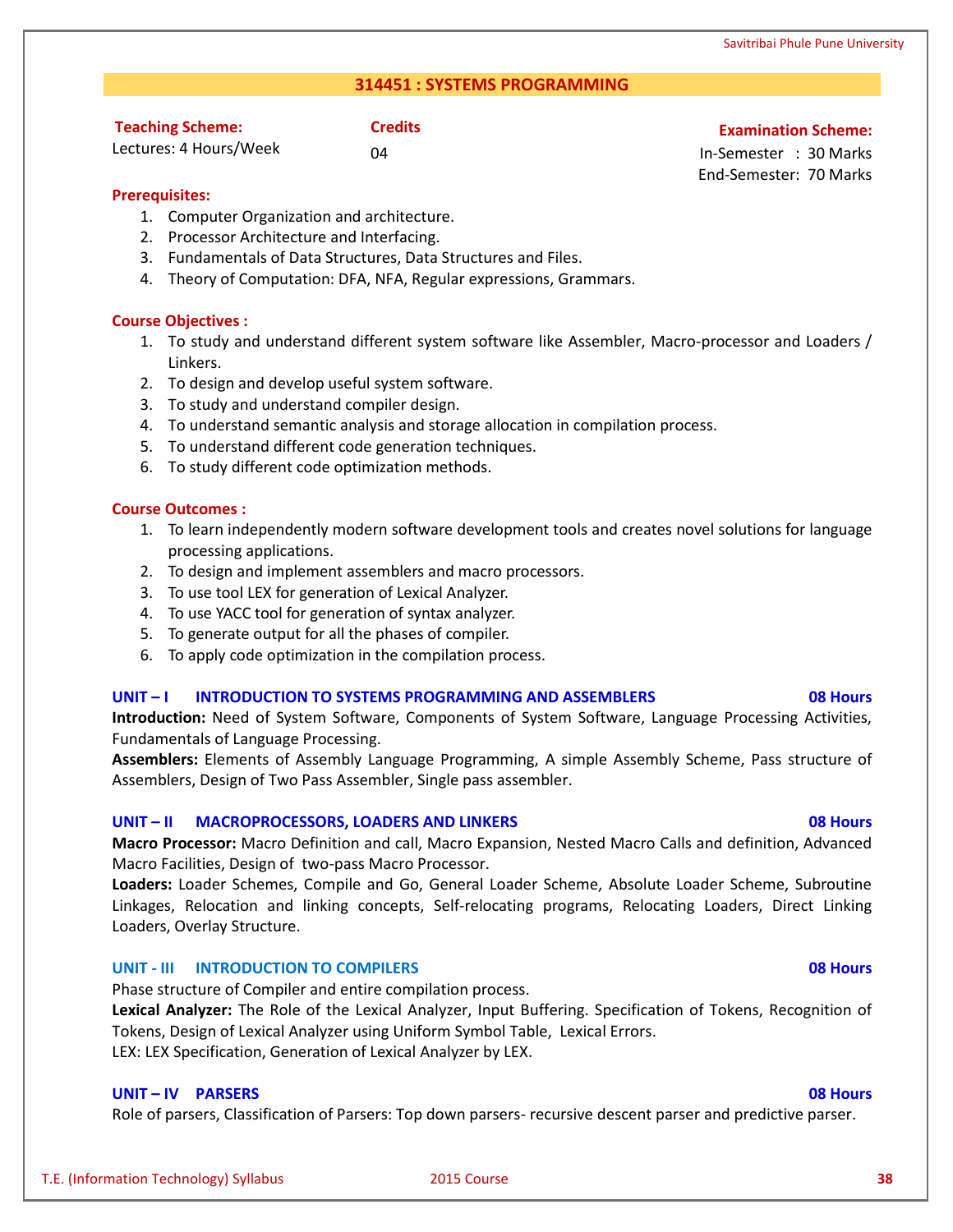Bottom up Parsers – Shift Reduce: SLR, CLR and LALR parsers. Error Detection and Recovery in Parser. YACC specification and Automatic construction of Parser (YACC).

# **UNIT – V SEMANTIC ANALYSIS AND STORAGE ALLOCATION 08 Hours**

Need, Syntax Directed Translation, Syntax Directed Definitions, Translation of assignment Statements, iterative statements, Boolean expressions, conditional statements, Type Checking and Type conversion. **Intermediate Code Formats:** Postfix notation, Parse and syntax tress, Three address code, quadruples and triples.

**Storage Allocation:** Storage organization and allocation strategies.

### **UNIT – VI CODE GENERATION AND OPTIMIZATION 08 Hours**

**Code Generation:** Code generation Issues. Basic blocks and flow graphs, A Simple Code Generator.

**Code Optimization**: Machine Independent: Peephole optimizations: Common Sub-expression elimination, Removing of loop invariants, Induction variables and Reduction in strengths, use of machine idioms, Dynamic Programming Code Generation.

**Machine dependent Issues:** Assignment and use of registers, Rearrangement of Quadruples for code optimization.

### **Text Books**

- 1. D. M. Dhamdhere, Systems Programming and Operating Systems, Tata McGraw-Hill, ISBN 13:978-0-07-463579-7, Second Revised Edition.
- 2. Alfred V. Aho, Ravi Sethi, Jeffrey D. Ullman, Compilers Principles, Techniques and Tools, Addison Wesley, ISBN:981–235–885 - 4, Low Price Edition.
- 3. J. J. Donovan, Systems Programming, McGraw-Hill, ISBN 13:978-0-07-460482-3, Indian Edition.

### **Reference Books**

1. Leland L. Beck, "System Software An introduction to Systems Programming", Pearson Education, ISBN13: 9788177585551.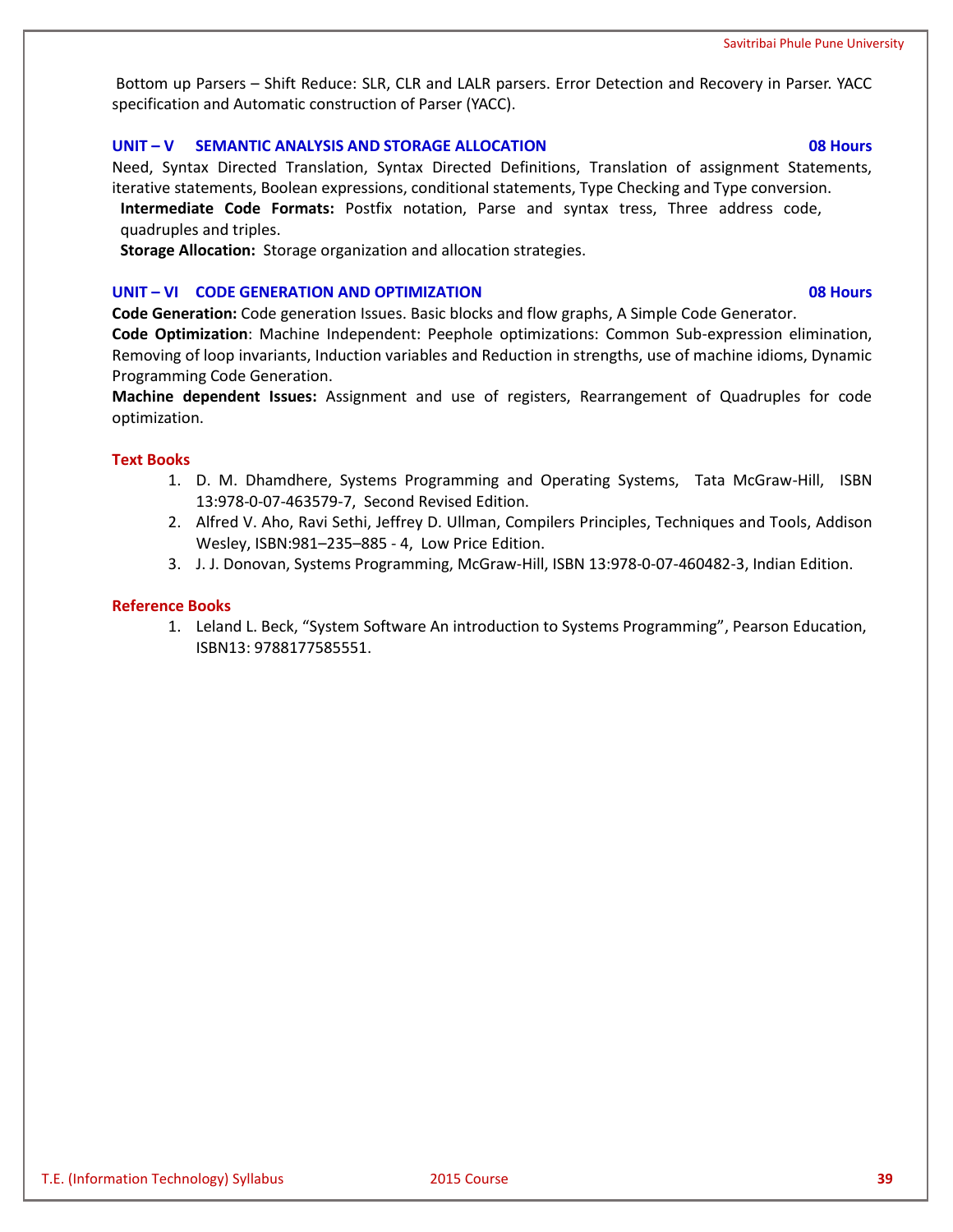# **314452 : DESIGN AND ANALYSIS OF ALGORITHMS**

# **Teaching Scheme:**

Lectures: 4 Hours/Week

**Credits Examination Scheme:**

04 In-Semester : 30 Marks End-Semester: 70 Marks

# **Prerequisites:**

- 1. Fundamentals of Data Structures, Data Structures and Files.
- 2. Discrete Structures.
- 3. Basic mathematics: Induction, probability theory, logarithms.

# **Course Objectives :**

- 1. To understand the problem solving and problem classification.
- 2. To know the basics of computational complexity analysis and various algorithm design strategies.
- 3. To provide students with solid foundations to deal with a wide variety of computational problems.
- 4. To provide a thorough knowledge of the most common algorithms and data structures.
- 5. To analyze a problem and identify the computing requirements appropriate for its solutions.
- 6. To understand the design of parallel algorithms.

# **Course Outcomes :**

- 1. To calculate computational complexity using asymptotic notations for various algorithms.
- 2. To apply Divide & Conquer as well as Greedy approach to design algorithms.
- 3. To practice principle of optimality.
- 4. To illustrate different problems using Backtracking.
- 5. To compare different methods of Branch and Bound strategy.
- 6. To explore the concept of P, NP, NP-complete, NP-Hard and parallel algorithms.

# **UNIT – I INTRODUCTION 08 Hours**

**Brute Force method:** Introduction to Brute Force method & Exhaustive search, Brute Force solution to 8 queens' problem.

**Proof Techniques:** Minimum 2 examples of each: Contradiction, Mathematical Induction, Direct proofs, Proof by counterexample, Proof by contraposition.

**Analysis of Algorithm:** Efficiency- Analysis framework, asymptotic notations – big O, theta and omega.

**Amortized Analysis**: Aggregate, Accounting & Potential method with the example of stack operations.

**Analysis of Non-recursive and recursive algorithms:** Solving Recurrence Equations (Homogeneous and nonhomogeneous).

# **UNIT – II DIVIDE AND CONQUER AND GREEDYMETHOD 08 Hours**

**Divide & Conquer:** General method, Control abstraction, Merge sort, Quick Sort – Worst, Best and average case. Binary search, Finding Max-Min, Large integer Multiplication (for all above algorithms analysis to be done with recurrence).

**Greedy Method:** General method and characteristics, Prim's method for MST , Kruskal's method for MST (using nlogn complexity), Dijkstra's Algorithm, Optimal storage on tapes, Fractional Knapsack problem, Job Sequencing.

# **UNIT - III DYNAMIC PROGRAMMING 08 Hours**

General strategy, Principle of optimality, 0/1 knapsack Problem, Bellman-Ford Algorithm , Multistage Graph problem, Optimal Binary Search Trees, Travelling Salesman Problem.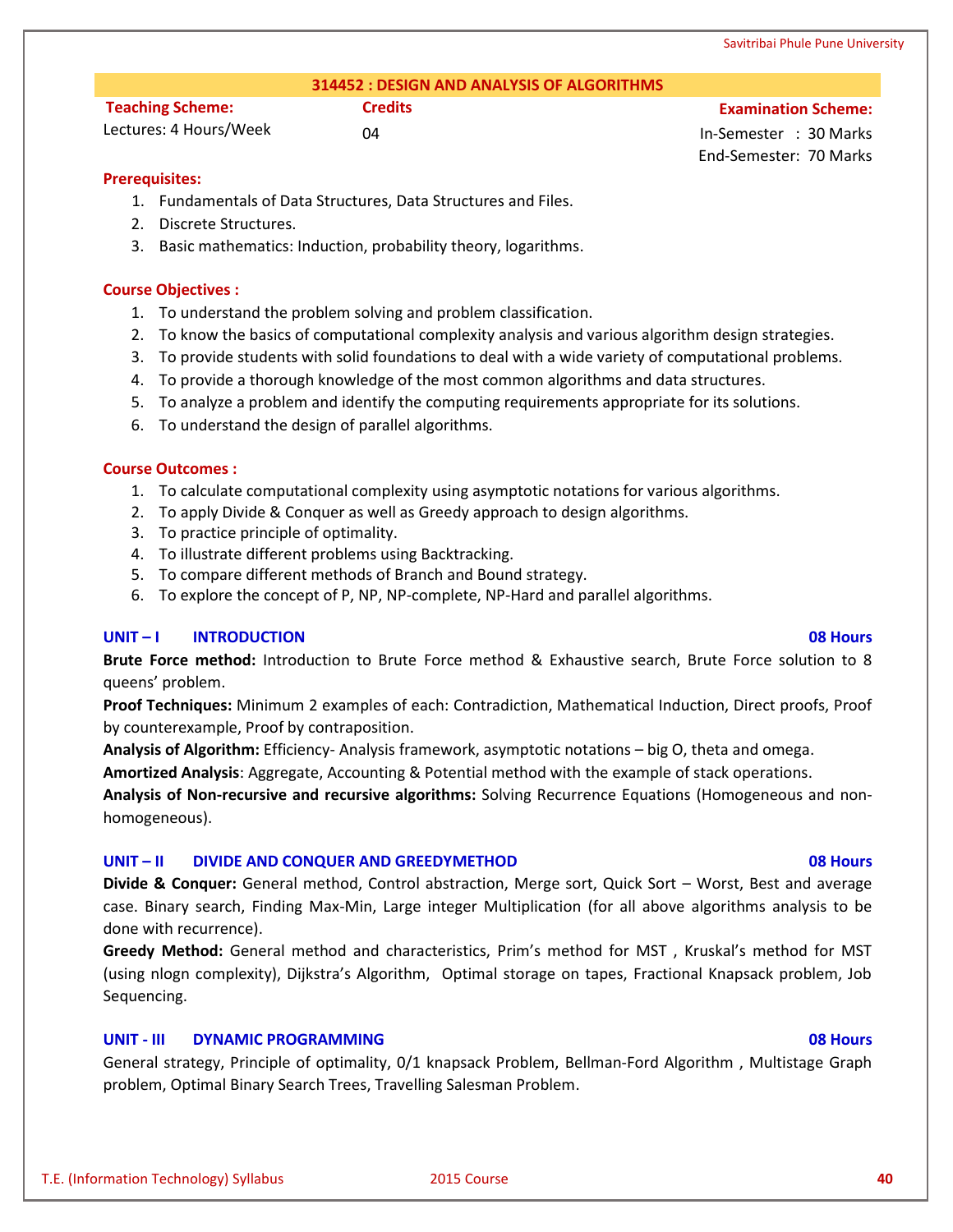### **UNIT – IV BACKTRACKING 08 Hours**

General method, Recursive backtracking algorithm, Iterative backtracking method. 8-Queen problem, Sum of subsets, Graph coloring, Hamiltonian Cycle , 0/1 Knapsack Problem.

### **UNIT – V BRANCH AND BOUND 08 Hours**

The method, Control abstractions for Least Cost Search, Bounding, FIFO branch and bound, LC branch and bound, 0/1 Knapsack problem – LC branch and bound and FIFO branch and bound solution, Traveling sales person problem

### **UNIT – VI COMPUTATIONAL COMPLEXITY AND PARALLEL ALGORITHMS 08 Hours**

**Computational Complexity:** Non Deterministic algorithms, The classes: P, NP, NP Complete, NP Hard, Satisfiability problem, Proofs for NP Complete Problems: Clique, Vertex Cover.

**Parallel Algorithms**: Introduction, models for parallel computing, computing with complete binary tree, Pointer doubling algorithm.

# **Text Books**

- 1. Horowitz and Sahani, Fundamentals of computer Algorithms, Galgotia, ISBN 81-7371-612-9.
- 2. S. Sridhar, Design and Analysis of Algorithms, Oxford, ISBN 10 : 0-19-809369-1.

### **Reference Books**

- 1. Thomas H Cormen and Charles E.L Leiserson, Introduction to Algorithm, PHI, ISBN:81-203-2141-3.
- 2. R. C. T. Lee, SS Tseng, R C Chang, Y T Tsai, Introduction to Design and Analysis of Algorithms, A Strategic approach, Tata McGraw Hill, ISBN-13: 978-1-25-902582-2. ISBN-10: 1-25-902582-9.
- 3. Anany Levitin, Introduction to the Design & Analysis of Algorithm, Pearson, ISBN 81- 7758-835-4.
- 4. Steven S Skiena, The Algorithm Design Manual, Springer, ISBN 978-81-8489-865-1.
- 5. George T. Heineman, Gary Pollice, Stanley Selkow, Algorithms in a Nutshell, A Desktop Quick Reference, O'Reilly, ISBN: 9789352133611.
- 6. Gilles Brassard, Paul Bratle, Fundamentals of Algorithms, Pearson, ISBN 978-81-317-1244-3.
- 7. Michael T. Goodrich, Roberto Tamassia, Algorithm Design: Foundations, Analysis and Internet Examples, Wiley India, ISBN: 9788126509867
- 8. Rod Stephens, Essential Algorithms: A Practical Approach to Computer Algorithms, Wiley India, ISBN: 9788126546138

# T.E. (Information Technology) Syllabus 2015 Course **41**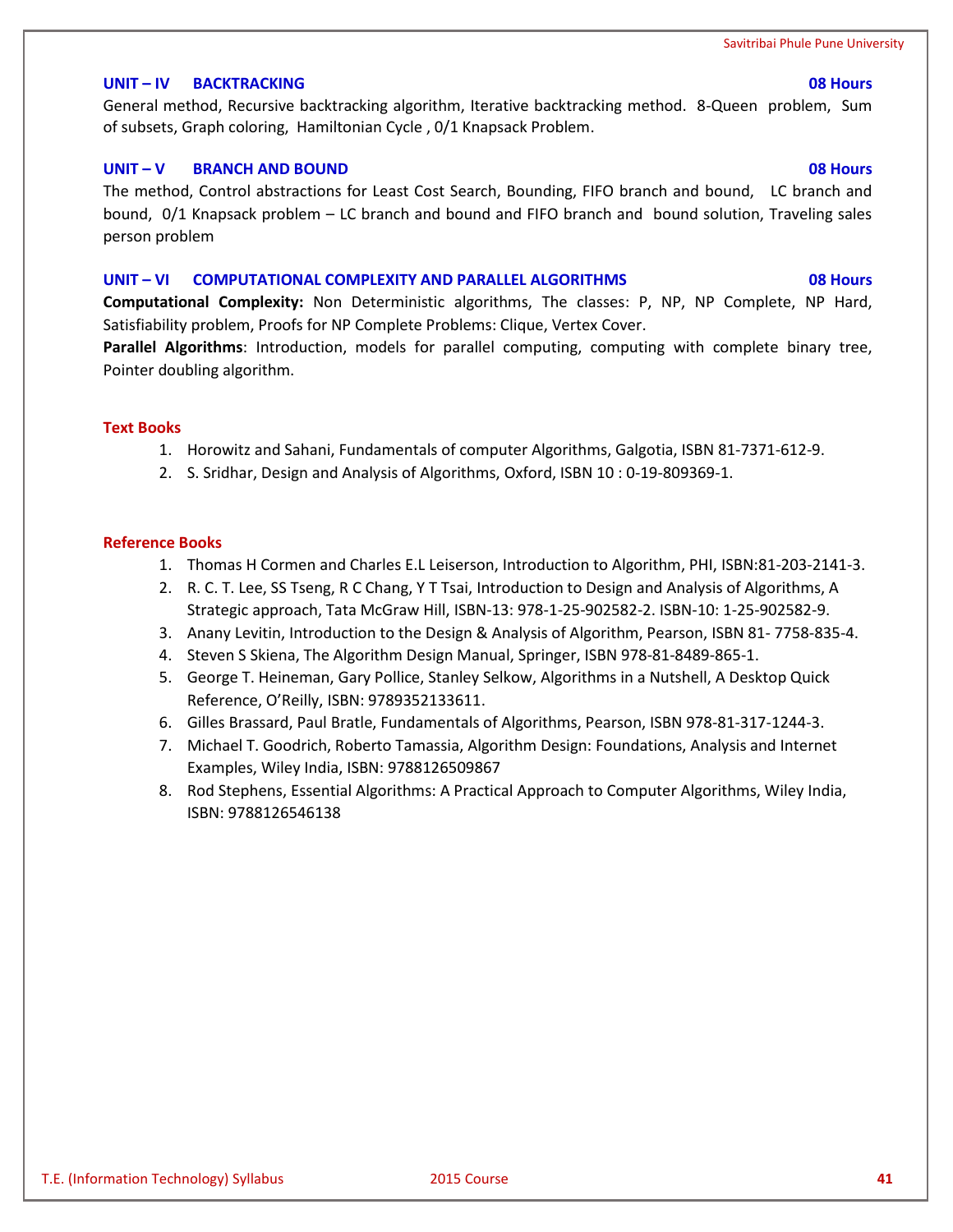# Savitribai Phule Pune University

# **314453 : CLOUD COMPUTING**

# **Credits Examination Scheme:**

03 In-Semester : 30 Marks End-Semester: 70 Marks

# **Prerequisites:**

- 1. Operating Systems.
- 2. Fundamentals of Computer Networks.

# **Course Objectives :**

**Teaching Scheme:** Lectures: 3 Hours/Week

- 1. To become familiar with Cloud Computing and its ecosystem.
- 2. To learn basics of virtualization and its importance.
- 3. To evaluate in-depth analysis of Cloud Computing capabilities.
- 4. To give technical overview of Cloud Programming and Services.
- 5. To understand security issues in cloud computing.
- 6. To be exposed to Ubiquitous Cloud and Internet of Things.

# **Course Outcomes :**

- 1. To understand the need of Cloud based solutions.
- 2. To understand Security Mechanisms and issues in various Cloud Applications
- 3. To explore effective techniques to program Cloud Systems.
- 4. To understand current challenges and trade-offs in Cloud Computing.
- 5. To find challenges in cloud computing and delve into it to effective solutions.
- 6. To understand emerging trends in cloud computing.

# **UNIT – I FUNDAMENTALS OF CLOUD COMPUTING 06 Hours**

Origins and Influences, Basic Concepts and Terminology, Goals and Benefits, Risks and Challenges, Roles and Boundaries, Cloud Characteristics, Cloud Delivery Models, Cloud Deployment Models, Federated Cloud/Intercloud, Types of Clouds.

**Cloud-Enabling Technology**: Broadband Networks and Internet Architecture, Data Center Technology, Virtualization Technology, Web Technology, Multitenant Technology, Service Technology.

# **UNIT – II VIRTUALIZATION AND COMMON STANDARDS IN CLOUD COMPUTING 06 Hours**

Implementation Levels of Virtualization, Virtualization Structures/Tools and Mechanisms, Types of Hypervisors, Virtualization of CPU, Memory, and I/O Devices, Virtual Clusters and Resource Management, Virtualization for Data-Center Automation.

**Common Standards**: The Open Cloud Consortium, Open Virtualization Format, Standards for Application Developers: Browsers (Ajax), Data (XML, JSON), Solution Stacks (LAMP and LAPP),Syndication (Atom, Atom Publishing Protocol, and RSS), Standards for Security.

# **UNIT - III CLOUD PROGRAMMING, ENVIRONMENTS AND APPLICATIONS 06 Hours**

Features of Cloud and Grid Platforms, Programming Support of Google App Engine, Programming on Amazon AWS and Microsoft Azure, Emerging Cloud Software Environments, Understanding Core OpenStack Ecosystem.

**Applications:** Moving application to cloud, Microsoft Cloud Services, Google Cloud Applications, Amazon Cloud Services, Cloud Applications (Social Networking, E-mail, Office Services, Google Apps, Customer Relationship Management).

# **UNIT –IV CLOUD SECURITY AND ISSUES 06 Hours**

Basic Terms and Concepts, Threat Agents, Cloud Security Threats and Attacks, Additional Considerations.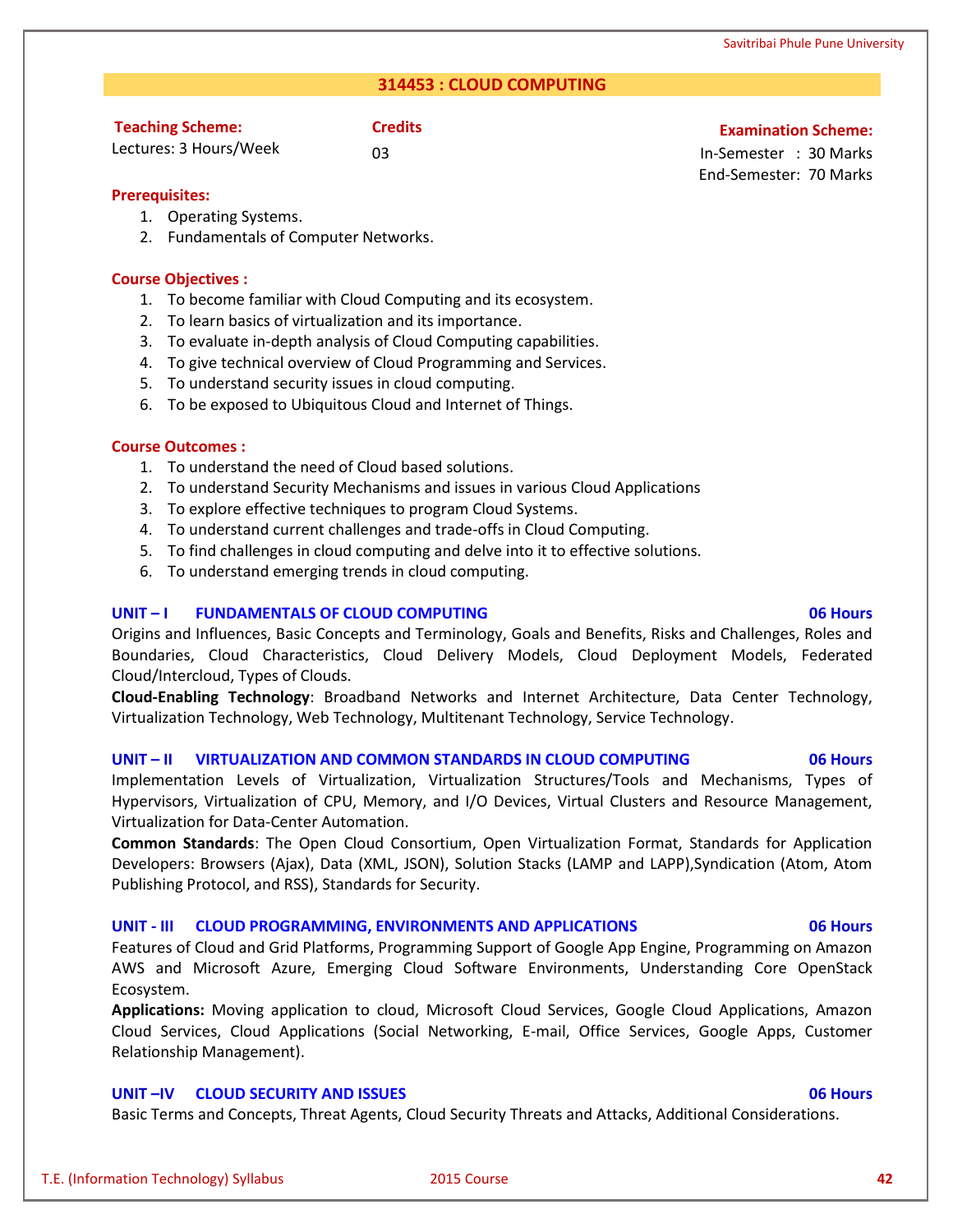**Cloud Security Mechanisms:** Encryption, Hashing, Digital Signature, Public Key Infrastructure (PKI), Identity and Access Management (IAM), Single Sign-On (SSO), Hardened Virtual Server Images. **Cloud Issues:** Stability, Partner Quality, Longevity, Business Continuity, Service-Level Agreements, Agreeing on the Service of Clouds, Solving Problems, Quality of Service, Regulatory Issues and Accountability.

# **UNIT – V UBIQUITOUS CLOUDS AND THE INTERNET OF THINGS 06 Hours**

Cloud Trends in Supporting Ubiquitous Computing, Performance of Distributed Systems and the Cloud, Enabling Technologies for the Internet of Things (RFID, Sensor Networks and ZigBee Technology, GPS), Innovative Applications of the Internet of Things (Smart Buildings and Smart Power Grid, Retailing and Supply-Chain Management, Cyber-Physical System), Online Social and Professional Networking.

### **UNIT – VI FUTURE OF CLOUD COMPUTING 06 Hours**

How the Cloud Will Change Operating Systems, Location-Aware Applications, Intelligent Fabrics, Paints, and More, The Future of Cloud TV, Future of Cloud-Based Smart Devices, Faster Time to Market for Software Applications, Home-Based Cloud Computing, Mobile Cloud, Autonomic Cloud Engine, Multimedia Cloud, Energy Aware Cloud Computing, Jungle Computing.

**Docker at a Glance:** Process Simplification, Broad Support and Adoption, Architecture, Getting the Most from Docker, The Docker Workflow.

### **Text Books**

- 1. Jack J. Dongarra, Kai Hwang, Geoffrey C. Fox, Distributed and Cloud Computing: From Parallel Processing to the Internet of Things, Elsevier, ISBN :9789381269237, 9381269238,  $1^{st}$  Edition.
- 2. Thomas Erl, Zaigham Mahmood and Ricardo Puttini, Cloud Computing: Concepts, Technology & Architecture, Pearson, ISBN :978 9332535923, 9332535922, 1<sup>st</sup> Edition.

### **Reference Books**

- 1. Srinivasan, J. Suresh, Cloud Computing: A practical approach for learning and implementation, Pearson, ISBN :9788131776513.
- 2. Brian J.S. Chee and Curtis Franklin, Jr., Cloud Computing: Technologies and Strategies of the Ubiquitous Data Center, CRC Press, ISBN :9781439806128.
- 3. Kris Jamsa, Cloud Computing: Saas, Paas, Iaas, Virtualization, Business Models, Mobile, Security, and More, Jones and Bartlett, ISBN :9789380853772.
- 4. John W. Ritting house, James F. Ransome, Cloud Computing Implementation, Management, and Security, CRC Press, ISBN : 978 1439806807, 1439806802.
- 5. Karl Matthias, Sean P. Kane, Docker: Up and Running, OReilly, ISBN:9781491917572, 1491917571.
- 6. Rajkumar Buyya, Christian Vecchiola, S. ThamaraiSelvi, Mastering Cloud Computing: Foundations and Applications Programming, McGraw Hill, ISBN: 978 1259029950, 1259029956.
- 7. Barrie Sosinsky, Cloud Computing Bible, Wiley, ISBN: 978 8126529803.
- 8. Gautham Shroff, Enterprise Cloud Computing, Cambridge, ISBN: 9781107648890.
- 9. Ronald L. Krutz and Russell D. Vines, Cloud Security: A Comprehensive guide to Secure Cloud Computing, Wiley, ISBN: 9788126528097.
- 10. Scott Adkins, John Belamaric, Vincent Giersch, Denys Makogon, Jason E. Robinson, OpenStack: Cloud Application Development, Wrox, ISBN :9781119194316.
- 11. Rajkumar Buyya, James Broberg, Andrzej Goscinski, Cloud Computing: Principles and Paradigms, Wiley India, ISBN: 9788126541256
- 12. Kailash Jayaswal, Jagannath Kallakurchi, Donald J. Houde, Cloud Computing Black Book ,Wiley Dreamtech,ISBN:9789351194187
- 13. Barrie Sosinsky, Cloud Computing Bible Wiley India, ISBN :9788126529803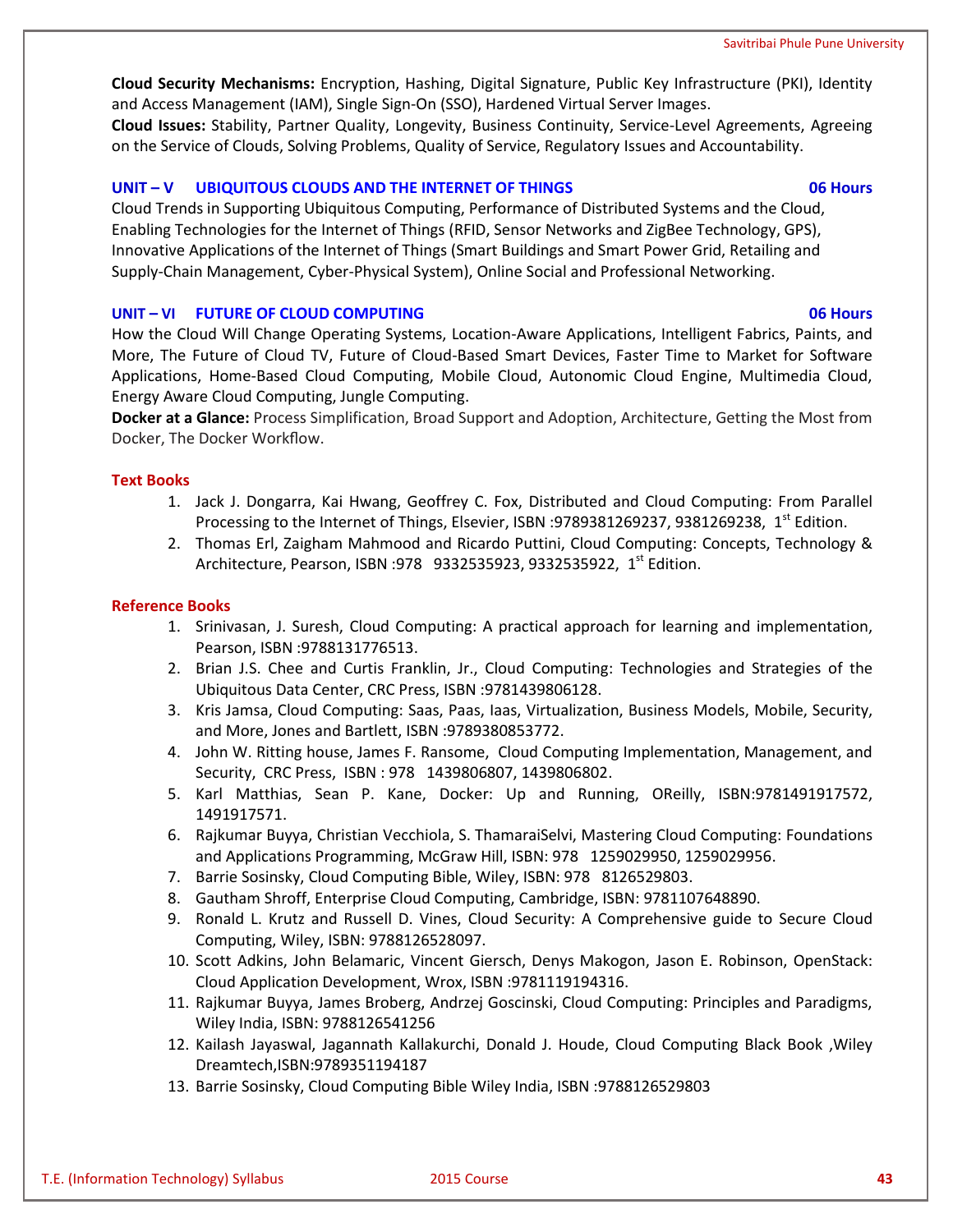# **314454 : DATA SCIENCE AND BIG DATA ANALYTICS**

| <b>Teaching Scheme:</b> |  |
|-------------------------|--|
| باموالم استول البومسية  |  |

# **Credits Examination Scheme:**

Lectures: 4 Hours/Week

04 In-Semester : 30 Marks End-Semester: 70 Marks

# **Prerequisites:**

- 1. Engineering and discrete mathematics.
- 2. Database Management Systems, Data warehousing, Data mining.
- 3. Programming skill.

# **Course Objectives :**

- 1. To introduce basic need of Big Data and Data science to handle huge amount of data.
- 2. To understand the basic mathematics behind the Big data.
- 3. To understand the different Big data processing technologies.
- 4. To understand and apply the Analytical concept of Big data using R and Python.
- 5. To visualize the Big Data using different tools.
- 6. To understand the application and impact of Big Data.

# **Course Outcomes :**

- 1. To understand Big Data primitives.
- 2. To learn and apply different mathematical models for Big Data.
- 3. To demonstrate their Big Data learning skills by developing industry or research applications.
- 4. To analyze each learning model come from a different algorithmic approach and it will perform differently under different datasets.
- 5. To understand needs, challenges and techniques for big data visualization.
- 6. To learn different programming platforms for big data analytics.

# **UNIT – I INTRODUCTION: DATA SCIENCE AND BIG DATA 08 hours**

Introduction to Data science and Big Data, Defining Data science and Big Data, Big Data examples, Data explosion, Data volume, Data Velocity, Big data infrastructure and challenges, Big Data Processing Architectures, Data Warehouse, Re-Engineering the Data Warehouse, Shared everything and shared nothing architecture, Big data learning approaches.

# **UNIT – II MATHEMATICAL FOUNDATION OF BIG DATA 08 Hours**

Probability theory, Tail bounds with applications, Markov chains and random walks, Pair wise independence and universal hashing, Approximate counting, Approximate median, The streaming models, Flajolet Martin Distance sampling, Bloom filters, Local search and testing connectivity, Enforce test techniques, Random walks and testing, Boolean functions, BLR test for linearity.

# **UNIT - III BIG DATA PROCESSING 08 Hours**

Big Data technologies, Introduction to Google file system, Hadoop Architecture, Hadoop Storage: HDFS, Common Hadoop Shell commands, Anatomy of File Write and Read, NameNode, Secondary NameNode, and DataNode, Hadoop MapReduce paradigm, Map Reduce tasks, Job, Task trackers - Cluster Setup – SSH & Hadoop Configuration, **Introduction to:** NOSQL, Textual ETL processing.

# **UNIT – IV BIG DATA ANALYTICS 08 Hours**

Data analytics life cycle, Data cleaning , Data transformation, Comparing reporting and analysis, Types of analysis, Analytical approaches, Data analytics using R, Exploring basic features of R, Exploring R GUI, Reading data sets, Manipulating and processing data in R, Functions and packages in R, Performing graphical analysis in R, Integrating R and Hadoop, Hive, Data analytics.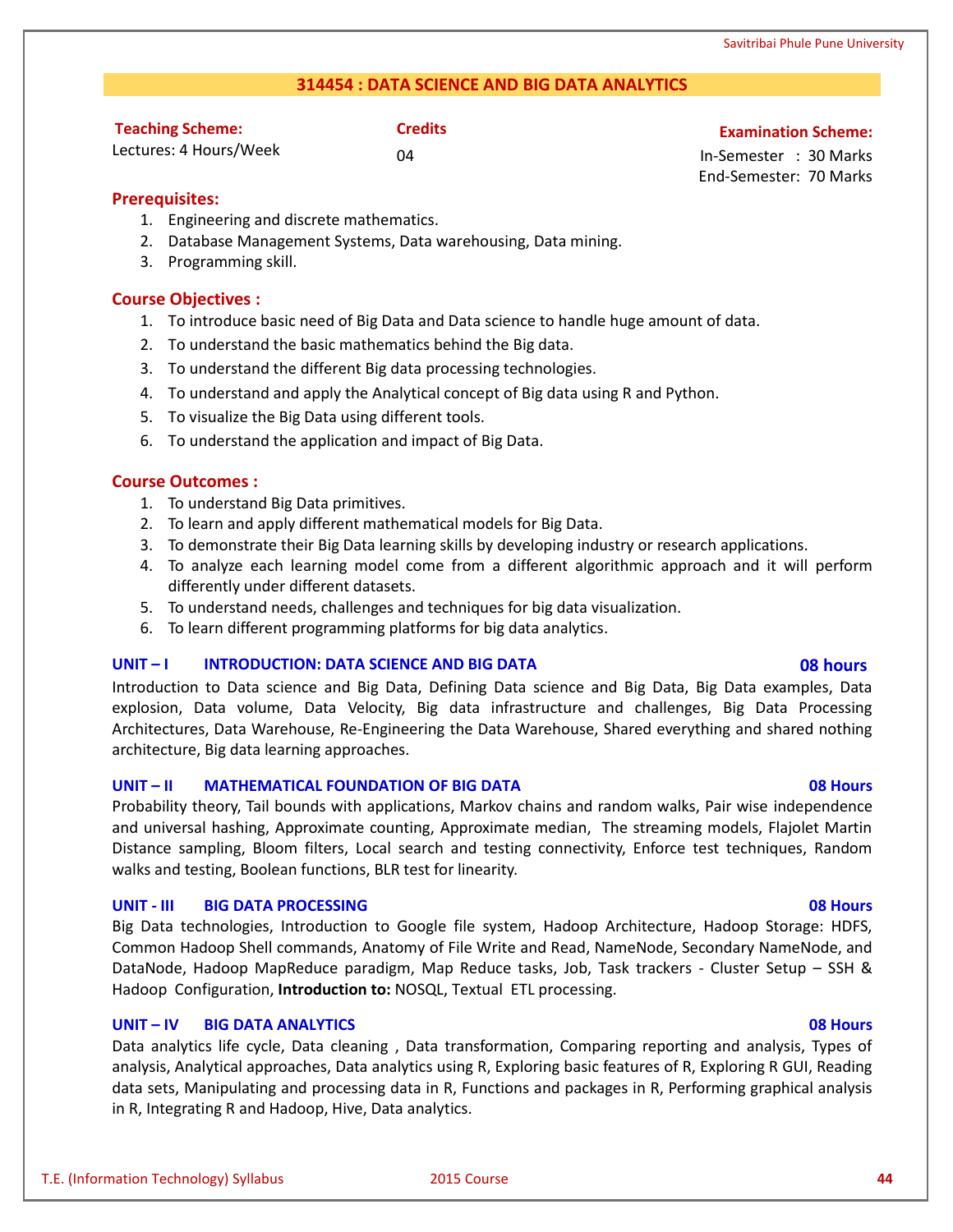# **UNIT – V Big Data Visualization 08 Hours**

Introduction to Data visualization, Challenges to Big data visualization, Conventional data visualization tools, Techniques for visual data representations, Types of data visualization, Visualizing Big Data, Tools used in data visualization, Propriety Data Visualization tools, Open –source data visualization tools, Analytical techniques used in Big data visualization, Data visualization with Tableau, **Introduction to:** Pentaho, Flare, Jasper Reports, Dygraphs, Datameer Analytics Solution and Cloudera, Platfora, NodeBox, Gephi, Google Chart API, Flot, D3, and Visually.

# **UNIT – VI BIG DATA TECHNOLOGIES APPLICATION AND IMPACT 08 Hours**

Social media analytics, Text mining, Mogile analytics , Roles and responsibilities of Big data person, Organizational impact, Data analytics life cycle, Data Scientist roles and responsibility, Understanding decision theory, creating big data strategy, big data value creation drivers, Michael Porter's valuation creation models, Big data user experience ramifications, Identifying big data use cases.

# **Text Books**

- 1. Krish Krishnan, Data warehousing in the age of Big Data, Elsevier, ISBN: 9780124058910, 1st Edition.
- 2. DT Editorial Services, Big Data, Black Book, DT Editorial Services, ISBN: 9789351197577, 2016 Edition.

# **Reference Books**

- 1. Mitzenmacher and Upfal, Probability and Computing: Randomized Algorithms and Probabilistic Analysis, Cambridge University press, ISBN :521835402 hardback.
- 2. Dana Ron, Algorithmic and Analysis Techniques in Property Testing, School of EE.
- 3. Graham Cormode, Minos Garofalakis, Peter J. Haas and Chris Jermaine, Synopses for Massive Data: Samples, Histograms, Wavelets, Sketches, Foundation and trends in databases, ISBN :10.1561/1900000004.
- 4. A.Ohri, R for Business Analytics, Springer, ISBN:978-1-4614-4343-8.
- 5. Alex Holmes, Hadoop in practice, Dreamtech press, ISBN:9781617292224.
- 6. AmbigaDhiraj, Big Data, Big Analytics: Emerging Business Intelligence and Analytic Trends for Today's Business, Wiely CIO Series.
- 7. Arvind Sathi, Big Data Analytics: Disruptive Technologies for Changing the Game, IBM Corporation, ISBN:978-1-58347-380-1.
- 8. EMC Education Services, Data Science and Big Data Analytics- Discovering, analyzing Visualizing and Presenting Data.
- 9. Li Chen, Zhixun Su, Bo Jiang, Mathematical Problems in Data Science, Springer, ISBN :978-3-319- 25127-1.
- 10. Philip Kromer and Russell Jurney, Big Data for chips, O'Reilly, ISBN :9789352132447.
- 11. EMC Education services, Data Science and Big Data Analytics, EMC2 Wiley, ISBN :978812655653- 3.
- 12. Mueller Massaron, Python for Data science, Wiley, ISBN :9788126557394.
- 13. EMC Education Services, Data Science and Big Data Analytics, Wiley India, ISBN: 9788126556533
- 14. Benoy Antony, Konstantin Boudnik, Cheryl Adams,,Professional Hadoop, Wiley India, ISBN :9788126563029
- 15. Mark Gardener, Beginning R: The Statistical Programming Language ,Wiley India, ISBN :9788126541201
- 16. Mark Gardener, The Essential R Reference ,Wiley India, ISBN : 9788126546015
- 17. Judith Hurwitz, Alan Nugent, Big Data For Dummies, Wiley India, ISBN : 9788126543281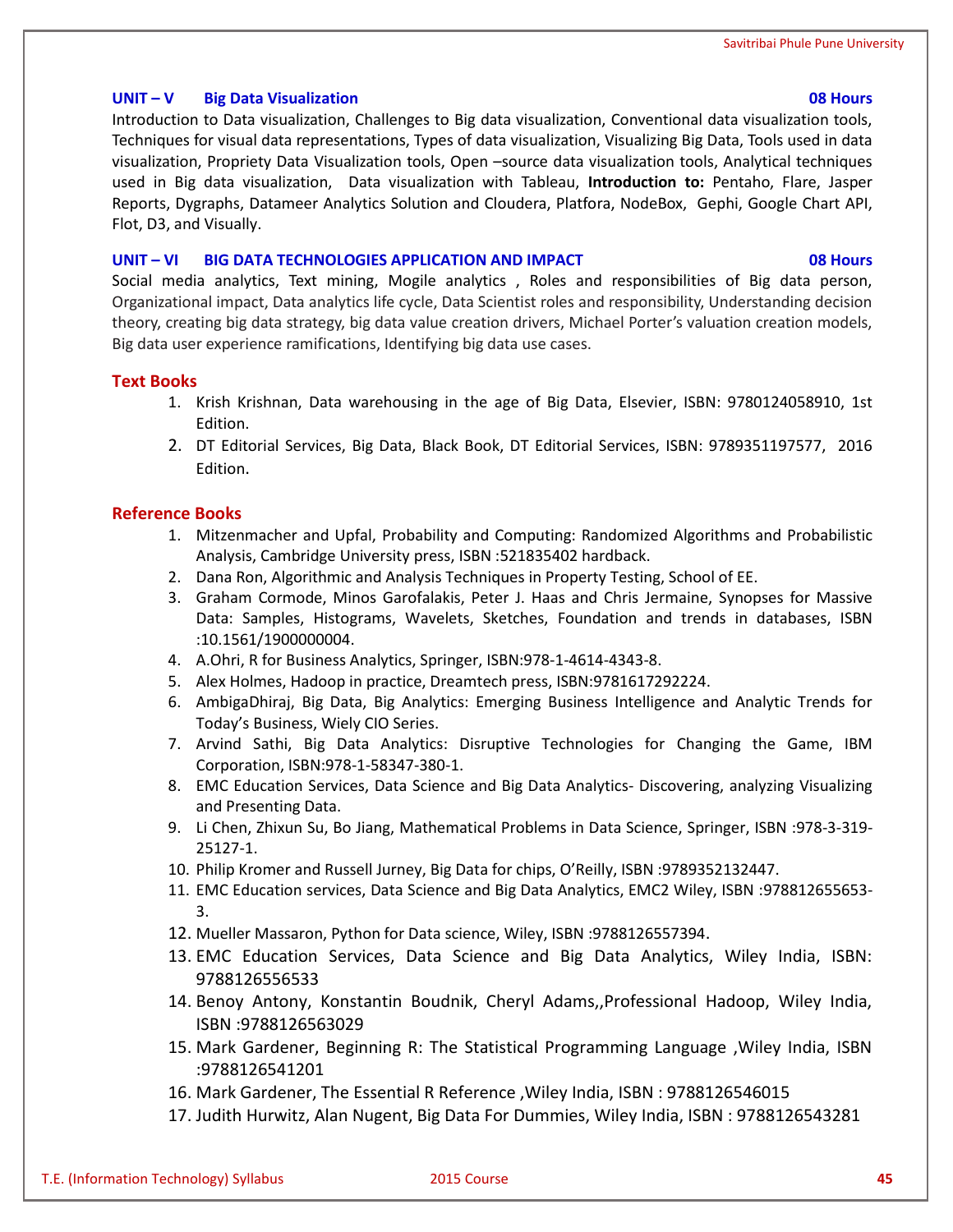# **314455 : SOFTWARE LABORATORY – IV**

| <b>Teaching Scheme:</b> | <b>Credits</b> |
|-------------------------|----------------|
| Practical: 2 Hours/Week | -01            |

### **Examination Scheme:**

01 Term Work : 25 Marks Oral : 25 Marks

# **Prerequisites:**

1. Fundamentals of computer Networks.

# **Course Objectives :**

- 1. To design and implement small size network and to understand various networking commands
- 2. To provide the knowledge of various networking tools and their related concepts
- 3. To understand various application layer protocols for its implementation in client/server environment
- 4. To understand network layer protocols and its implementations.
- 5. To explore and understand various simulations tools for network applications.
- 6. To understand the fundamentals of wireless networks and standards.

# **Course Outcomes :**

- 1. To implement small size network and its use of various networking commands.
- 2. To understand and use various networking and simulations tools.
- 3. To configure various client/server environments to use application layer protocols
- 4. To understand the protocol design at various layers.
- 5. To explore use of protocols in various wired and wireless applications.
- 6. To develop applications on emerging trends.

# **Guidelines for Instructor's Manual**

1. The faculty member should prepare the laboratory manual for all the experiments and it should be made available to students and laboratory instructor/Assistant

# **Guidelines for Student's Lab Journal**

- 1. Student should submit term work in the form of handwritten journal based on specified list of assignments.
- 2. Practical Examination will be based on the term work.
- 3. Candidate is expected to know the theory involved in the experiment.
- 4. The practical examination should be conducted if and only if the journal of the candidate is complete in all respects.

# **Guidelines for Lab /TW Assessment**

- 1. Examiners will assess the term work based on performance of students considering the parameters such as timely conduction of practical assignment, methodology adopted for implementation of practical assignment, timely submission of assignment in the form of handwritten write-up along with results of implemented assignment, attendance etc.
- 2. Examiners will judge the understanding of the practical performed in the examination by asking some questions related to theory & implementation of experiments he/she has carried out.
- 3. Appropriate knowledge of usage of software and hardware related to respective laboratory should be checked by the concerned faculty member.

As a conscious effort and little contribution towards Green IT and environment awareness, attaching printed papers of the program in journal may be avoided. There must be hand-written write-ups for every assignment in the journal. The DVD/CD containing students programs should be attached to the journal by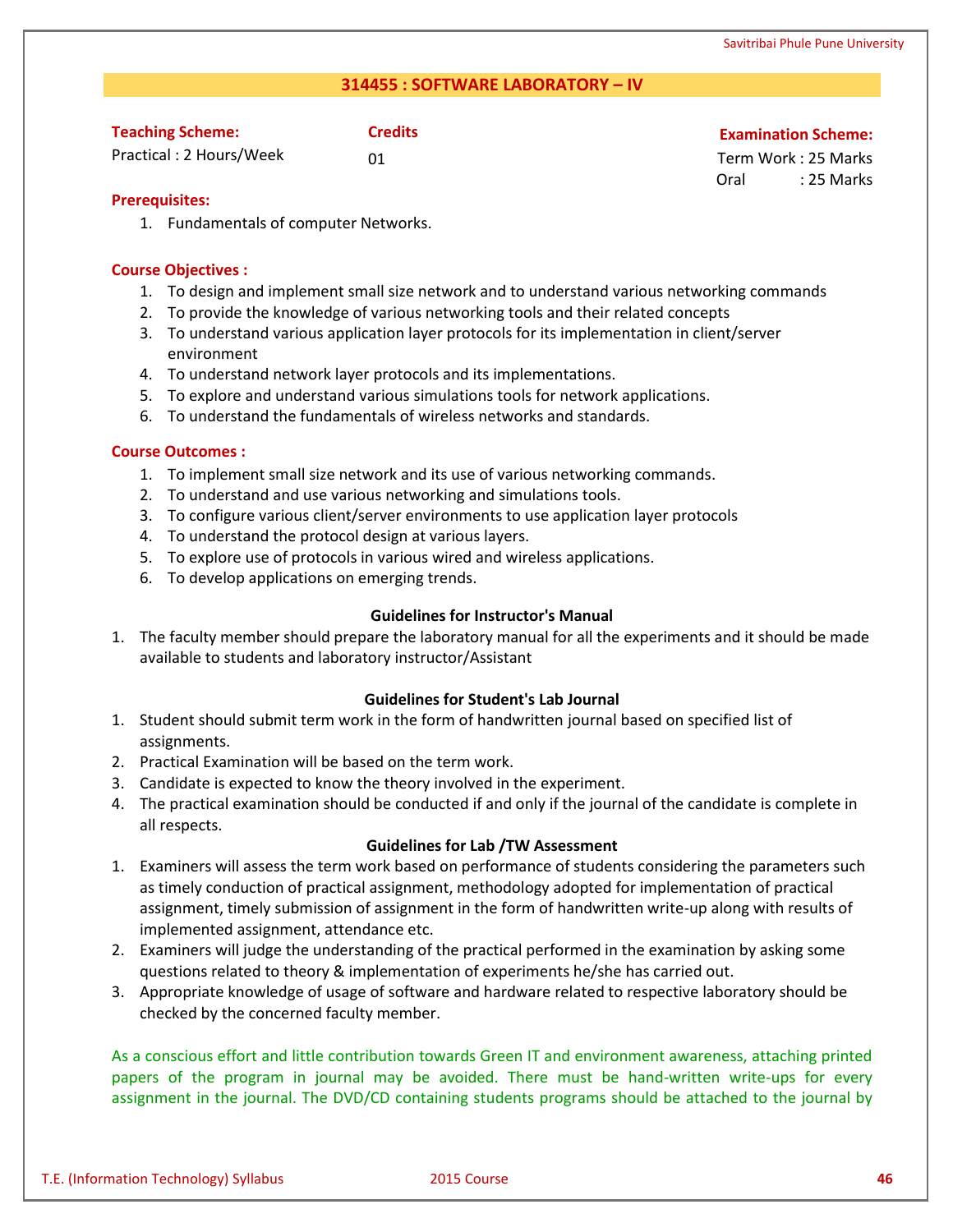every student and same to be maintained by department/lab In-charge is highly encouraged. For reference one or two journals may be maintained with program prints at Laboratory.

# **Suggested List of Laboratory Assignments**

### **1. Explore and Study of TCP/IP utilities and Network Commands on Linux.**

- 
- a) Ping g) Tracert/Traceroute/Tracepath
- b) ipconfig / ifconfig h) NSlookup
- c) Hostname i) Arp
- d) Whois j) Finger
- e) Netstat k) Port Scan / nmap
- f) Route

# **2.Using a Network Simulator (e.g. packet tracer) Configure**

Sub-netting of a given network

Super-netting of a given networks.

# **3. Using a Network Simulator (e.g. packet tracer) Configure**

A router using router commands,

Access Control lists – Standard & Extended.

# **4. Using a Network Simulator (e.g. packet tracer) Configure**

EIGRP – Explore Neighbor-ship Requirements and Conditions, its K Values Metrics Assignment and Calculation,

RIPv2 and EIGRP on same network.

WLAN with static IP addressing and DHCP with MAC security and filters

# **5. Using a Network Simulator (e.g. packet tracer) Configure**

VLAN, Dynamic trunk protocol and spanning tree protocol

OSPF – Explore Neighbor-ship Condition and Requirement, Neighbor-ship states, OSPF Metric Cost Calculation.

Network Address Translation : Static, Dynamic & PAT (Port Address Translation)

# **6. Socket Programming in C/C++ on Linux.**

TCP Client , TCP Server

UDP Client , UDP Server

# **7. Introduction to server administration (server administration commands and their applications) and configuration any three of below Server : (Study/Demonstration Only)**

FTP, Web Server, DHCP, Telnet, Mail, DNS

# **8. Using any open source Network Simulator, Implement**

MANET / Wireless Sensor Network

# **9. Write a program using Arduino / Rasberry Pi Kit for Demonstration of IOT Application on any one of the following Topics.**

Appliance Remote Control Time Lapse Camera Controller Security / Automation Sensors The Traffic Light Controller Temperature Controller

**References**

- 1. Andrew S. Tanenbaum, David J. Wethrall, Computer Network, Pearson Education, ISBN : 978-0- 13-212695-3.
- 2. Kurose Ross, Computer Networking: A Top Down Approach Featuring the Internet, Pearson Education, ISBN :978-81-7758-878-1.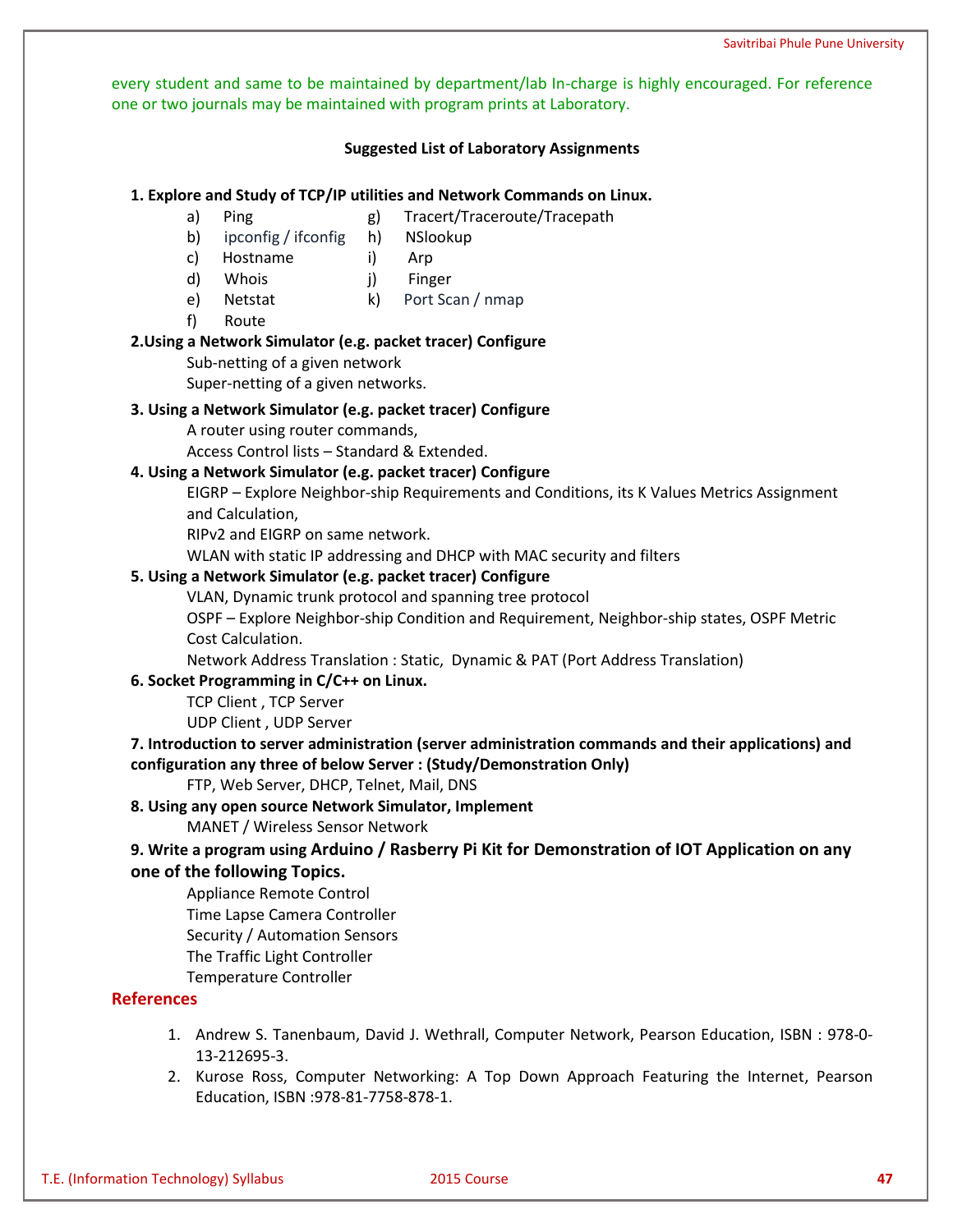- 3. Charles E. Perkins, Adhoc Networking, Pearson Education, 978-81-317-2096-7.
- 4. Andrea Goldsmith, Wireless Communication, Cambridge University Press, ISBN:978-0-521- 83716-3.
- 5. Mayank Dave, Computer Network, Cengage Learning, ISBN :978-81-315-0986-9.
- 6. C. K. Toh, Ad Hoc Mobile Wireless Networks Protocols and Systems, Prentice Hall, ISBN:978-01- 324-42046.
- 7. Paul Goransson, Chuck Black, Software Defined Networks: A Comprehensive Approach, Morgan Kaufmann, ISBN:978-0124166752.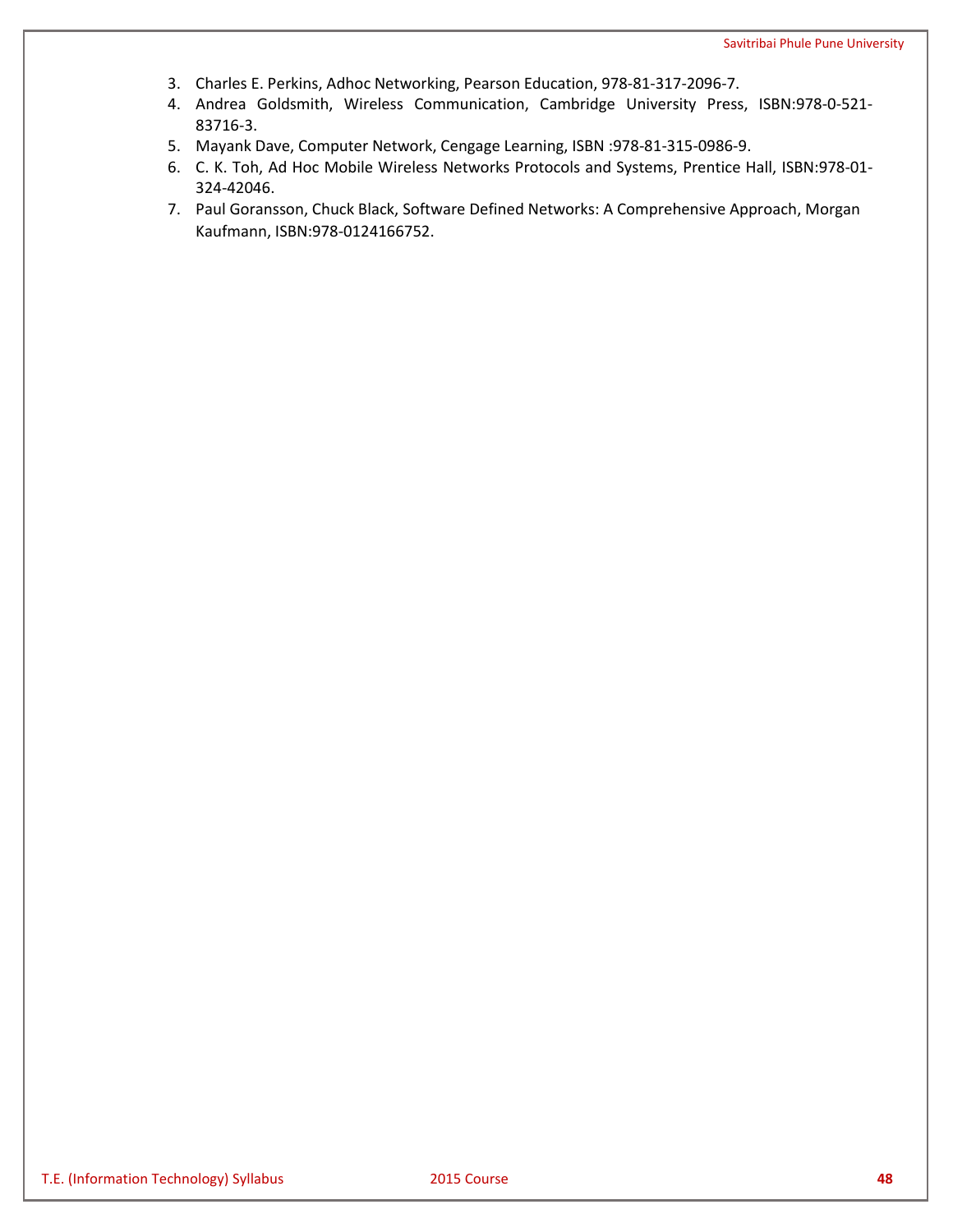# **314456 : SOFTWARE LABORATORY - V**

# **Teaching Scheme:**

Practical : 4 Hours/Week

# **Credits Examination Scheme:**

02 Term Work : 50 Marks Practical : 50 Marks

# **Prerequisites:**

- 1. Discrete Structure.
- 2. C/ C++ Programming.
- 3. Fundamentals of Data Structure and Files.

# **Course Objectives :**

- 1. To learn the concepts of assembler to design and implement two pass assembler.
- 2. To study use of macros and its expansion process.
- 3. To understand lexical analyzer and parser and its applications in compiler design.
- 4. To learn the various algorithmic design paradigms.
- 5. To apply appropriate algorithmic strategy in problem solving.
- 6. To find the space and running time requirements of the algorithms.

# **Course Outcomes :**

- 1. To design and implement two pass assembler for hypothetical machine instructions.
- 2. To design and implement different phases of compiler ( Lexical Analyzer, Parser, Intermediate code generation)
- 3. To use the compile generation tools such as "Lex" and "YACC".
- 4. To apply algorithmic strategies for solving various problems.
- 5. To compare various algorithmic strategies.
- 6. To analyze the solution using recurrence relation.

# **Guidelines for Instructor's Manual**

1. The faculty member should prepare the laboratory manual for all the experiments and it should be made available to students and laboratory instructor/Assistant.

# **Guidelines for Student's Lab Journal**

- 1. Student should submit term work in the form of handwritten journal based on specified list of assignments.
- 2. Practical Examination will be based on the term work.
- 3. Candidate is expected to know the theory involved in the experiment.
- 4. The practical examination should be conducted if and only if the journal of the candidate is complete in all respects.

# **Guidelines for Lab /TW Assessment**

- 1. Examiners will assess the term work based on performance of students considering the parameters such as timely conduction of practical assignment, methodology adopted for implementation of practical assignment, timely submission of assignment in the form of handwritten write-up along with results of implemented assignment, attendance etc.
- 2. Examiners will judge the understanding of the practical performed in the examination by asking some questions related to theory & implementation of experiments he/she has carried out.
- 3. Appropriate knowledge of usage of software and hardware related to respective laboratory should be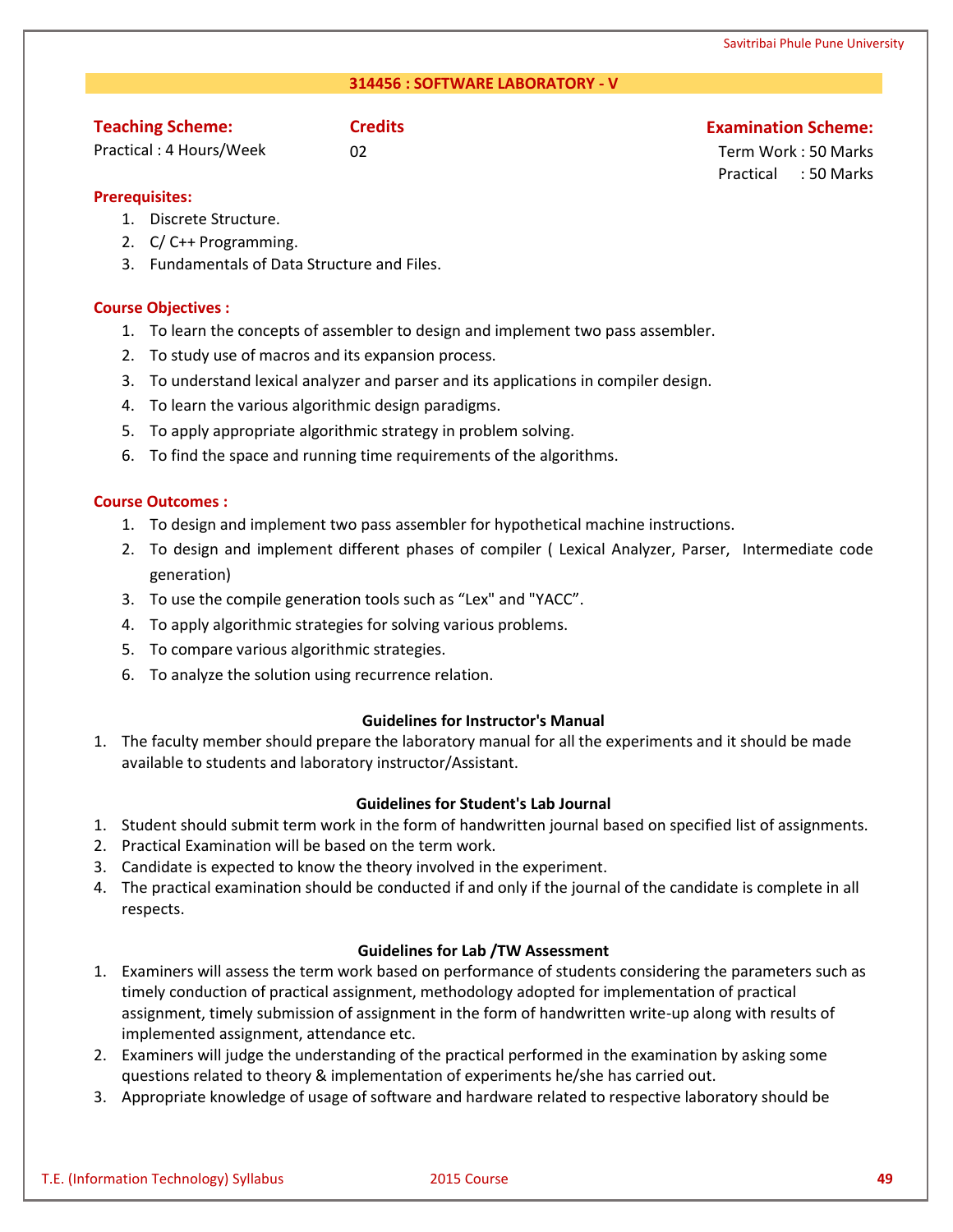checked by the concerned faculty member

As a conscious effort and little contribution towards Green IT and environment awareness, attaching printed papers of the program in journal may be avoided. There must be hand-written write-ups for every assignment in the journal. The DVD/CD containing students programs should be attached to the journal by every student and same to be maintained by department/lab In-charge is highly encouraged. For reference one or two journals may be maintained with program prints at Laboratory.

# **Suggested List of Laboratory Assignments**

# **Group A: System Programming**

- 1. Write a program to implement Pass-I of Two-pass assembler for Symbols and Literal processing ( For hypothetical instruction set from Dhamdhere) considering following cases
	- i. Forward references
	- ii. DS and DC statement
	- iii. START, EQU, LTORG, END.
	- iv. Error handling: symbol used but not defined, invalid instruction/register etc.
- 2. Write a program to implement Pass-II of Two-pass assembler for output of Assignment 1 (The subject teacher should provide input file for this assignment )
- 3. Study Assignment for Macro Processor. (Consider all aspects of Macro Processor )
- 4. Write a program to implement Lexical Analyzer for subset of C.
- 5. Write a program to implement a Recursive Descent Parser .
- 6. Write a program to implement calculator using LEX and YACC.
- 7. Write a program for Intermediate code generation using LEX &YACC for Control Flow statement ( Either While loop or Switch case)

# **Group B: Design & Analysis of Algorithms**

- 1. Write a program to find Maximum and Minimum element in an array using Divide and Conquer strategy and verify the time complexity.
- 2. Write a program to solve optimal storage on tapes problem using Greedy approach.
- 3. Write a program to implement Bellman-Ford Algorithm using Dynamic Programming and verify the time complexity.
- 4. Write a program to solve the travelling salesman problem and to print the path and the cost using Dynamic Programming.
- 5. Write a recursive program to find the solution of placing n queens on chessboard so that no two queens attack each other using Backtracking.
- 6. Write a program to solve the travelling salesman problem and to print the path and the cost using Branch and Bound.

Note: All the assignments should be conducted on Latest version of Open Source/Proprietary Operating Systems, tools and Multi-core CPU supporting Virtualization and Multi-Threading.

# **References :**

- 1. D. M. Dhamdhere, Systems Programming and Operating Systems, Tata McGraw-Hill, ISBN 13: 978- 0-07-463579-7, Second Revised Edition.
- 2. Horowitz and Sahani, Fundamentals of computer Algorithms, Galgotia.,ISBN : 81-7371-612-9.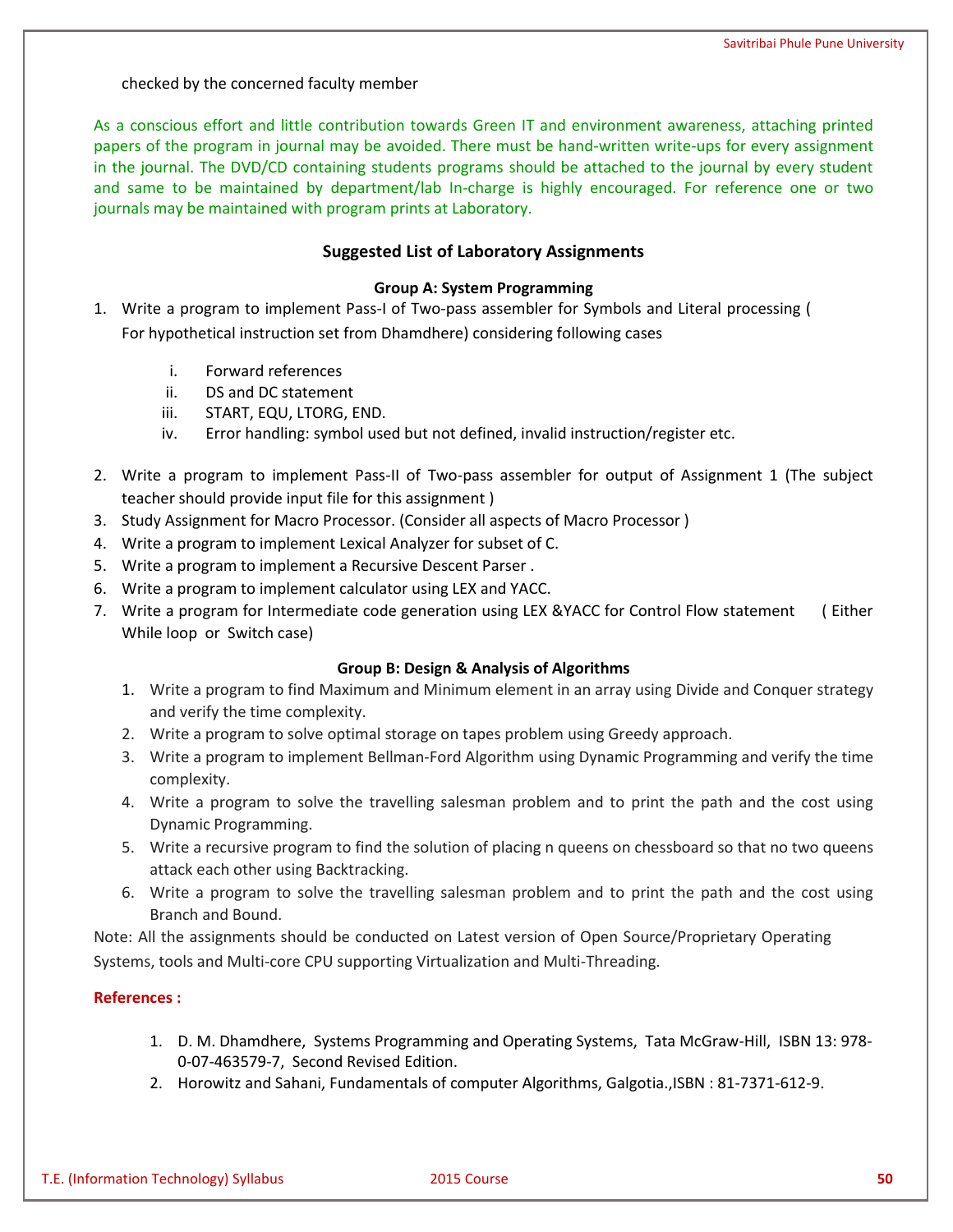### **314457 : SOFTWARE LABORATORY - VI**

# **Teaching Scheme:**

**Credits Examination Scheme:**

Lectures: 2 Hours/Week

01 Term Work : 25 Marks Practical : 25 Marks

**Prerequisites:** 

- 1. Engineering and discrete mathematics.
- 2. Database Management Systems, Data warehousing, Data mining.
- 3. Programming skill.

# **Course Objectives :**

- 1. To understand Big data primitives and fundamentals.
- 2. To understand the different Big data processing techniques.
- 3. To understand and apply the Analytical concept of Big data using R/Python.
- 4. To understand different data visualization techniques for Big Data.
- 5. To understand the application and impact of Big Data
- 6. To understand emerging trends in Big data analytics

# **Course Outcomes :**

- 1. To apply Big data primitives and fundamentals for application development.
- 2. To explore different Big data processing techniques with use cases.
- 3. To apply the Analytical concept of Big data using R/Python.
- 4. To visualize the Big Data using Tableau.
- 5. To design algorithms and techniques for Big data analytics.
- 6. To design Big data analytic application for emerging trends.

# **Guidelines for Instructor's Manual**

1. The faculty member should prepare the laboratory manual for all the experiments and it should be made available to students and laboratory instructor/Assistant.

# **Guidelines for Student's Lab Journal**

- 1. Student should submit term work in the form of handwritten journal based on specified list of assignments.
- 2. Practical Examination will be based on the term work.
- 3. Candidate is expected to know the theory involved in the experiment
- 4. The practical examination should be conducted if and only if the journal of the candidate is complete in all respects.

# **Guidelines for Lab /TW Assessment**

- 1. Examiners will assess the term work based on performance of students considering the parameters such as timely conduction of practical assignment, methodology adopted for implementation of practical assignment, timely submission of assignment in the form of handwritten write-up along with results of implemented assignment, attendance etc.
- 2. Examiners will judge the understanding of the practical performed in the examination by asking some questions related to theory & implementation of experiments he/she has carried out.
- 3. Appropriate knowledge of usage of software and hardware related to respective laboratory should be checked by the concerned faculty member

As a conscious effort and little contribution towards Green IT and environment awareness, attaching printed papers of the program in journal may be avoided. There must be hand-written write-ups for every assignment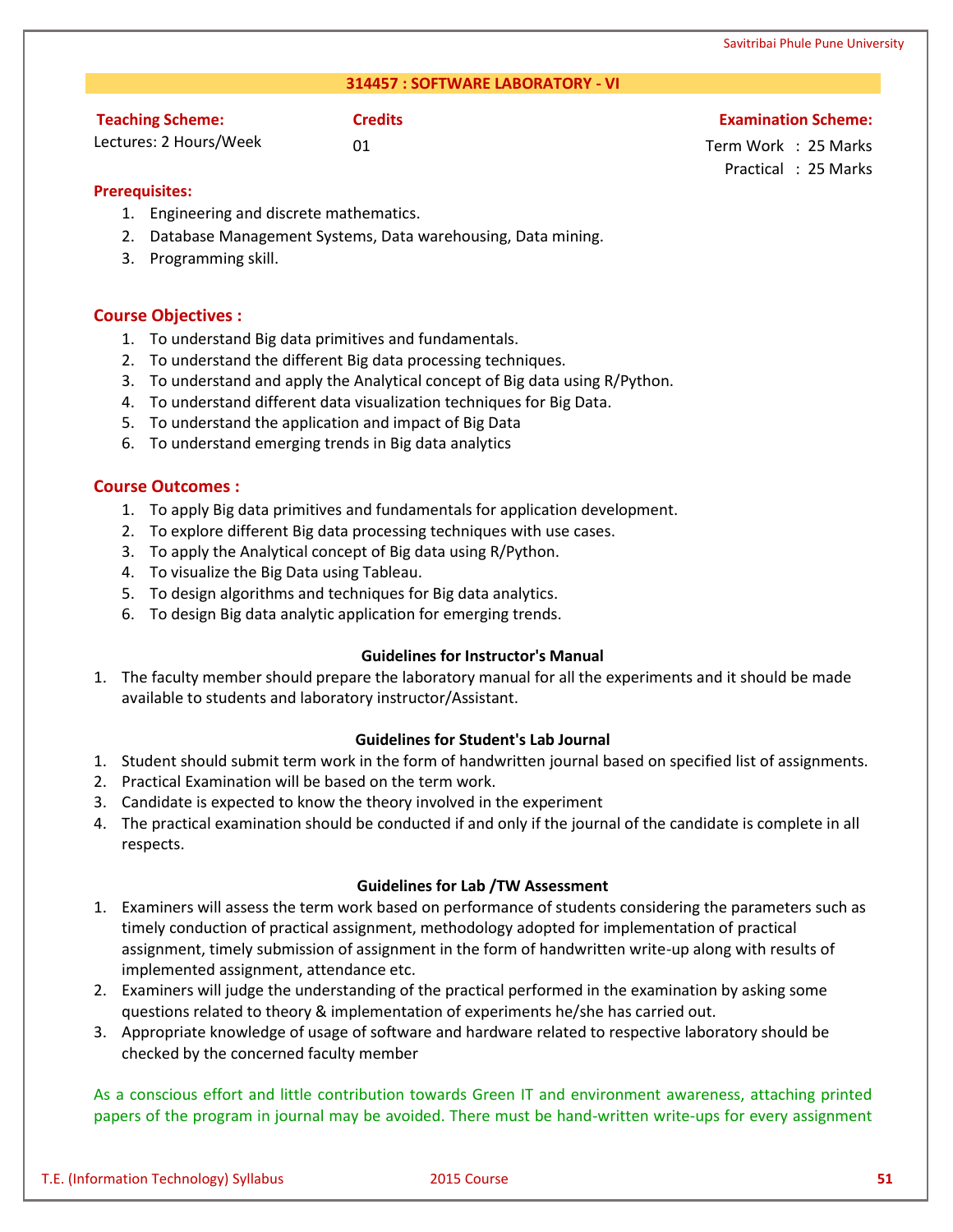in the journal. The DVD/CD containing students programs should be attached to the journal by every student and same to be maintained by department/lab In-charge is highly encouraged. For reference one or two journals may be maintained with program prints at Laboratory.

# **Suggested List of Laboratory Assignments**

# **Part A : Assignments based on the Hadoop**

- 1. Hadoop Installation on a)Single Node b)Multiple Node
- 2. Design a distributed application using MapReduce which processes a log file of a system. List out the users who have logged for maximum period on the system. Use simple log file from the Internet and process it using a pseudo distribution mode on Hadoop platform.
- 3. Design and develop a distributed application to find the coolest/hottest year from the available weather data. Use weather data from the Internet and process it using MapReduce.
- 4. Write an application using HBase and HiveQL for flight information system which will include
	- 1) Creating, Dropping, and altering Database tables
	- 2) Creating an external Hive table to connect to the HBase for Customer Information Table
	- 3) Load table with data, insert new values and field in the table, Join tables with Hive
	- 4) Create index on Flight information Table 5) Find the average departure delay per day in 2008.

# **Part B : Assignments based on R and Python**

- 1. Perform the following operations using R/Python on the Amazon book review and facebook metrics data sets
	- 5) Create data subsets
	- 6) Merge Data
	- 7) Sort Data
	- 8) Transposing Data
	- 9) Melting Data to long format
	- 10) Casting data to wide format
- 2. Perform the following operations using R/Python on the Air quality and Heart Diseases data sets
	- 1) Data cleaning
	- 2) Data integration
	- 3) Data transformation
	- 4) Error correcting
	- 5) Data model building
- 3. Integrate R/Python and Hadoop and perform the following operations on forest fire dataset
	- 1) Text mining in RHadoop
	- 2) Data analysis using the Map Reduce in Rhadoop
	- 3) Data mining in Hive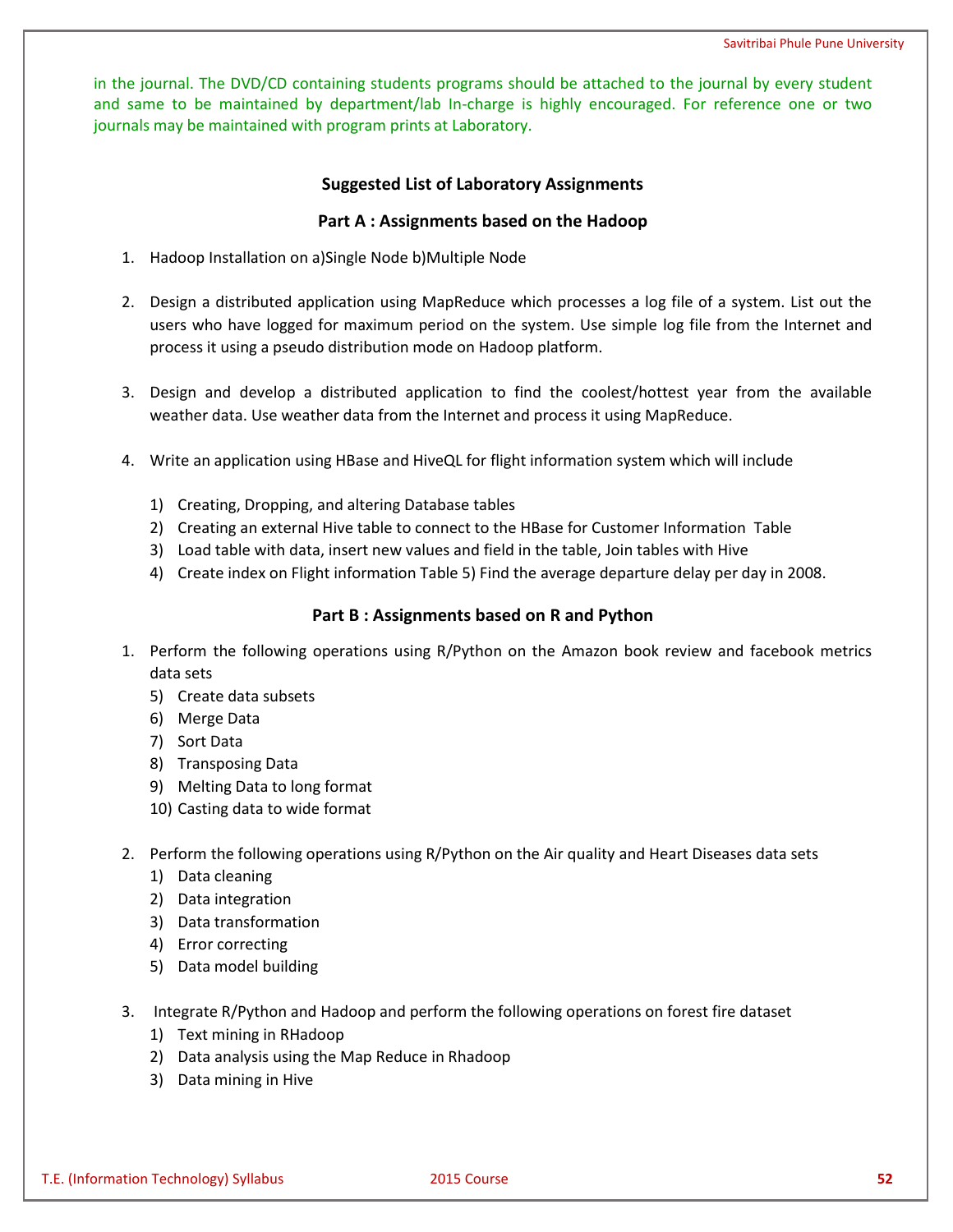- 4. Visualize the data using R/Python by plotting the graphs for assignment no. 2 and 3
- 5. Perform the following data visualization operations using Tableau on Adult and Iris datasets
	- 1) 1D (Linear) Data visualization
	- 2) 2D (Planar) Data Visualization
	- 3) 3D (Volumetric) Data Visualization
	- 4) Temporal Data Visualization
	- 5) Multidimensional Data Visualization
	- 6) Tree/ Hierarchical Data visualization
	- 7) Network Data visualization

# **Part C : Case Study Assignment**

- 1) Social Media Analytics
- 2) Text Mining/ Text Analytics
- 3) Mobile Analytics

# **References :**

- 1. Big Data, Black Book, DT Editorial services, 2015 edition.
- 2. A.Ohri, "R for Business Analytics", Springer, 2012.
- 3. Robert I.Kbacoff , R in Action, Dreamtech press, Second edition
- 4. Alex Holmes, Hadoop in practice, Dreamtech press.
- 5. Online References for data set 1) http://archive.ics.uci.edu/ml/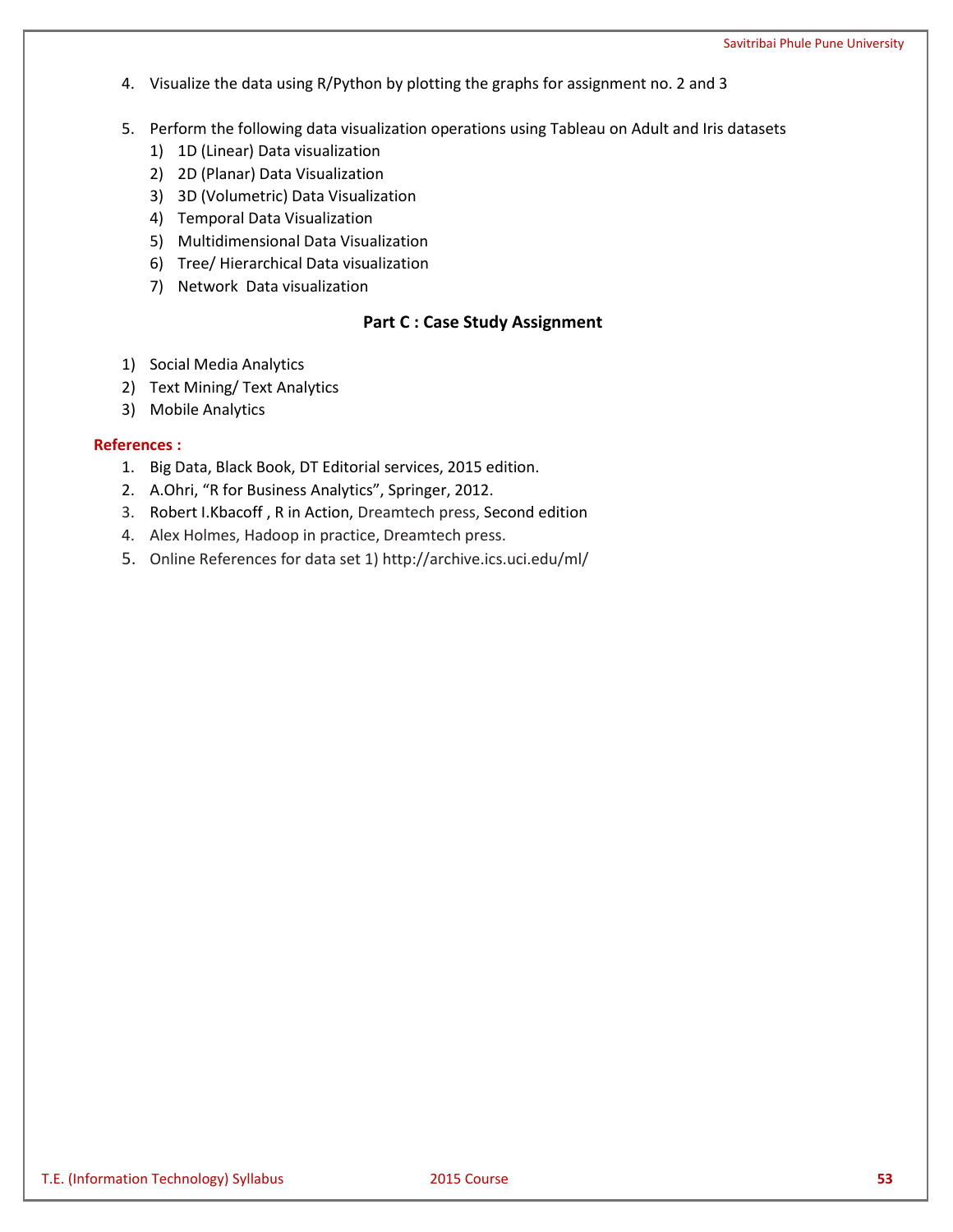# **314458 : PROJECT BASED SEMINAR**

| <b>Teaching Scheme:</b> | <b>Credits</b> | <b>Examination Scheme:</b> |
|-------------------------|----------------|----------------------------|
| Tutorial: 1 Hour/Week   | 01             | Oral: 50 Marks             |

# **Introduction:**

Graduates of final year IT program are supposed to design and implement projects through knowledge and skills acquired in previous semesters. Students should identify complex engineering problems and find effective, efficient and innovative ways of solving them through their projects.

In a technical seminar, students should aim to review literature in a focused way for identifying a complex problem to be attempted in their final year project. Seminar should make the student attain skills like (a) gathering of literature in specific area in a focused manner (b) effectively summarizing the literature to find state-of-the-art in proposed area (c) identifying scope for future work (d) presenting (arguing) the case for the intended work to be done as project (e) reporting literature review and proposed work in scientific way using good English.

# **Prerequisites:**

1. Basic Communication, reading and writing skills.

# **Course Objectives :**

- 1. To perform focused study of technical and research literature relevant to a specific topic.
- 2. To study, interpret and summarize literature scientifically.
- 3. To build independent thinking on complex problems.
- 4. To build collaborative work practices.
- 5. To communicate scientific information to a larger audience in oral and written form.
- 6. To use presentation standards and guidelines effectively.

# **Course Outcomes :**

- 1. To Gather, organize, summarize and interpret technical literature with the purpose of formulating a project proposal.
- 2. To write a technical report summarizing state-of-the-art on an identified topic.
- 3. Present the study using graphics and multimedia presentations.
- 4. Define intended future work based on the technical review.
- 5. To explore and enhance the use of various presentation tools and techniques.
- 6. To understand scientific approach for literature survey and paper writing.

# **Guidelines for Project Based Seminars**

- 1. A project group consisting of 3 to 4 students shall identify problem(s) in Computer Engineering / Information Technology referring to recent trends and developments in consultation with institute guide.
- 2. The group must review sufficient literature (reference books, journal articles, conference papers, white papers, magazines, web resources etc.) in relevant area on their project topic as decided by the guide.
- 3. Internal guide shall define a project statement based on the study by student group.
- 4. Students should identify individual seminar topic based on the project undertaken in consultation with guide.
- 5. Seminar topics should be based on project undertaken. Guide should thoughtfully allocate seminar topics on different techniques to solve the given problem (project statement), comparative analysis of the earlier algorithms used or specific tools used by various researchers.
- 6. Research articles could be referred from IEEE, ACM, Science direct, Springer, Elsevier, IETE,CSI or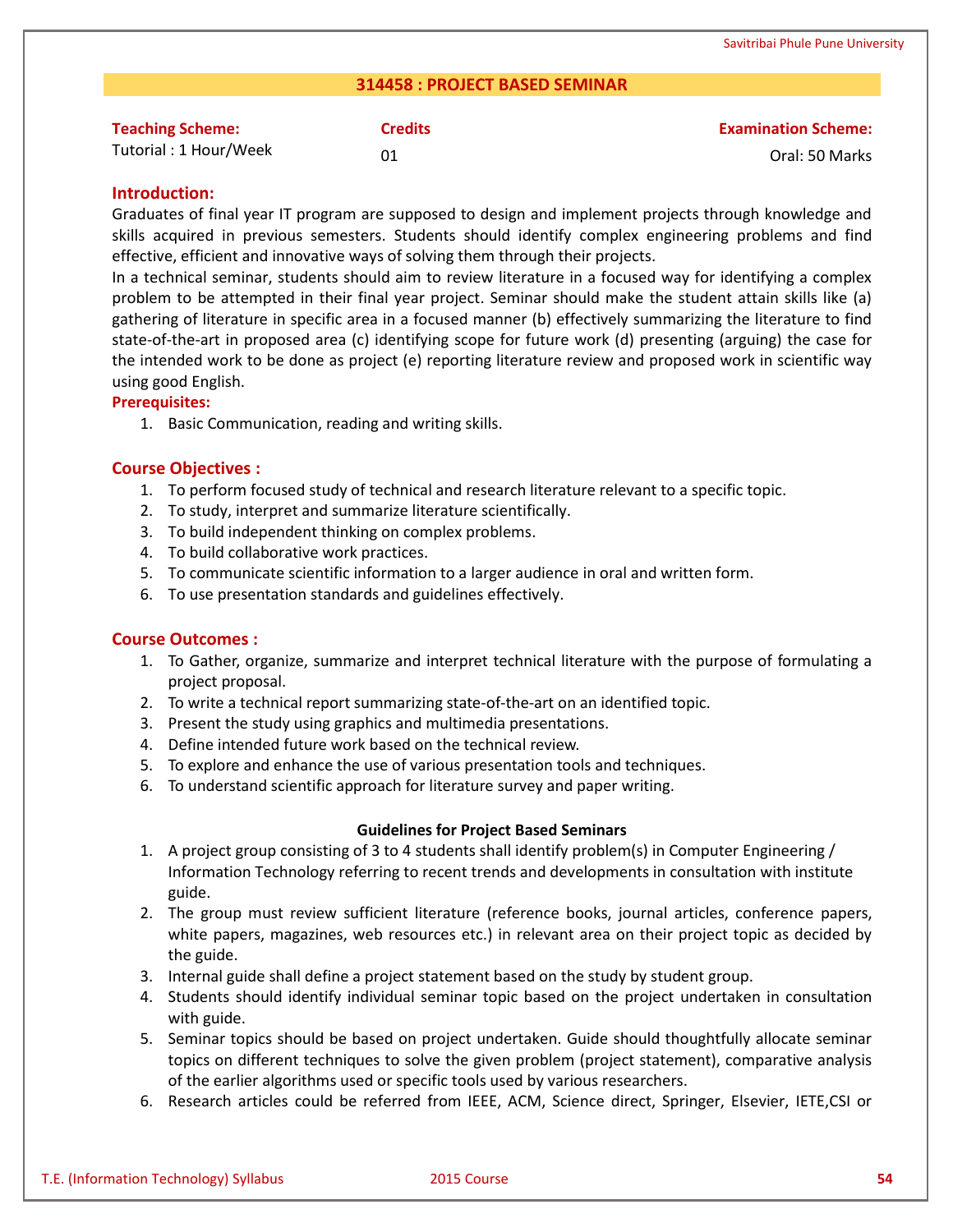from freely available digital libraries like Digital Library of India (dli.ernet.in), National Science Digital Library, JRD Tata Memorial Library, citeseerx.ist.psu.edu, getcited.org, arizona.openrepository.com, Open J-Gate, Research Gate, worldwidescience.org etc.

7. The group shall present the study as individual seminars in 20 – 25 minutes.

# **Guidelines for Seminar Report**

- 1. Each student shall submit two copies of the seminar report in a prescribed format duly signed by the guide and Head of the department/Principal.
- 2. First chapter of a project group may talk about the project topic. At the end of the first chapter individual students should begin with introduction of seminar topic and its objectives.
- 3. Broad contents of review report (20-25 pages) shall be
	- i. Introduction of Project Topic
	- ii. Motivation, purpose and scope of project and seminar
	- iii. Related work (of the seminar title) with citations
	- iv. Discussion ( your own reflections and analysis)
	- v. Conclusions
	- vi. Project definition. (Short version of RUP's vision document if possible).
	- vii. References in IEEE Format
- 4. Students are expected to use open source tools for writing seminar report, citing the references and plagiarism detection. (Latex, Lex for report writing ; Mendeley, Zatero for collecting, organizing and citing the resources; DupliChecker , PaperRater, PlagiarismChecker and Viper for plagiarism detection)

# **Guidelines for Seminar Evaluation**

- 1. A panel of examiners appointed by University will assess the seminar externally during the presentation.
- 2. Attendance for all seminars for all students is compulsory.
- 3. Criteria for evaluation
	- i. Relevance of topic **can be a controlled as a controlled and controlled a** 05 Marks
	- ii. Relevance + depth of literature reviewed-10 Marks
	- iii. Seminar report (Technical Content) 10 Marks
	- iv. Seminar report (Language) 05 Marks
	- v. Presentation Slides 05 Marks
	- vi. Communication Skills 05 Marks
	- vii. Question and Answers **10 Marks**

# **Guidelines for Seminar Presentation**

- 1) A panel of examiner will evaluate the viability of project scope and seminar delivery.
- 2) Oral examination in the form of presentation will be based on the project and seminar work completed by the candidates.
- 3) Seminar report must be presented during the oral examination.

# **References**

- 1. Sharon J. Gerson, Steven M. Gerson, Technical Writing: Process and Product, Pearson Education Asia, ISBN :130981745, 4<sup>th</sup> Edition.
- 2. Andrea J. Rutherfoord, Basic Communication Skills for Technology, Pearson Education Asia, 2<sup>nd</sup> Edition.
- 3. Lesikar, Lesikar's Basic Business Communication, Tata McGraw, ISBN :256083274, 1<sup>st</sup> Edition.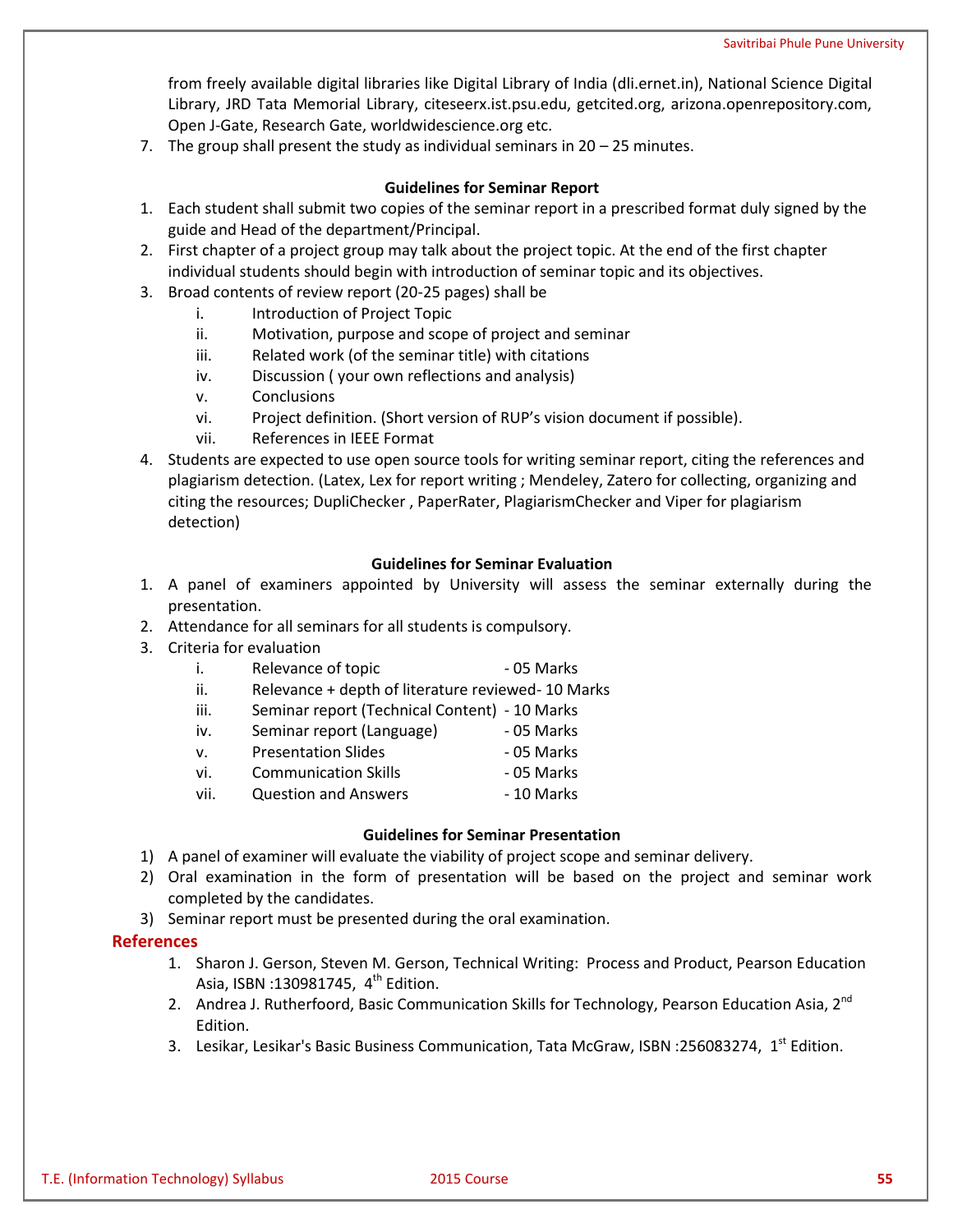### **314459 : Audit Course 4**

In addition to credits course, it is recommended that there should be audit course (non-credit course) preferably in third year. Audit course is for the purposes of self-enrichment and academic exploration.Audit courses carry no academic credit. Though not mandatory, such a selection of the audit courses helps the learner to explore the subject of interest in greater details resulting in achieving the very objective of audit course's inclusion. Evaluation of audit course will be done at institute level. Method of conduction and method of assessment for audit courses is suggested.

#### **Criteria:**

The student registered for audit course shall be awarded the grade PP and shall be included such grade in the Semester grade report for that course, provided student has the minimum attendance as prescribed by the Savitribai Phule Pune University and satisfactory in-semester performance and secured a passing grade in that audit course. No grade points are associated with this 'PP' grade and performance in these courses is not accounted in the calculation of the performance indices SGPA and CGPA.

**Guidelines for Conduction and Assessment(Any one or more of following but not limited to)**

Lectures/ Guest Lectures Visits (Social/Field) and reports **Demonstrations** Surveys Mini Project Hands on experience on Specific focused topic

# **Guidelines for Assessment (Any one or more of following but not limited to)**

Written Test Demonstrations/ Practical Test Presentations

IPR/Publication

Report

**Audit Course 4 Options**

# **Course Code Audit Course Title**

- AC 4- I Intellectual Property Rights and Patenting
- AC 4-II Social Awareness and Governance Program
- AC 4-III Sustainable Energy System
- AC 4-IV Health & Fitness Management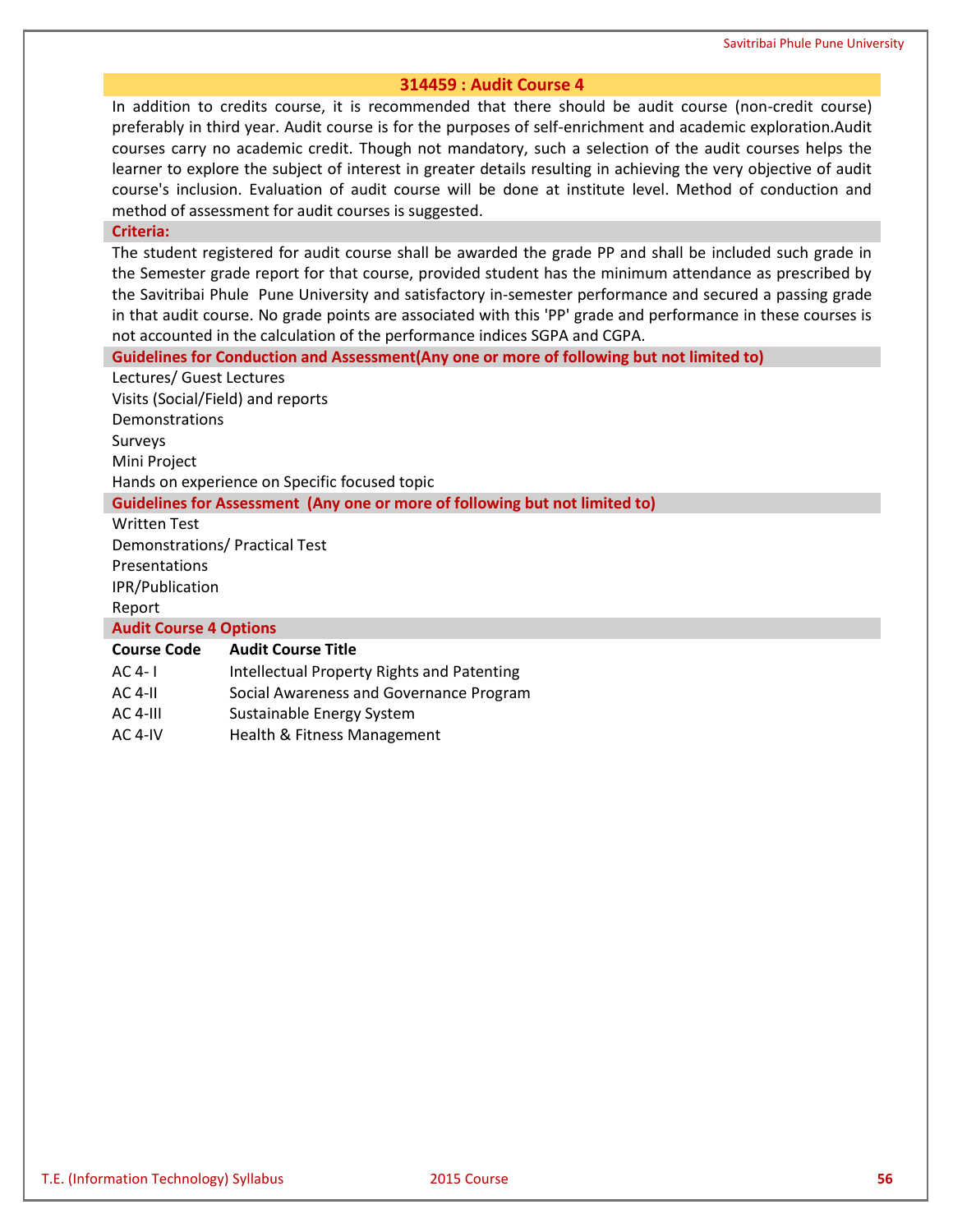### **Audit Course 4 - I : Intellectual Property Rights and Patenting**

# **Prerequisites**:

Concepts of Software Engineering

# **Course Objectives:**

- 1. To gain the knowledge of the different types of Intellectual Property Rights (IPR).
- 2. To understand Trademark, Industrial Designs, Copyright and Trade Secret.
- 3. To learn about Patenting Systems in the World USPTO, EPO.
- 4. To get Knowledge of Indian Patenting System IPO.
- 5. To learn and understand different types of Contracts and Licensing and Open Source Software.

### **Course Outcomes:**

- 1. To understand Intellectual Property Rights (IPR).
- 2. To explore applications of Trademark, Industrial Designs, Copyright and Trade Secret.
- 3. To understand function of USPTO, EPO.
- 4. To know the process of filing patent with IPO.
- 5. To understand the process of copyright and licensing.

### **UNIT I**

An overview of the IPR Regime: Introduction, Intellectual Assets IA, The Intellectual Property System IPR, Types of IPR, Patents, Trademarks, Copyrights, Industrial Designs, Layout Designs of Integrated Circuits, Trade Secrets.

Patent: Definition of Patent, The Patent System, Requirement for getting a Patent, Inventions excluded from Patenting, Process and Product Patent, Acquiring a Patent, Method of Getting a Patent, Parts of an Patent Application, Patent Specification and Claims, Grant of Patents, Working of Patent and system, Voluntary Licensing and Compulsory Licensing, Licenses of Right.

### **UNIT II**

Copyright: Copyright in Context, The terms of Copyright, Owning a Copyright, Rights granted by Copyright. Trademark: Trademarks Defined, The economic functions of Trademarks, Modern Trademarks Law. Trade Secrets: Trade Secrets defined The life and death of a Trade Secret, Trade Secret and Software Development, Trade Secrets and Business and Consultants.

### **UNIT III**

Contracts and Licenses: Licenses and Firewalls, Why Contracts and Licenses matters, Contract Law Principles, Intellectual Property Contracts, Applying to License to Intellectual Property, Understanding Open Source, Credit unions and Open Source: An Analogy, The role of Open Source Licenses, The Open Source Definition, Different types of Open Source Licenses, Proprietary Commercial Licensing, Open Source Licensing, Choosing an Open Source License.

### **UNIT IV**

Indian Patent Regime: IPO and Patent: Indian Patents Act 1970, Patents Amendment Act, Patent Offices in India, Procedures for Applying Patent Applications, Provisional Patent Application, Non-Provisional Patent Application, Patentability, Exclusions from Patentability, Acquisition of Patents, Preparation of Patent Application Specification, Patent Office Procedures

### **References:**

- 1. Intellectual Property and Open Source A Practical Guide to Protecting Code by Van Lindberg, O'REILLY Publication (www.oreilly.com) ISBN 13: 978-81-8404-563-5.
- 2. Open Source and Free Software Licensing by Andrew M. ST. Laurent, O'REILLY Publication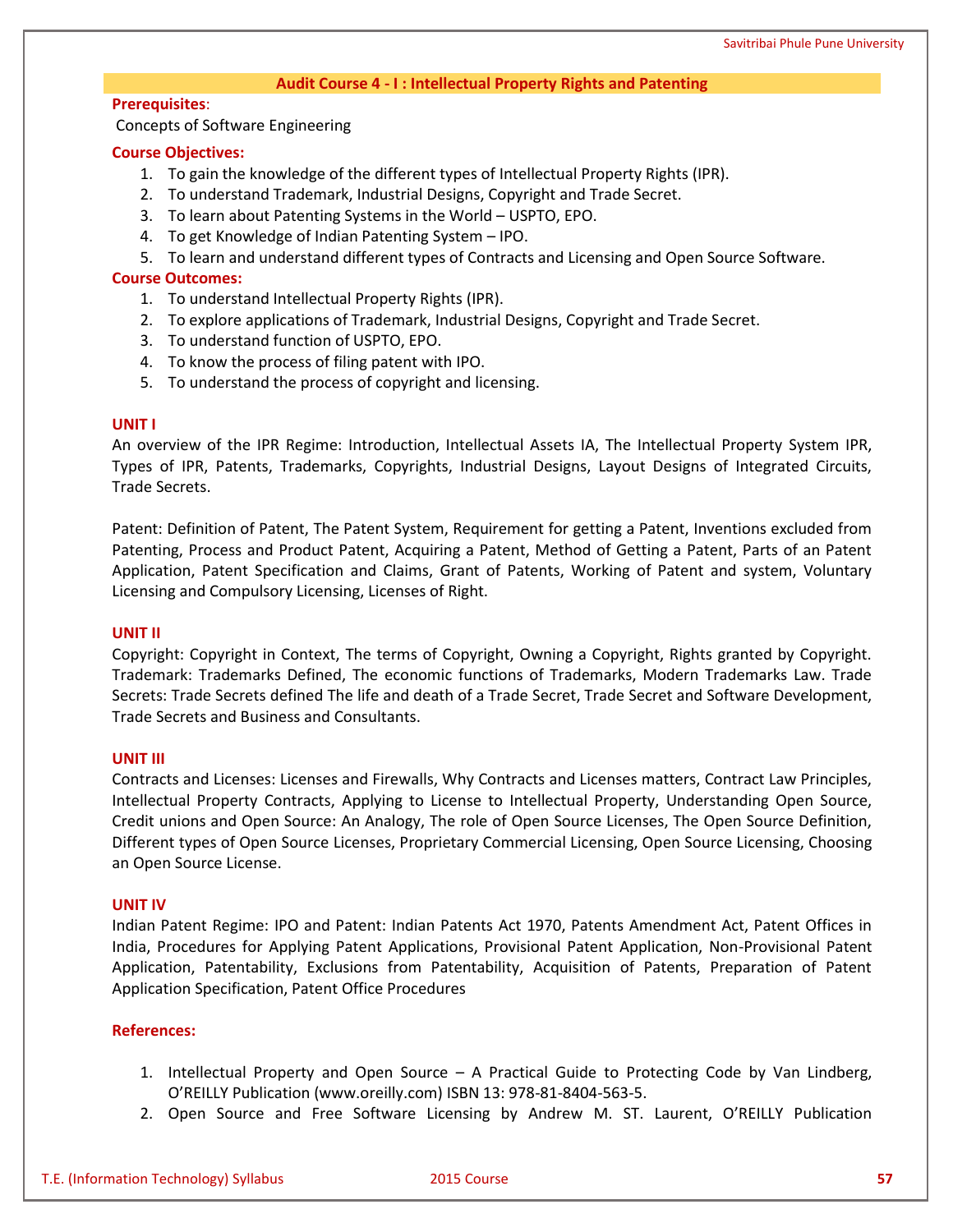(www.oreilly.com) ISBN: 978-93-5213-280-5.

- 3. Intellectual Property Rights: Unleashing the Knowledge Economy by Prabuddha Ganguli, Tata McGraw-Hill Publishing Company, 2001, ISBN: 0074638602, 9780074638606.
- 4. IPO Manual of patent office practice and procedure Intellectual Property Rights http://www.ipindia.nic.in/writereaddata/Portal/IPOGuidelinesManuals/1\_28\_1\_manual-of-patentoffice-practice\_and-procedure.pdf.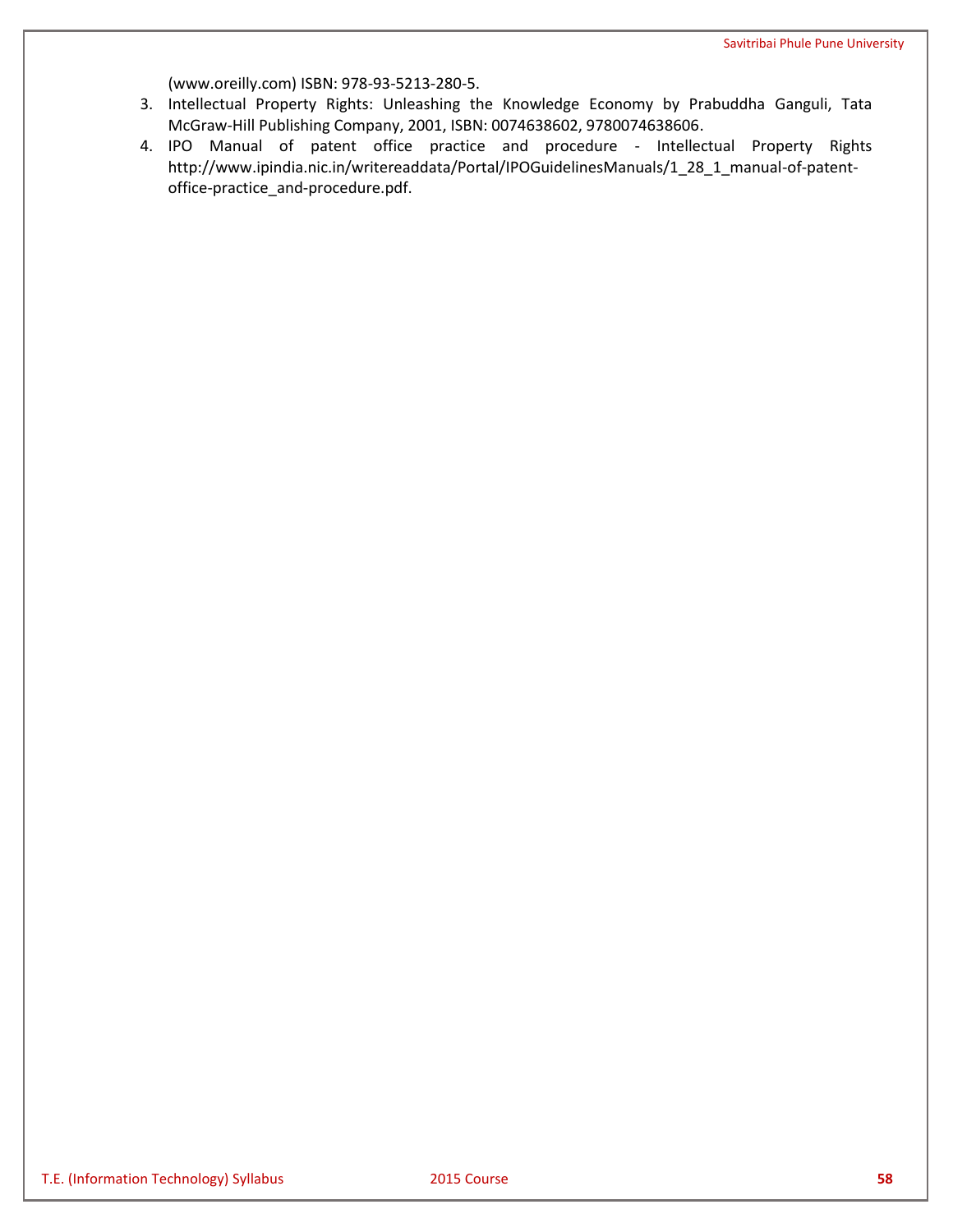### **Audit Course 4 - II : Social Awareness and Governance Program**

#### **Prerequisites:**

Awareness about basic terms in Social Science and Governance

#### **Course Objectives:**

- 1. To Increase community awareness about social issues and to promote the practice of good governance in both private and public institutions, through policy advocacy and awareness creation in order to ensure proper utilization of public resources and good service delivery.
- 2. Increase community awareness on health, education, and human rights.
- 3. Transferring costs of social activities to other various segments of society.
- 4. To enhance youth participation in decision-making, democracy and economic development.

# **Course Outcomes:**

- 1. Understand social issues and responsibilities as member of society.
- 2. Apply social values and ethics in decision making at social or organizational level
- 3. Promote obstacles in national integration and role of youth for National Integration
- 4. Demonstrate basic features of Indian Constitution.

### **UNIT I**

Indian Society as Pluralistic, Fundamentals of unity in diversity, diversity and disparity in Indian society, women in mass media, disparities due to disability.

### **UNIT II**

The Indian constitution as unifying factor, Introduction Making of Indian Constitution, Basic features of Indian Constitution, Strengths of Indian Constitution, and Fundamental Duties.

# **UNIT III**

National Integration: Introduction, The Value of Tolerance, Minority Classes And Constitution, Pre-Requisites of National Integration, Obstacles To National Integration, Promotion of National Integration, Role of Youth In Promoting Communal Harmony.

#### **UNIT IV**

Socialization, Ethics, Values and Prejudices, Meaning of Socialization, Functions of Socialization, Agents of Socialization, Importance of Socialization, Role of Ethics In Individual Development, Role of Basic Human Values In Individual Development, Relative Value System.

### **Activities:**

- 1. Conducting training/workshops/debates on HIV/AIDS prevention and stigma reduction.
- 2. Public shows on girls' education and empowerment.
- 3. Conducting campaigns on adult/disabled education.
- 4. To support the government to develop policy that encourages youth participation in decision-making through government agencies.

#### **References:**

- 1. Social Awareness and Personality Development by [Devidas M. Muley](https://www.amazon.com/s/ref=dp_byline_sr_book_1?ie=UTF8&text=Devidas+M.+Muley&search-alias=books&field-author=Devidas+M.+Muley&sort=relevancerank) , S Chand, ISBN: 812193074X.
- 2. Introduction to the Constitution of India, Bhagabati Prosad Banerjee, Durga Das Basu, Shakeel Ahmad Khan, V. R. Manohar, ISBN : 9788180385599.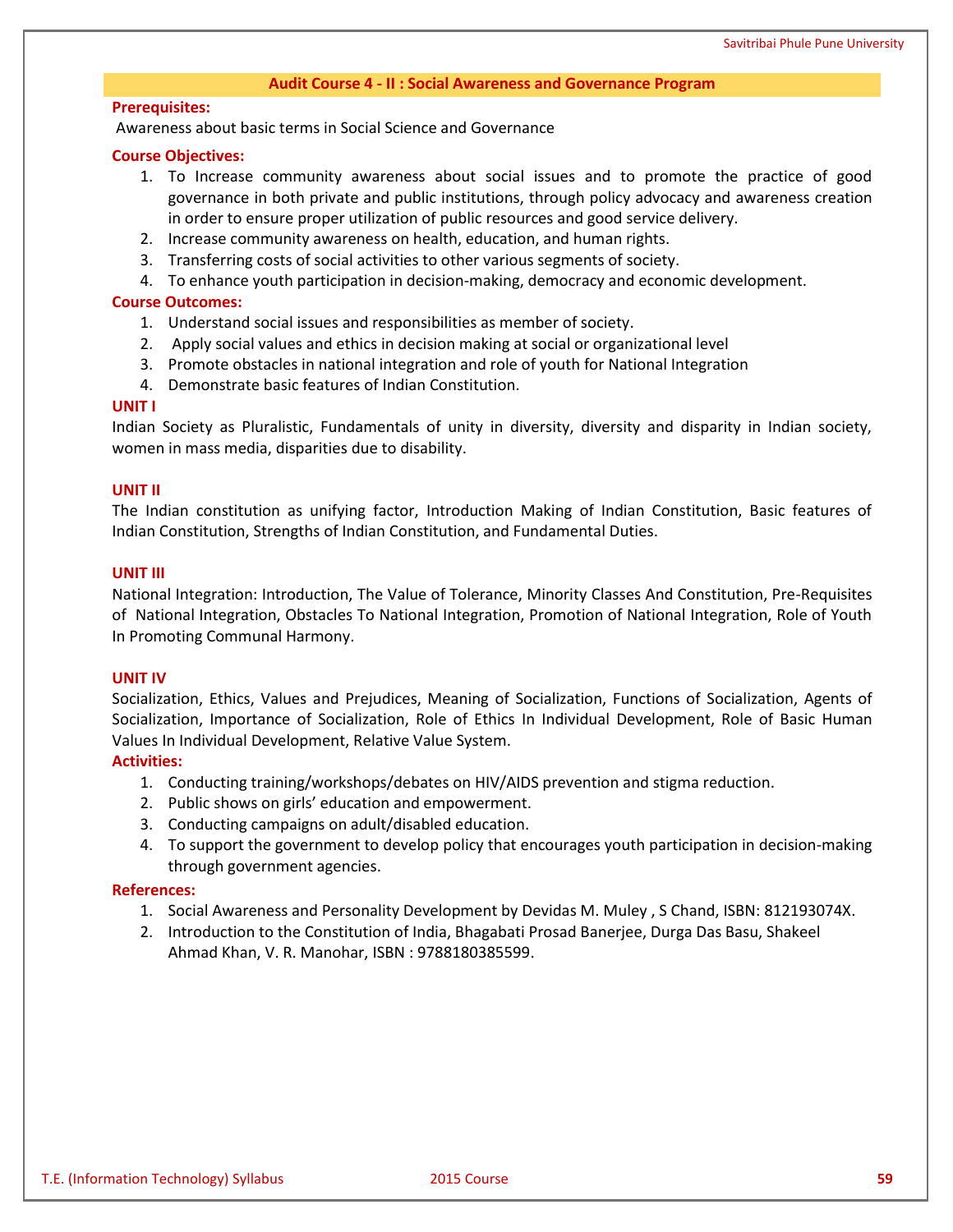# **Audit Course 4 – III : Sustainable Energy System**

#### **Prerequisites:**

- 1. Awareness about energy consumption and energy utilization.
- 2. Awareness about effects of global warming.

### **Course Objectives:**

- 1. To understand the impact of engineering solutions on a global, economic, environmental, and societal context.
- 2. To design a system, component, or process to meet desired needs within realistic constraints such as economic, environmental, social, political, ethical, health and safety, manufacturability, and sustainability.

### **Course Outcomes:**

- 1. To demonstrate an overview of the main sources of renewable energy.
- 2. To understand benefits of renewable and sustainable energy systems.

#### **UNIT I**

Introduction and Energy Fundamentals, Sustainable Energy Systems: Issues for the 21<sup>st</sup> century, What are the critical challenges for a sustainable energy future? Sustainable energy systems: definitions, indicators, Physics of Energy: Laws of Thermodynamics Energy Forms and Conversion, First and Second Laws and Efficiencies Devices: Heat Engines, Refrigerators and Heat Pumps Instantaneous and Average Power.

#### **UNIT II**

Introduction to Renewable Energy, Wind Energy Wind Turbine Technologies Wind Resources and Modeling Energy Performance and Environmental Impacts Economics and Economic Development Impacts, Photovoltaic: PV and BIPV Technologies Solar Resources and Modeling Energy Performance and Environmental Impacts, Economics and Net Metering

### **UNIT III**

Biomass: Electricity Biomass Technologies Introduction Biomass Productivity and Modeling Biopower: MSW, willows/switch grass/ poplar, wood waste, Biomass: Transport Fuels Biofuels , Bioethanol, Biodiesel, Algal, Jatropha Biofuels and Water Land Use Impacts, Food vs Fuel, Renewable Fuels Standards

#### **UNIT IV**

Building Energy Technologies and Policy, Smart buildings, Lighting and LEDs, Heating/cooling, technologies.

#### **References :**

- 1. Sustainable Energy Systems and Applications Textbook by İbrahim Dinçer, Calin [Zamfirescu.](https://www.google.co.in/search?sa=X&biw=1366&bih=657&noj=1&q=sustainable+energy+systems+and+applications+calin+zamfirescu&stick=H4sIAAAAAAAAAOPgE-LRT9c3NErKM0srLE5TgvDyyuOzi6uMtWSyk630k_Lzs_XLizJLSlLz4svzi7KtEktLMvKLANbbb6o8AAAA&ved=0ahUKEwitn7Sr-_rQAhVLNY8KHVV6AEkQmxMIfSgCMA8)
- 2. Fundamentals of Renewable Energy Systems, Book by D. Mukherjee.
- 3. "An introduction to global warming" John R. Barker and Marc H. Ross Am. J. Phys. 67(2): 1216-1226.